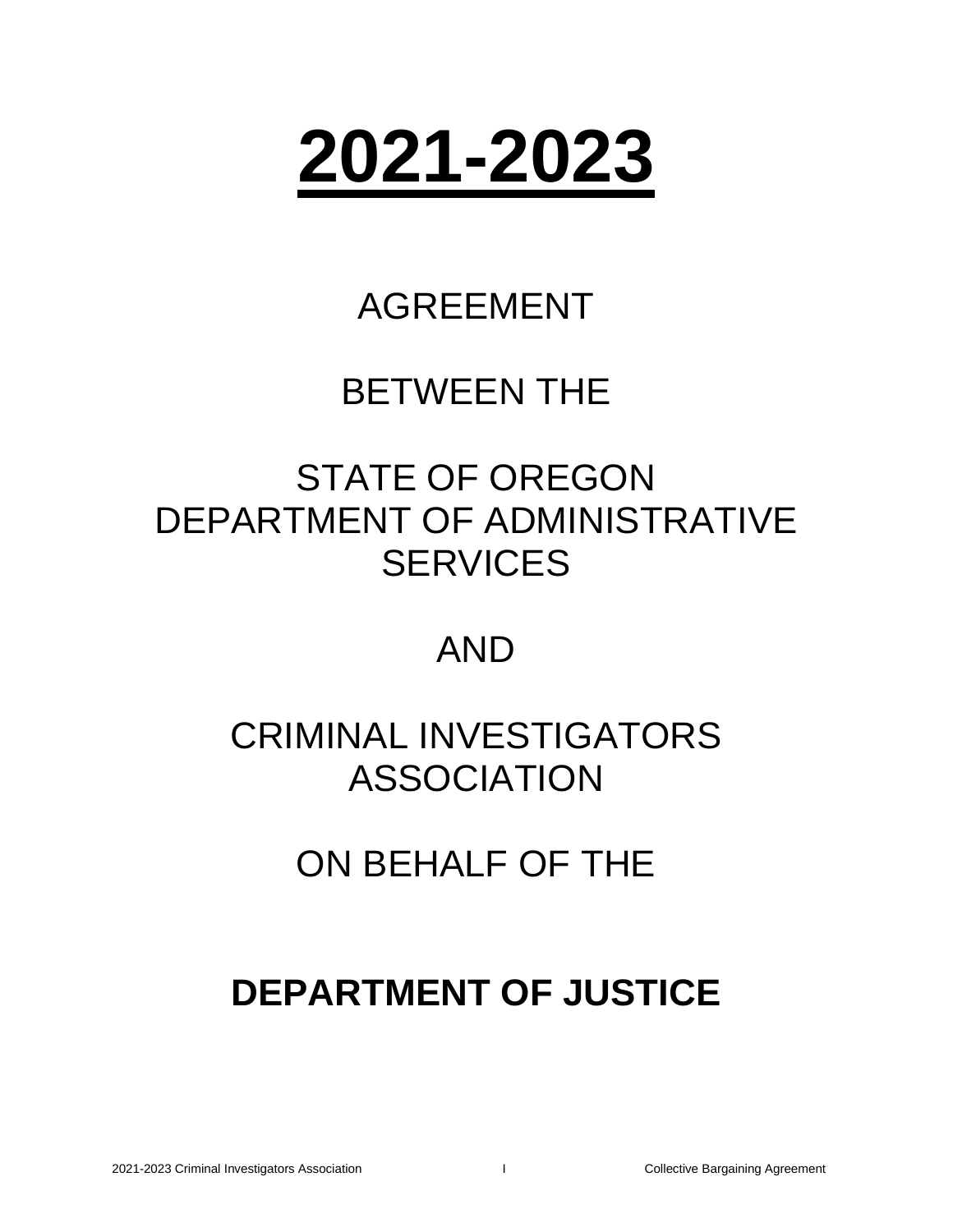# **TABLE OF CONTENTS**

| ARTICLE 20 - TRAVEL, MEALS, LODGING, MILEAGE AND MOVING EXPENSE    |  |
|--------------------------------------------------------------------|--|
|                                                                    |  |
|                                                                    |  |
|                                                                    |  |
|                                                                    |  |
|                                                                    |  |
|                                                                    |  |
|                                                                    |  |
|                                                                    |  |
|                                                                    |  |
|                                                                    |  |
|                                                                    |  |
|                                                                    |  |
|                                                                    |  |
|                                                                    |  |
|                                                                    |  |
|                                                                    |  |
| ARTICLE 35 - SEVERABILITY                                          |  |
|                                                                    |  |
|                                                                    |  |
|                                                                    |  |
|                                                                    |  |
|                                                                    |  |
|                                                                    |  |
|                                                                    |  |
| LETTER OF AGREEMENT - ARTICLE 17 INSURANCE BENEFITS PEBB PROJECTED |  |
|                                                                    |  |
| LETTER OF AGREEMENT - ESSENTIAL WORKER INCLEMENT WEATHER/HAZARDOUS |  |
|                                                                    |  |
|                                                                    |  |
|                                                                    |  |
|                                                                    |  |
|                                                                    |  |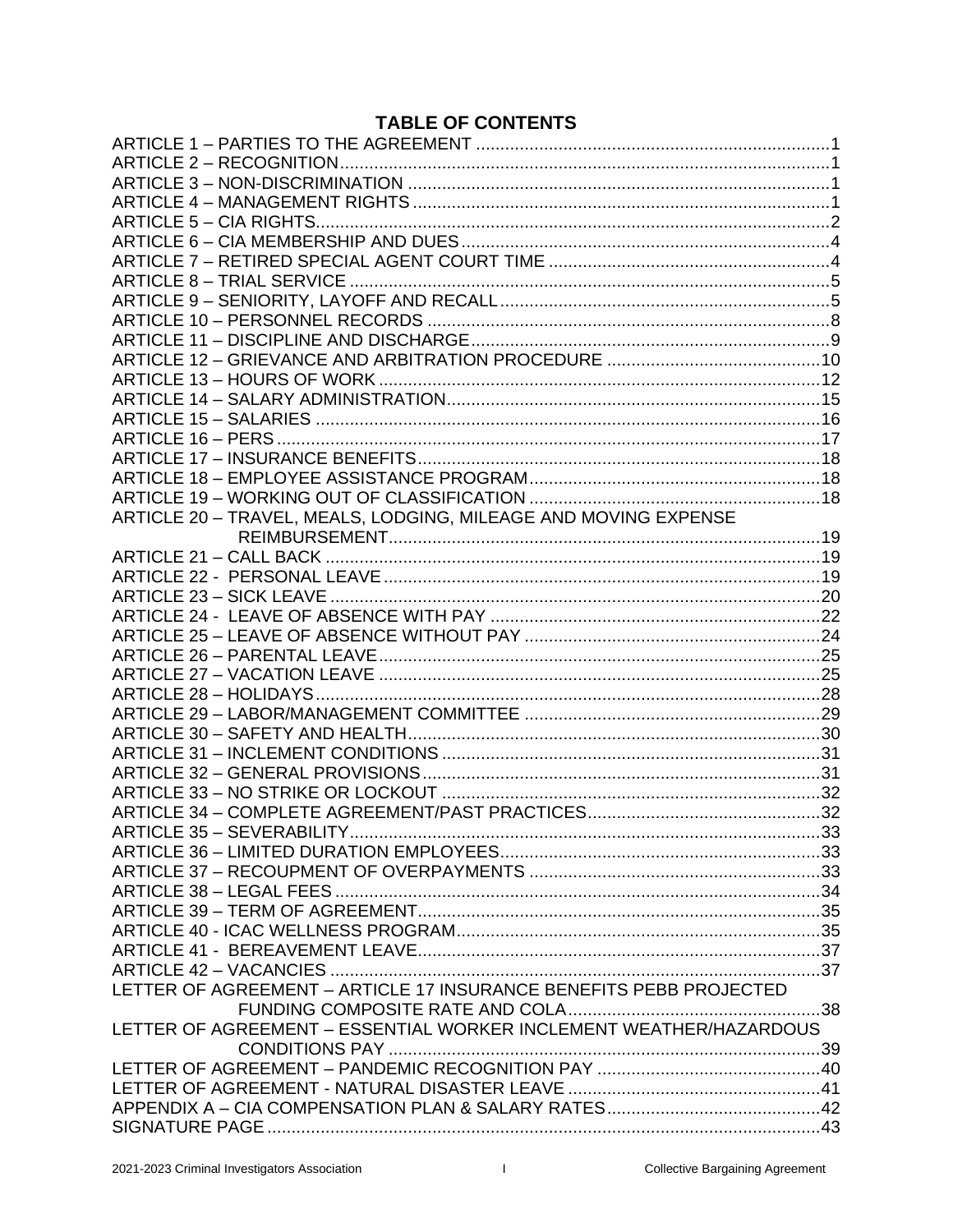# **ARTICLE 1 – PARTIES TO THE AGREEMENT**

<span id="page-2-0"></span>This Agreement is made and entered into by and between the State of Oregon (hereinafter the "Employer"), acting by and through its Department of Administrative Services (DAS) on behalf of the Department of Justice (hereinafter the "Department") and the Oregon Department of Justice Criminal Investigators Association (hereinafter the "CIA"), for the purpose of setting forth the parties' agreement with regard to rates of pay, hours worked, and other conditions of employment.

# **ARTICLE 2 – RECOGNITION**

<span id="page-2-1"></span>The Employer and the Department recognize the CIA as the sole and exclusive bargaining representative for all employees in the Department of Justice, Criminal Justice Division, who are classified as Criminal Investigator or Criminal Financial Investigator pursuant to ORS 181.610(15) (formerly entitled Investigator 4 and Financial Investigator 2 respectively), excluding supervisory employees, managerial employees, confidential employees, temporary employees as defined in ORS 240.309, and elected officials.

### **ARTICLE 3 – NON-DISCRIMINATION**

### <span id="page-2-2"></span>Section 1.

The Employer will not interfere with or discriminate in respect to any term or condition of employment against any employee covered by this Agreement because of membership and/or activity required in this Agreement on behalf of members of this bargaining unit.

### Section 2.

Discrimination on the basis of race, sex, color, religion, national origin, age, marital status, sexual orientation, disability, political affiliation, or any other factor prohibited by law (except where there are bona fide occupational qualifications) will not be tolerated. The provisions of this Agreement shall be applied equally to all employees in the bargaining unit without regard to such status. The CIA shall share equally with the Department the responsibility for applying the provisions of this Agreement in a non-discriminatory fashion.

#### Section 3.

Discrimination complaints for which a remedy is available under state or federal law, shall not be subject to the grievance procedure provided for herein.

# **ARTICLE 4 – MANAGEMENT RIGHTS**

### <span id="page-2-3"></span>Section 1. General.

All rights and functions, except those which are expressly abridged by this Agreement, shall remain vested with the Employer.

#### Section 2. Enumeration.

The rights of the Employer include, but are not limited to, the exclusive right to determine the mission of the Department, its divisions, and sections; set standards of service including quantity and quality of work to be performed; determine the procedures and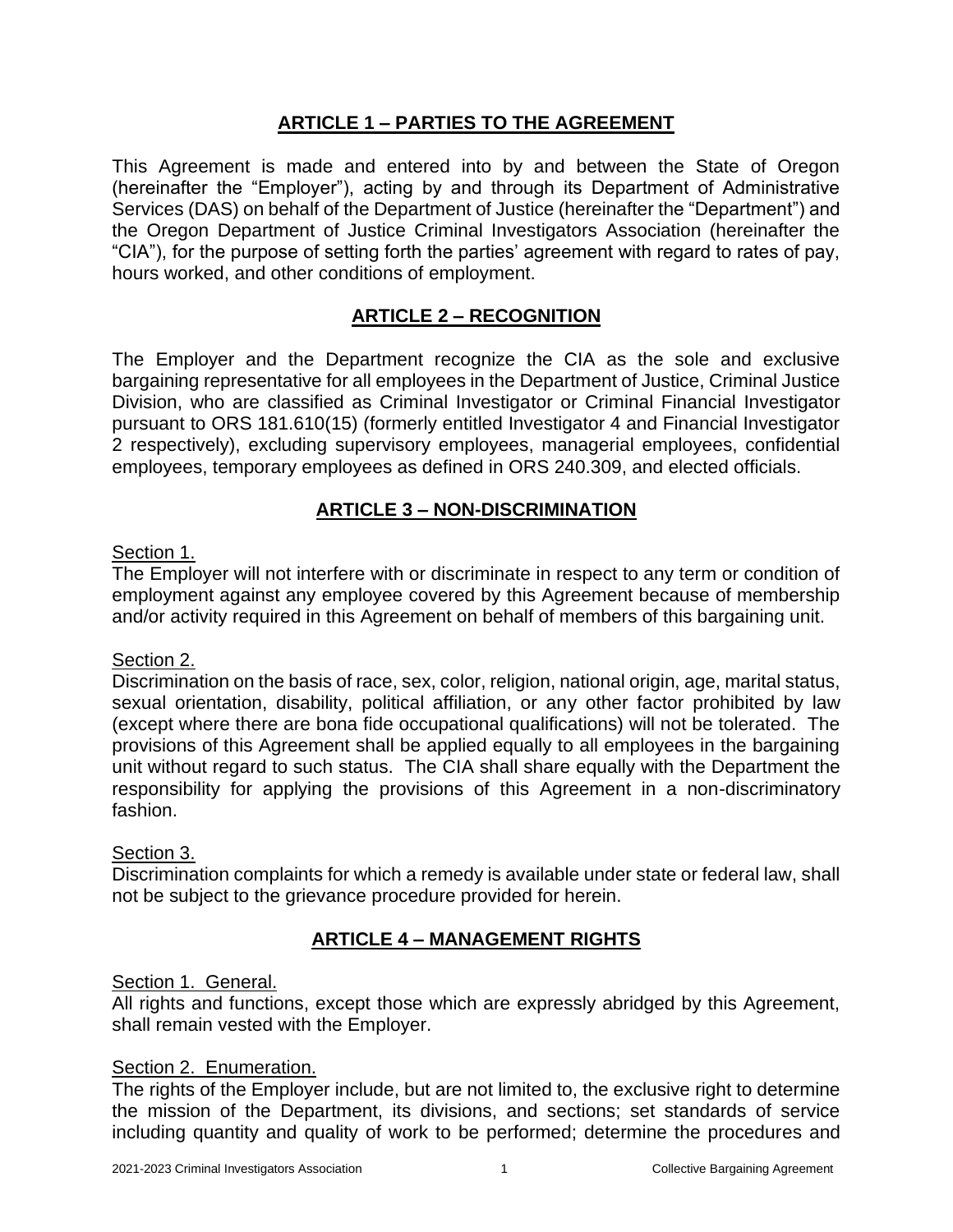standards of selection for employment and promotion; train, direct, schedule, test, evaluate, and transfer employees; take disciplinary action for cause up to and including dismissal; relieve employees from duty because of lack of work, funds, or constitutional legislatively directed reductions in service; maintain the efficiency of operations; determine the methods, means, and personnel by which operations are to be conducted; determine the content of job classifications; take all necessary actions to carry out the Department's mission in emergencies; and exercise complete control and discretion over the Department's organization and the technology of performing its work to include equipment selection and assignment. The Employer has the right to make rules and regulations pertaining to employees. Nothing herein shall be considered a waiver of the CIA's rights to collectively bargain any changes in past practices and/or subjects which are mandatorily negotiable.

# **ARTICLE 5 – CIA RIGHTS**

## <span id="page-3-0"></span>Section 1. CIA Representative.

The CIA will notify the Department in writing of its representative. After such notice is provided and following proper introductions, the representative shall have reasonable access to the premises of the Department during all work hours to conduct CIA business. Such visits are not to interfere with the normal flow of work.

## Section 2. Employee Representatives.

The CIA shall provide the Department with the names of employee representatives, including officers and Executive Board members.

An employee representative will be granted mutually agreed upon paid time off during his/her regularly scheduled working hours to investigate and process a grievance upon notice to his/her immediate supervisor. However, only one (1) employee representative will be in pay status for any one (1) grievance. If permitted activities would interfere with the work the employee representative or affected employee is expected to perform, the immediate supervisor shall, within the next work day, arrange a mutually satisfactory time for the requested activity.

When an employee requests an employee representative for an investigatory interview which the employee reasonably believes may result in disciplinary action against that employee, the employee representative will receive his/her regular rate of pay during such interview, if such occurs during the representative's regularly scheduled hours of employment. Every good faith effort shall be made to arrange the interview on employee and assigned representative's work time.

Employee representatives shall record time spent investigating and processing grievances and/or attending investigatory interviews on their time sheets according to the time reporting policies and procedures of the Department.

The Employer is not responsible for any compensation of employees or their representative for time spent investigating and processing grievances outside their regularly scheduled hours of employment. The Employer is not responsible for any travel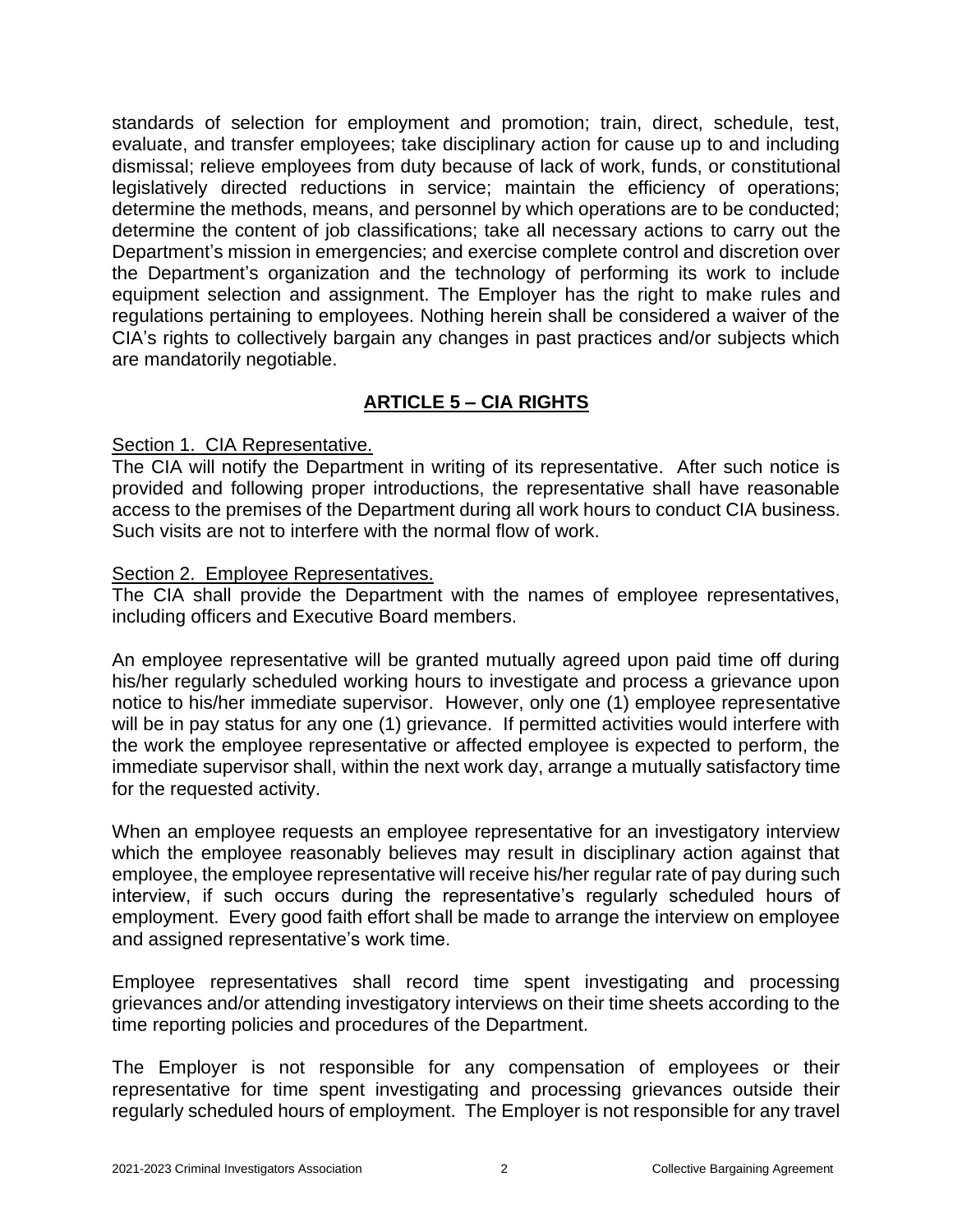or subsistence expenses incurred by a grievant or employee representative for any CIA business.

#### Section 3. Bulletin Boards.

The Department agrees to allow separate wall space in each work site, not to exceed 3' x 4', for a bulletin board to be used by the CIA for the posting of notices and bulletins relating to the CIA. The CIA shall limit its postings of notices and bulletins to such bulletin boards. All postings will be signed and dated by an appropriate CIA officer.

#### Section 4. Access to New Employees.

During an employee's first (1<sup>st)</sup> week of employment with the Criminal Justice Division, or as soon thereafter as is practical, a CIA representative will be permitted access to the new employee for up to one (1) hour. Such visit shall be scheduled for an office, classroom or other location within the Division facility, and shall be held during other than the lunch hour. The Employer will encourage new employees to attend the CIA's orientation.

#### Section 5. Department Facilities.

The Department of Justice, Criminal Justice Division, shall permit Division employees who are represented by the CIA and their authorized representatives, to use the Division facility for CIA meetings, with adequate advance notice subject to availability and management approval.

#### Section 6. CIA Business Leave.

- a. At the CIA's request and subject to the operating requirements of the Department, employee representatives shall be granted personal leave, accrued vacation leave, accrued compensatory time, or leave of absence without pay to attend the CIA's employee representative training. However, recall from such leave may occur due to emergencies, or to meet the operating needs of the Department.
- b. Employees elected to CIA office or otherwise selected by the CIA to conduct CIA business that takes them away from their employment may be granted reasonable personal leave, accrued vacation leave, accrued compensatory time, or leave of absence without pay, upon advance notice by the CIA. Every good faith effort will be made to provide as much notice as possible. The determination of granting such leave shall be made by the Department, based on operational needs. Leave will be requested through the normal Department procedure. However, recall from such leave may occur due to emergencies, or to meet the operating needs of the Department.

#### Section 7. Negotiations.

The Department agrees to allow up to three (3) employees paid time off for attendance at negotiating sessions (successor or interim bargaining), when such negotiations are scheduled during the employee's regular work shift.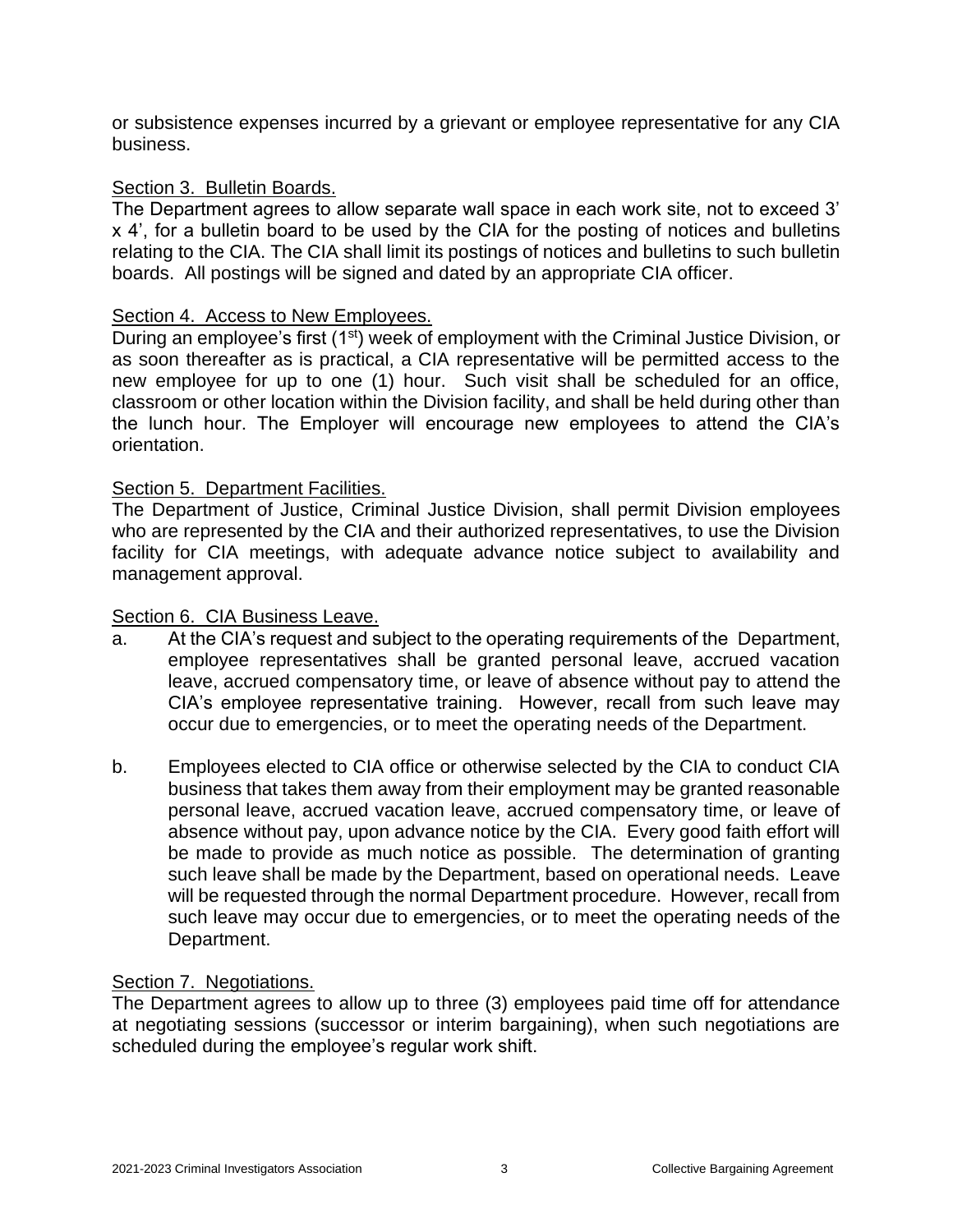## Section 8. Labor/Management Relations Training.

Subject to mutual agreement of the parties, CIA employee representatives, including Executive Board members, shall be allowed paid release time to engage in Labor/Management Relations Training.

# **ARTICLE 6 – CIA MEMBERSHIP AND DUES**

#### <span id="page-5-0"></span>Section 1.

All applications for CIA membership and/or dues deduction shall be submitted by the employee to the CIA. All applications for membership and/or dues deduction that the Department receives shall be promptly forwarded to the CIA.

#### Section 2.

The Department shall deduct from the wages of employees in the bargaining unit who are members of the CIA and who have authorized such deductions a sum equal to CIA dues. The deduction shall begin on the first (1<sup>st</sup>) payroll period following such authorization. A listing of dues deducted by the Department for the previous month shall be forwarded to the CIA by the third  $(3<sup>rd</sup>)$  workday of each month with the dues check for the previous month. The listing shall include the employee's name (last, first, middle initial) and amount deducted.

#### Section 3.

The Department shall continue to deduct dues from employees as long as the employee remains on the payroll, except when the employee or CIA notifies the Department, in writing, that the Department may cancel the CIA member's dues deduction.

### Section 4.

The Department shall reinstate the payroll deduction of CIA dues upon return from leave without pay for those employees who were having dues deducted immediately before taking leave.

#### Section 5.

The CIA shall indemnify and hold the Employer harmless from and against any claims, demands, suits, losses, costs and expenses, including but not limited to attorney fees, incurred by the Employer as a result of action taken by the Employer in compliance with the terms and provisions of this Article.

REV: 2019

# **ARTICLE 7 – RETIRED SPECIAL AGENT COURT TIME**

<span id="page-5-1"></span>The Agency shall pay any bargaining unit Special Agent who retires on or after the first of the month following signing of the Agreement when the Special Agent is subpoenaed by the prosecution to appear in court as a prosecution witness in a criminal case in which the Special Agent was previously assigned and worked on before retirement. To be eligible for payment, the retiree shall notify the Agency of the subpoena as soon as practicable and provide a copy of the document. The rate of pay shall be current maximum pay rate for the Special Agent classification. Payment will be at the straight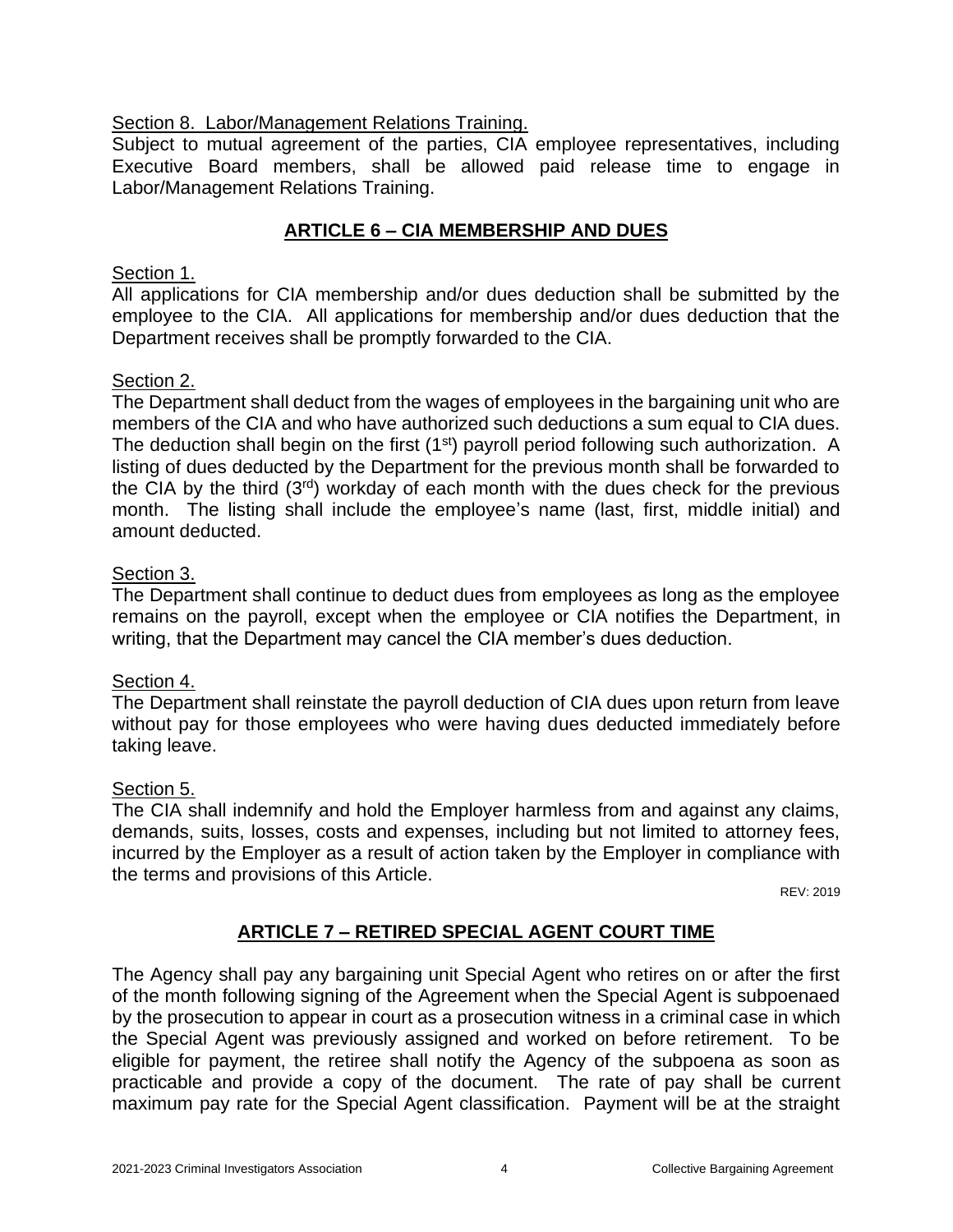time rate of pay for the actual hours in court and in travel, not to exceed eight (8) hours per day. Travel time shall be limited to one (1) day each way.

NEW: 2019

# **ARTICLE 8 – TRIAL SERVICE**

## <span id="page-6-0"></span>Section 1.

Each employee appointed to a position in the bargaining unit shall serve an initial trial service period.

## Section 2.

- a. The trial service period is recognized as an extension of the selection process and is the time immediately following appointment and shall not exceed 180 days, except as provided elsewhere in this Article.
- b. The trial service period for Criminal Financial Investigators who have obtained DPSST "Basic" certification as of date of hire shall be 180 calendar days. The trial service period for any Criminal Financial Investigator who has not obtained a DPSST "Basic" certificate at time of hire shall not exceed 548 days. It is understood that each Criminal Financial Investigator must serve a minimum of 180 calendar days trial service but the period of trial service shall end prior to 548 calendar days upon the offering of proof of certification.

### Section 3.

At any time during the trial service period, the Department may remove an employee, if in the judgment of the supervisor, appointing authority or designee, the employee is unable or unwilling to perform his/her duties satisfactorily or his/her habits and dependability do not merit his/her continuation in the position. A removed employee shall have no right to appeal the Department's decision under the Agreement.

# Section 4.

An employee's trial service period may be extended in instances where an employee has any leave of absence of fifteen (15) days or more. A leave of absence shall extend the trial service period by the number of calendar days of the leave taken by the employee.

An employee's trial service may also be extended for the purpose of developing the skills or knowledge necessary for competent job performance. Requests for such extensions are subject to mutual written agreement between the Department and the CIA. A copy of the extension agreement shall be placed in the employee's Personnel File and provided to the CIA.

# **ARTICLE 9 – SENIORITY, LAYOFF AND RECALL**

### <span id="page-6-1"></span>Section 1. Seniority Definition.

Effective on execution of this Agreement, "department seniority" is determined by the length of an employee's continuous employment in the Department of Justice, Criminal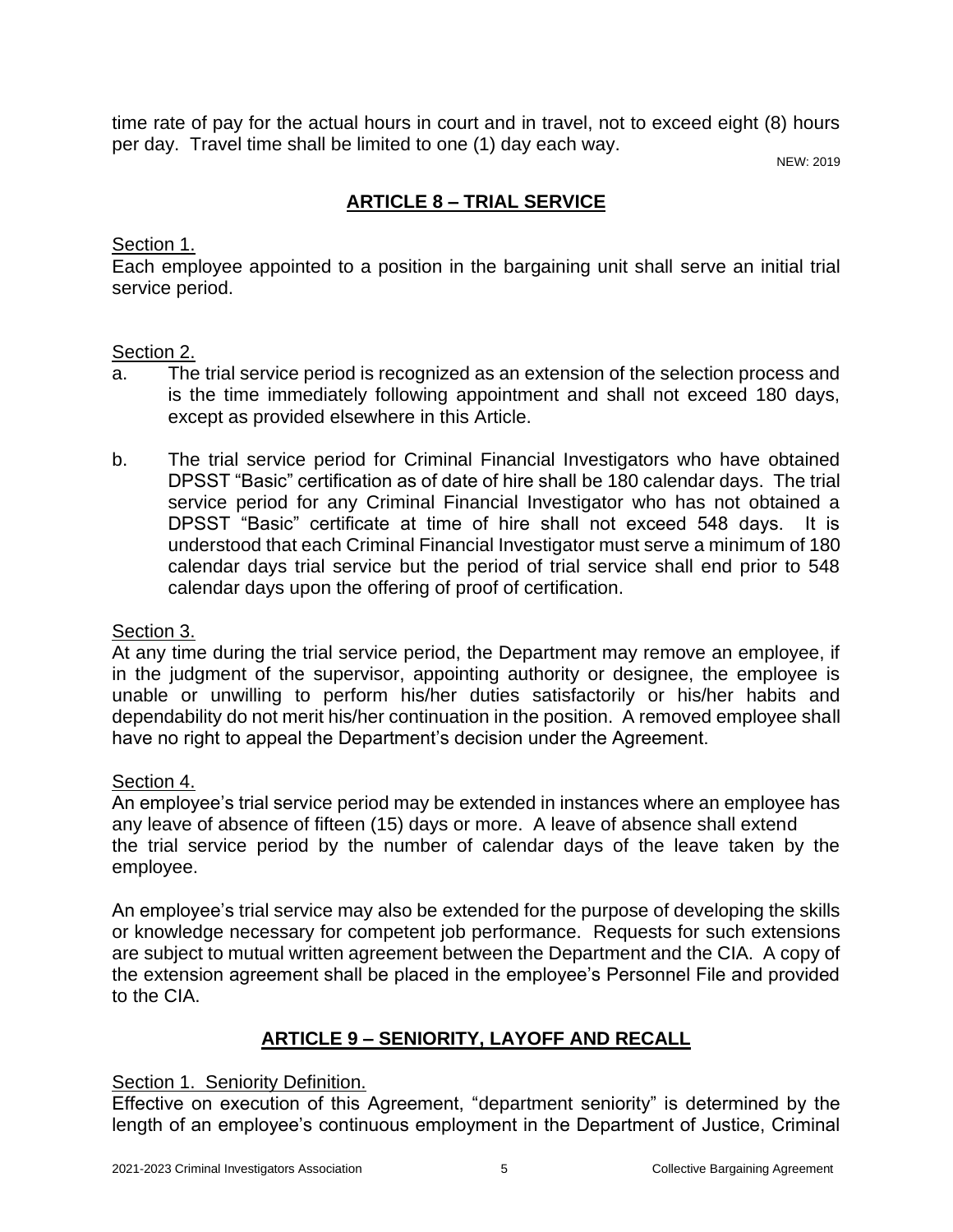Justice Division since the last date of hire. When an employee takes a leave of absence without pay for more than ninety (90) calendar days, the time spent on leave does not count toward seniority accrual, unless the leave without pay qualifies under FMLA or OFLA.

### Section 2. Seniority List.

The Department will provide the CIA with a copy of the seniority list in January of each year. The CIA will be notified, in writing, by the Department of changes to the seniority list as they occur.

## Section 3. Loss of Seniority.

An employee shall lose all seniority in the event of discharge, voluntary termination or layoff of more than two (2) years.

Effective at execution of this Agreement, an employee who promotes outside of the bargaining unit to a management position shall maintain their previously accrued classification seniority. Classification seniority is defined as the length of an employee's continuous service in their current classification since the last date of hire in that classification, excluding temporary service, or a break in service, which is defined as a separation or interruption of employment without pay of more than one (1) year. Should the employee return to their previously held bargaining unit position their classification seniority shall be restored. Employees shall not continue to accrue classification seniority while in a department position outside of the bargaining unit.

### Section 4. Layoff Procedure.

A layoff is defined as a separation from state service for involuntary reasons other than resignation, not reflecting discredit on an employee. For the purposes of layoff the Criminal Investigator and Criminal Financial Investigator shall be treated as one classification.

The layoff procedure shall occur in the following manner:

- a. The Department shall determine the classification(s) affected and the employees in the affected classification(s) shall be notified of their potential layoff. An employee shall be given written notice of layoff as far in advance as possible, but not less than thirty (30) calendar days before the effective date, stating the reason(s) for the layoff. The Department shall notify, in writing, all affected employees of their seniority. The Department shall notify the CIA, in writing, of the seniority of all employees in all affected classifications.
- b. All non-regular status employees/temporaries working in the affected classification(s) in which a layoff may occur shall be terminated prior to the actual layoff of trial service or regular status employees. A trial service employee shall be laid off prior to the layoff of any regular status employee.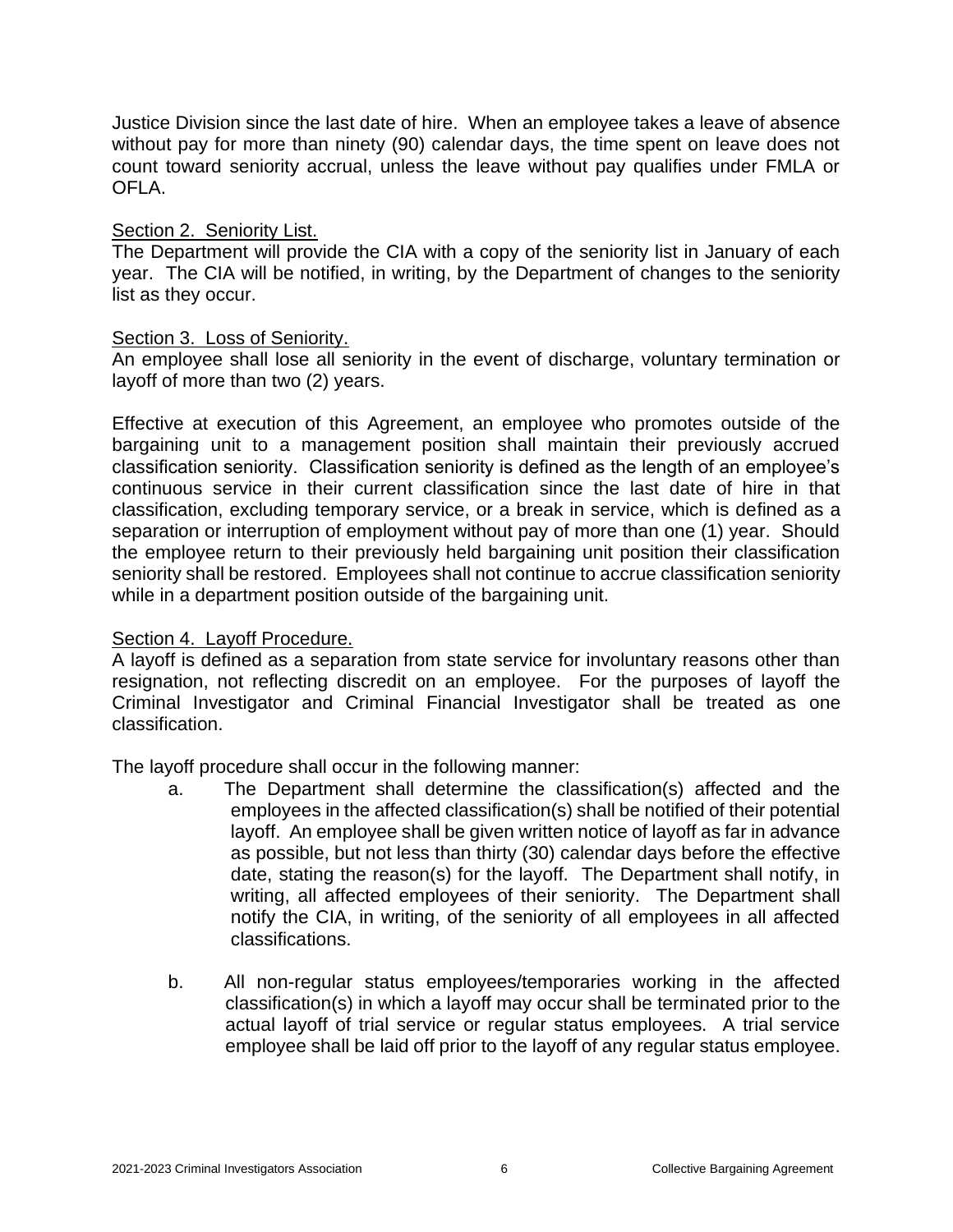- c. Employees shall be laid off and seniority calculated within the following separate categories:
	- 1. Permanent full-time positions
	- 2. Permanent part-time positions
- d. Regular status employees shall be laid off on the basis of inverse classification seniority. For purposes of administering the layoff provisions of this Article, classification seniority is defined as the length of an employee's continuous service in the Criminal Investigator and Criminal Financial Investigator classifications excluding temporary service, or a break in service which is defined as a separation or interruption of employment without pay of more than one (1) year. All part-time service shall be credited on a prorated basis. If two (2) or more employees have equal service credit, the order of layoff shall be in inverse of the greatest length of continuous state service.

Any trial service employee who is laid off shall not be placed on the Department layoff list but shall be restored to the eligible list from which certification was made if the eligible list is still active. Restoration of the list shall be for the remaining period of eligibility that existed at the time of appointment from the list.

Regular status employees shall be placed on the Department layoff list for the classification held at time of layoff.

### Section 5. Recall.

Layoff status shall not extend beyond two (2) years. Employees will be called back from layoff in the inverse order of layoff provided the employee possesses the demonstrated abilities to perform the duties as required. An employee on layoff status shall accept or decline an opening within fifteen (15) calendar days of notification. The employee is obligated to keep the Department informed of his/her current address. When recall occurs, the Department will notify the employee through certified mail. An employee's denial or acceptance of the recall shall be conveyed in writing. In the event the employee declines or fails to notify the Department in the above-specified time, all recall rights will be waived.

When CIA members are on layoff status, all bargaining unit temporary employment opportunities within the Criminal Justice Division, when funding for such employment is available to the Department, will be offered to qualified CIA members on the layoff list in seniority order. Acceptance of such an opportunity will have no contractual impact, i.e., it will not affect layoff status or seniority standing. The Department will have no further obligation to make offers of temporary employment in instances where an employee has turned down such an offer.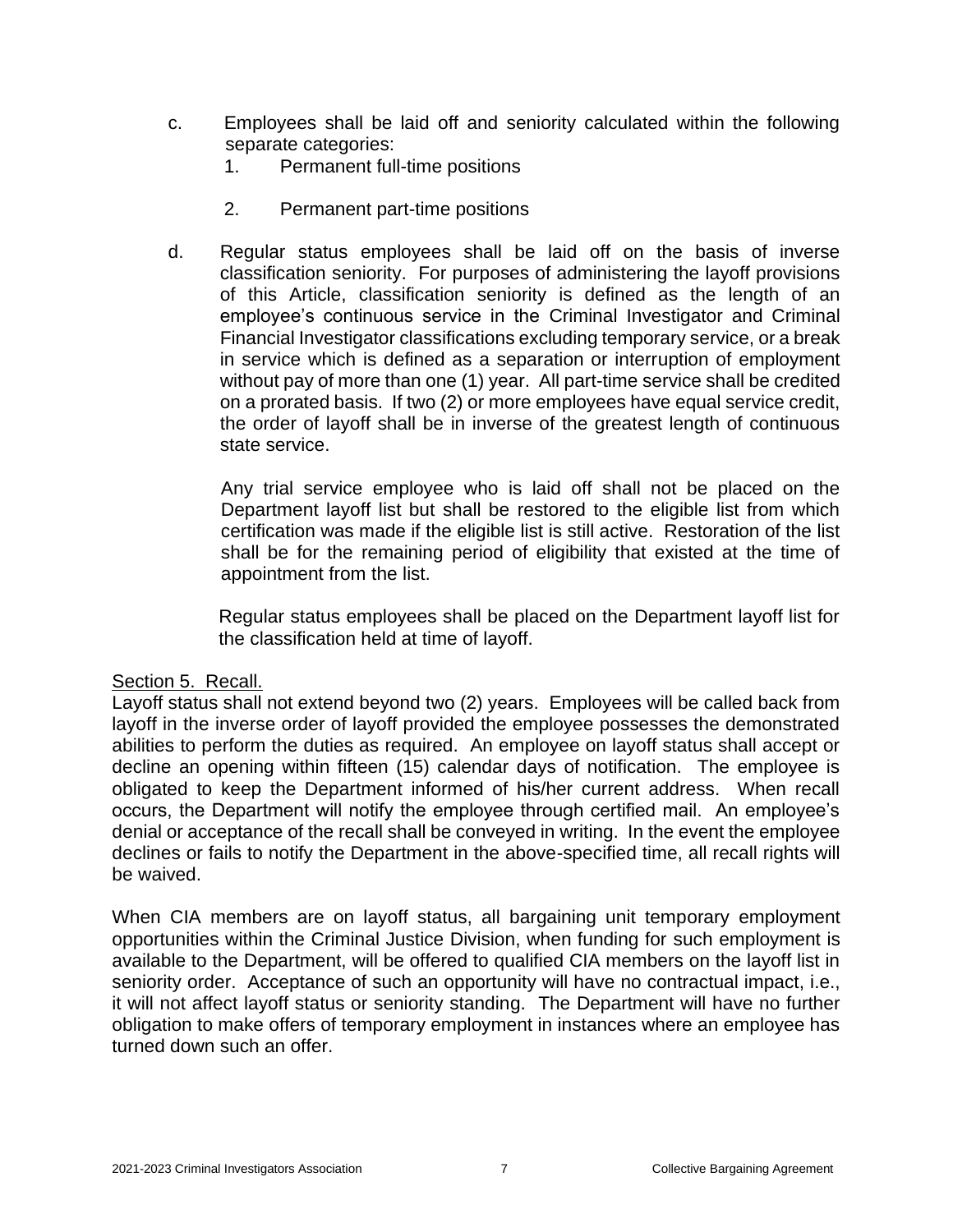## **ARTICLE 10 – PERSONNEL RECORDS**

### <span id="page-9-0"></span>Section 1.

An employee may, upon request, inspect the contents of his/her official Department personnel file, except for confidential reports from previous employers. No grievance material shall be kept in the official personnel file. There shall be only one (1) official personnel file kept for each employee.

#### Section 2.

No information reflecting critically upon an employee shall be placed in the employee's official personnel file that does not bear the signature of the employee. The employee shall be required to sign such material to be placed in his/her official personnel file, provided the following disclaimer is attached:

"Employee's signature confirms only that the supervisor has discussed and given a copy of the material to the employee, and does not indicate agreement or disagreement."

If the employee is not available within a reasonable period of time or the employee refuses to sign the material, the Department may place the material in the file, provided a statement has been signed by two (2) management representatives and a copy of the document was mailed to the employee at his/her address of record, with a copy to the CIA.

#### Section 3.

If the employee believes that any of the above material is incorrect or a misrepresentation of facts, he/she shall be entitled to prepare, in writing, his/her explanation or opinion regarding the prepared material. This shall be included as part of the personnel record until the material is removed.

#### Section 4.

An employee may include in his/her official personnel file a reasonable amount of relevant material such as letters of commendation, licenses, certificates, college course credits and other material that reflects credit on the employee.

#### Section 5.

Access to the employee's official personnel file shall be as authorized by existing DAS policy and/or rule, statute, or as authorized by the employee.

#### Section 6.

The Department shall remove any written reprimand from an employee's official personnel file after twenty-four (24) months, provided that the employee has received no similar type of discipline during that period. Earlier removal will be permitted when requested by the employee and approved by the Agency. The Agency's decision shall not be subject to the grievance procedure.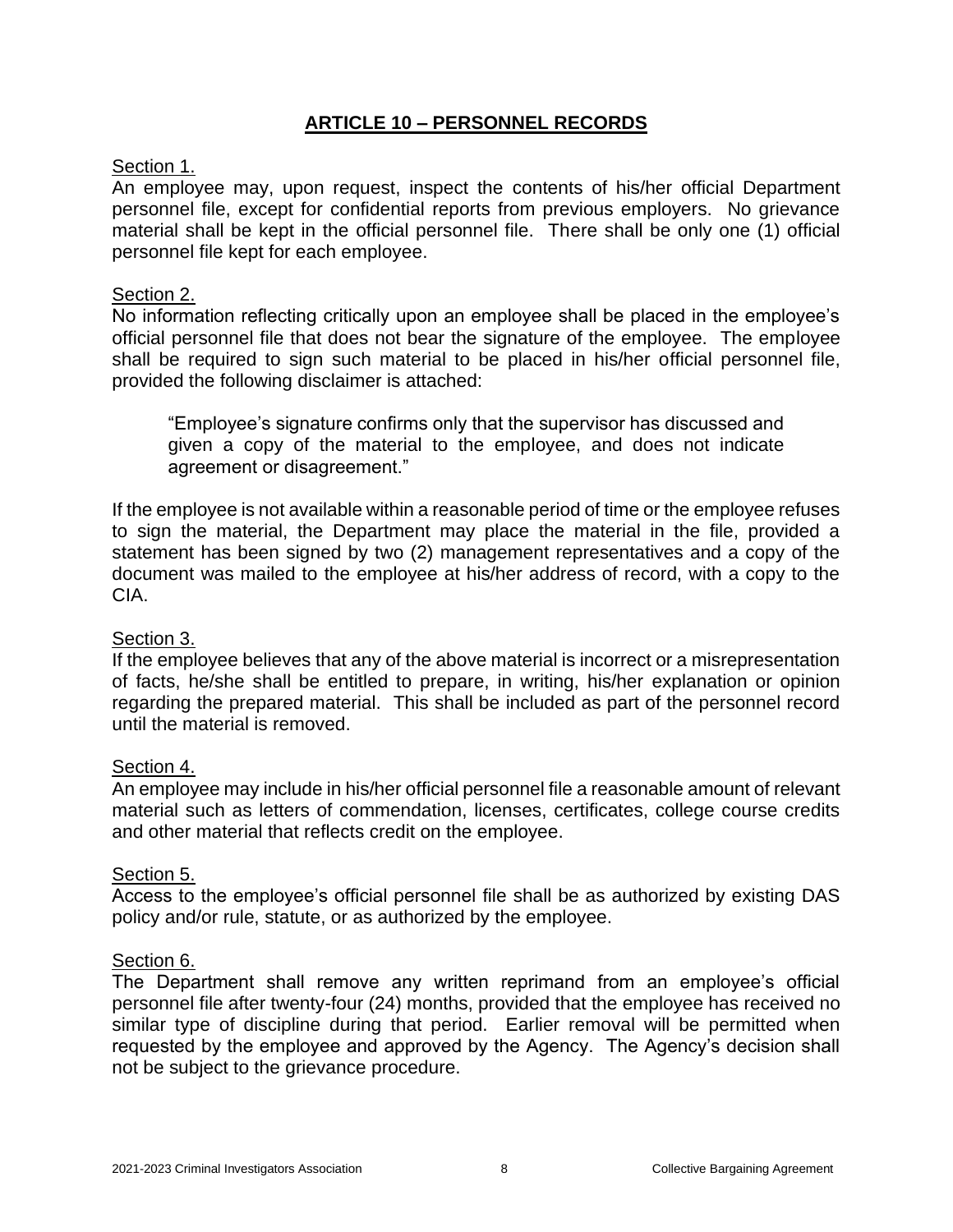Disciplinary notices of reduction in pay, suspension and demotion will be removed from an employee's official personnel file after sixty (60) months, provided that the employee has received no similar type of discipline during that period.

## Section 7.

Prior to a decision being made regarding the release of information or materials requested pursuant to a subpoena in connection with a criminal case or a public records request, the Department will make every reasonable effort to notify the employee or the employee's supervisor in a timely manner. However, nothing will prevent the Department from complying with the applicable laws.

# **ARTICLE 11 – DISCIPLINE AND DISCHARGE**

### <span id="page-10-0"></span>Section 1. Discipline.

Discipline shall include: written reprimand, reduction in pay, demotion, suspension without pay, and dismissal. The principles of progressive discipline shall be used when appropriate. Discipline shall be imposed only for just cause.

### Section 2. Pre-Disciplinary Notice and Meeting.

- a. Where a pay reduction, demotion, suspension without pay or dismissal is contemplated, a written pre-disciplinary notice shall be given to a regular status employee against whom a charge is presented. Such notice shall include the known complaints, facts and charges, and a statement that the employee may be reduced in pay, demoted, suspended without pay or dismissed. The employee shall be afforded an opportunity to refute such charges or present mitigating circumstances to the Attorney General or designee at a time and date set forth in the notice, which date shall not be less than seven (7) calendar days from the date the notice is received. The employee shall be permitted to have a CIA representative present. At the discretion of the Attorney General or designee, the employee may be suspended with or without pay, reassigned, or be allowed to continue to work as specified in the pre-disciplinary notice.
- b. The appeal of a pay reduction, demotion, suspension without pay and dismissal for regular status employees shall be filed at Step 2 of the grievance procedure and must be within fifteen (15) calendar days from the effective date of the action. The Attorney General or designee shall respond within fifteen (15) calendar days following receipt of the appeal. If the grievance is unresolved following the Step 2 review, the CIA may serve notice of its intention to arbitrate the grievance in accordance with the Grievance and Arbitration Procedure Article.

### Section 3.

If an employee does not approve sending of notices of reduction, demotion, suspension, pre-dismissal and dismissal to the CIA, then the employee shall sign a waiver form. If a waiver is not signed, the notices shall be forwarded to the CIA on the same day as the employee is notified.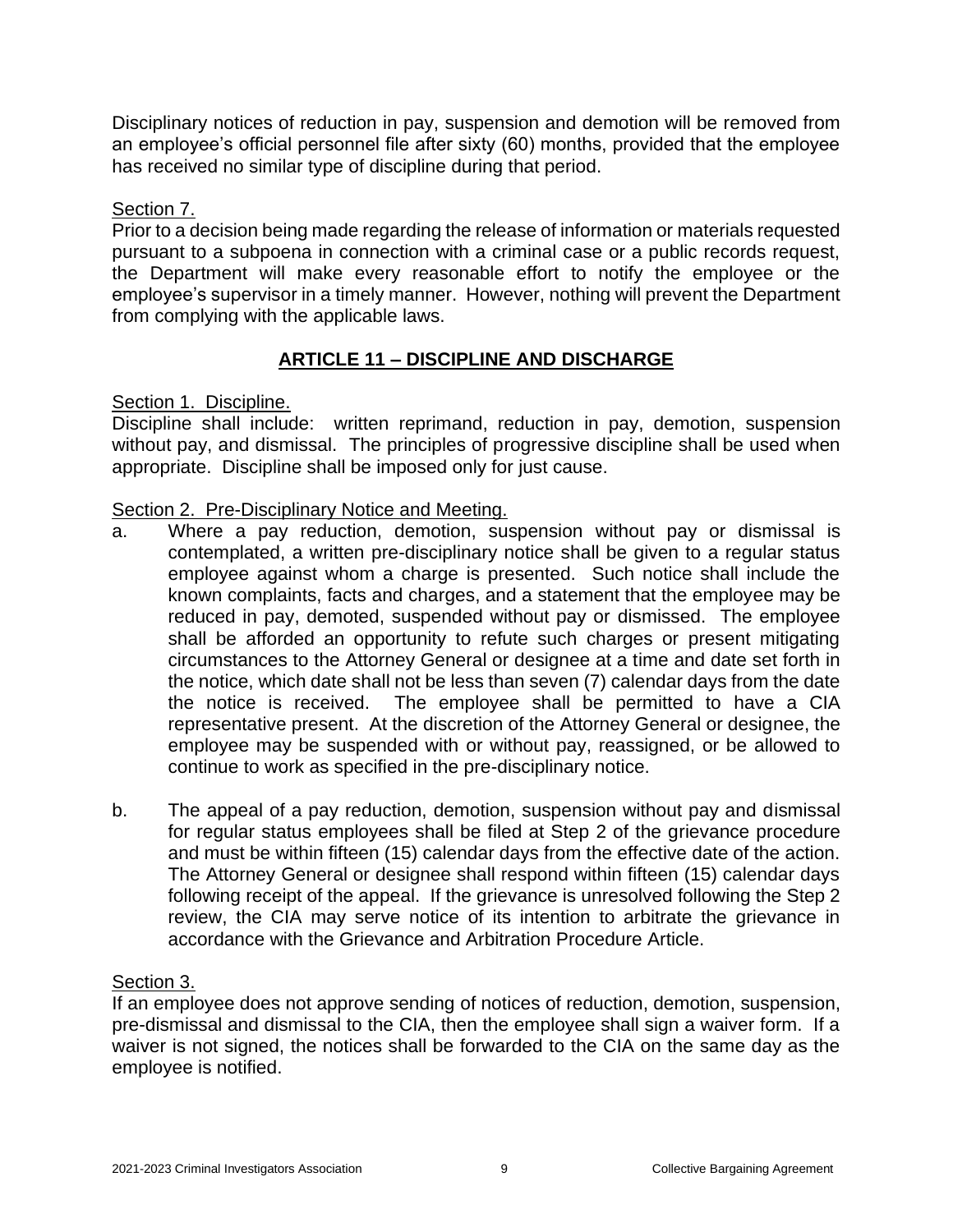## Section 4.

- a. Reasonable notice will be provided to an employee if or when the employer believes the employee will be the subject of an investigatory interview. Upon request, an employee shall have the right to CIA representation during an investigatory interview that an employee reasonably believes will result in disciplinary action to the employee. The employee will have the opportunity to consult with a CIA representative before the interview, but such consultation shall not cause an undue delay.
- b. If the Parties agree to record an interview, a copy of the complete interview of the employee, noting all recess periods, shall be furnished, upon request, to the other parties.
- c. Interviews and investigations shall be concluded with no unreasonable delay. The employee shall be advised of the results of the investigation and any future action to be taken on the incident.

Upon request, the Agency shall give the employee under investigation for a non-criminal complaint or incident written notice on the status of the investigation every thirty (30) days until completed. Upon completion of the investigation, the Agency will provide the employee written notice of the disposition of the investigation.

## Section 5.

The Oregon Department of Justice Criminal Justice Division shall follow the provisions of ORS 236.350 to 236.370, to the extent that they do not conflict with this Article.

REV: 2017, 2019, 2021

# **ARTICLE 12 – GRIEVANCE AND ARBITRATION PROCEDURE**

# <span id="page-11-0"></span>Section 1.

A grievance is defined as a dispute regarding the meaning or interpretation of a particular clause or provision of this Agreement or regarding an alleged violation of the terms of this Agreement.

# Section 2. Grievance Steps.

a. Step One (1). Within fifteen (15) calendar days of the date the grievant or the CIA knows or by reasonable diligence should have known of the alleged grievance, the grievant or the CIA shall submit, in writing to the Special Agent in Charge or designee of the Criminal Justice Division, a statement of the grievance setting forth the relevant facts, the Article(s) of the contract alleged to be violated and the remedy requested. Prior to issuing a response, the grievant or the CIA and the Chief Investigator or designee will attempt to meet to resolve the grievance at the lowest possible level of management. Failure to meet will not invalidate the grievance. If unresolved, the Chief Investigator or designee shall respond to the CIA and the grievant in writing within fifteen (15) calendar days of receipt of the grievance.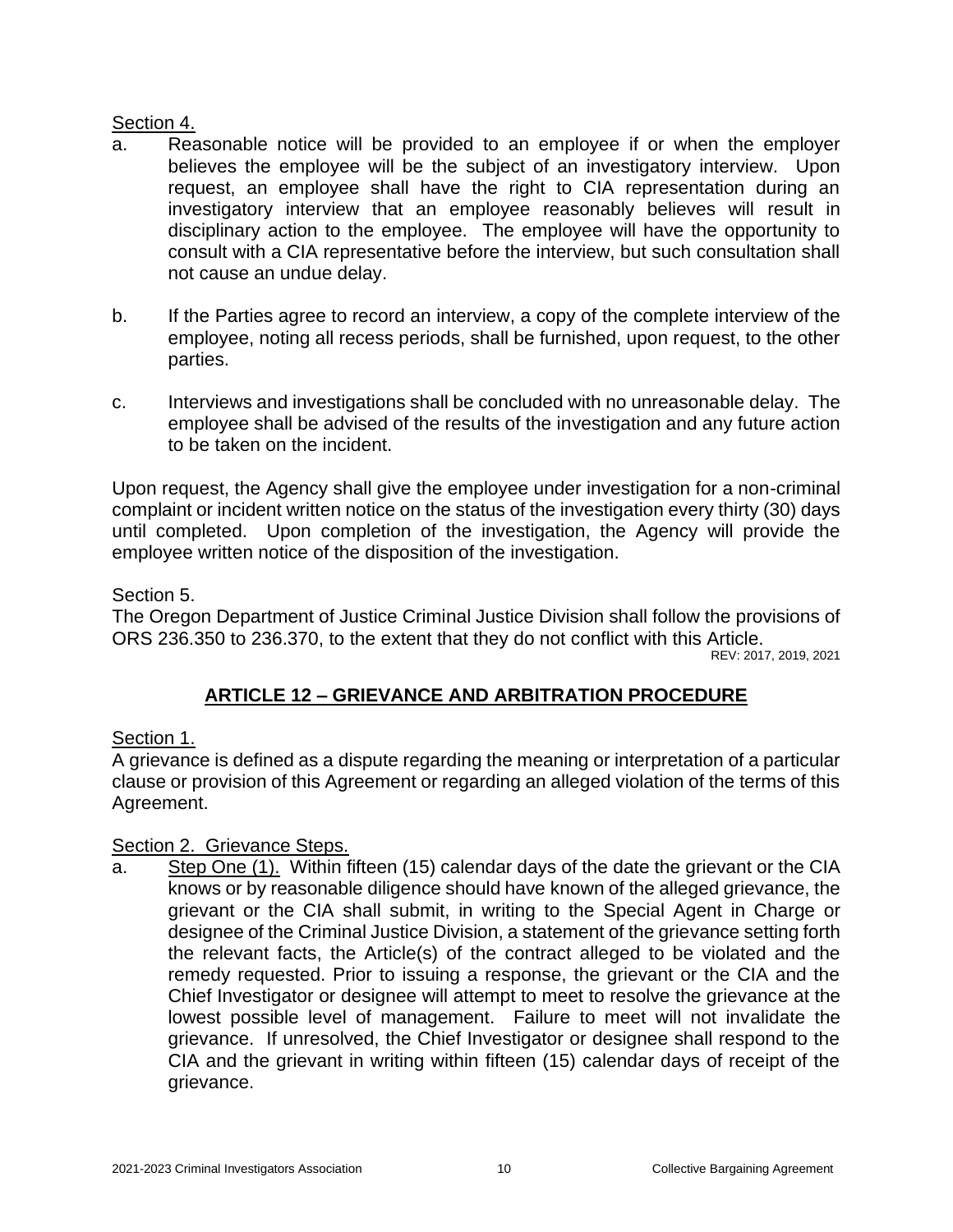If the grievance is resolved at Step 1, the grievance settlement shall be reduced to writing and signed by the CIA and the grievant and the Chief Investigator or designee. The Parties agree that Step 1 grievance settlements are nonprecedential and may not be cited by either Party or their agents or members in any arbitration proceeding now or in the future.

- b. Step Two (2). In the event the grievance remains unadjusted as a result of the Step 1 process above, the grievant, together with their CIA representative, or the CIA may submit the grievance in writing to the Attorney General or designee within fifteen (15) calendar days of the date the Step 1 response was received, or, in the event no response was received, within fifteen (15) calendar days of the date the response was due, whichever is sooner. A copy will be simultaneously provided to the Department of Administrative Services, Labor Relations Unit. The Attorney General or designee shall respond, in writing, within fifteen (15) calendar days of receipt of the grievance.
- c. Step Three (3). In the event the grievance still remains unadjusted after Step 2 above, the CIA and not the employee, within fifteen (15) calendar days after the response was due or received, whichever is sooner, may serve notice of its intention to arbitrate the grievance. Said notice shall be in writing and delivered to the Attorney General or designee, with a copy to the Department of Administrative Service, Labor Relations Unit.

### Section 3. Selection of the Arbitrator.

In the event arbitration is requested, the party requesting arbitration shall request a list of seven (7) arbitrators from the Employment Relations Board. Within fifteen (15) calendar days of the receipt of the list, unless mutually agreed otherwise, the designated management and CIA representatives will select an arbitrator by alternately striking one (1) name from the list until only one (1) name is left. The first strike of the list will be determined by lot.

#### Section 4. Arbitrator's Authority.

The Parties agree that the decision or award of the arbitrator shall be final and binding on each of the Parties. The arbitrator shall have no authority to rule contrary to, to amend, add to, subtract from, change or eliminate any of the terms of this Agreement.

### Section 5. Expenses of Arbitration.

The cost of the arbitrator shall be borne by the losing party. The arbitrator shall designate which side is the losing party. Each Party shall be responsible for the costs of presenting its own case to arbitration. Should an arbitration be cancelled due to settlement, the Parties shall split equally any cancellation fee.

#### Section 6.

Time limits may be extended by agreement of the Parties. Such extensions must be in writing and shall become part of the grievance record.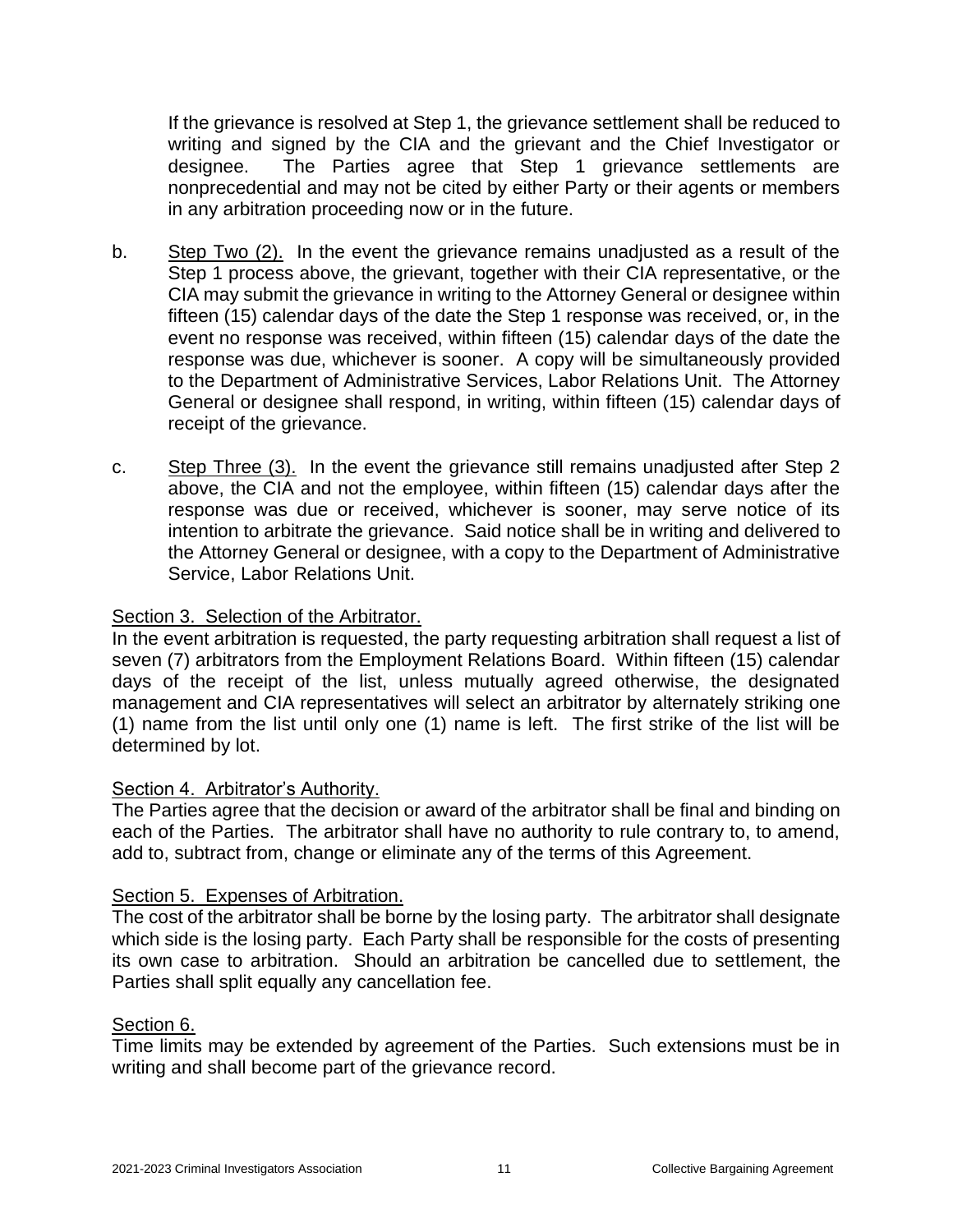## Section 7.

Failure of the grievant or CIA to comply with the time limits outlined above shall constitute abandonment of the grievance and it cannot be resubmitted. Failure of management to respond to the grievance at any step constitutes a denial.

# **ARTICLE 13 – HOURS OF WORK**

## <span id="page-13-0"></span>Section 1. Work Week.

A work week consists of seven (7) consecutive calendar days commencing at 12:01 a.m. Monday and ending at 12:00 midnight the following Sunday, and normally includes five (5) consecutive work days followed by two (2) consecutive days off or four (4) consecutive work days followed by three (3) consecutive days off.

## Section 2. Setting of Schedule.

- a**.** Once each calendar year during the first Monday in December, employees shall inform the Special Agent in Charge in writing if they want to work either a five (5) eight (8) hour work schedule or a four (4) ten (10) hour work schedule for the upcoming calendar year. The Special Agent in Charge shall review employee schedules to ensure there is coverage needed for each unit and team and to meet operating needs. The Special Agent in Charge will consider seniority in setting schedules. The Special Agent in Charge shall give employees their assigned work schedules by December 15 (or the next business day if December 15 is not a business day) and that schedule shall be the employee's schedule for the calendar year.
- b. Proposed schedules must include either a four (4) ten (10) hour workdays between the hours of 6:30 AM – 6:30 PM, or, five (5) eight (8) hour workdays between the hours of 7:30 AM – 5:30 PM.
- c. Four (4) ten (10) hour work schedules will be scheduled either on Monday Thursday (Friday off) or Tuesday-Friday (Monday off) as the work days. Nothing prohibits an employee and their supervisor from mutually agreeing to adjust the schedule. With prior Agency approval, employees may voluntarily split or move their days off without the Agency incurring an overtime liability.
- d. An Employee's work schedule will be temporarily changed when trainings and or court occur on the regularly scheduled day off. With at least seven (7) days' written notice, management may temporarily change work schedules when the Division is part of a case or project that management determines requires immediate attention. This may result in mid week schedule changes. Time worked in excess of eight (8) or ten (10) hours of work shall be subject to Section 4 of this Article. In the event seven (7) days' notice is not provided, work schedules will not change and the additional hours worked will be overtime or compensatory time subject to Section 4 of this Article.
- e. Issues regarding the application of this Section will be brought up at the quarterly labor/management meeting.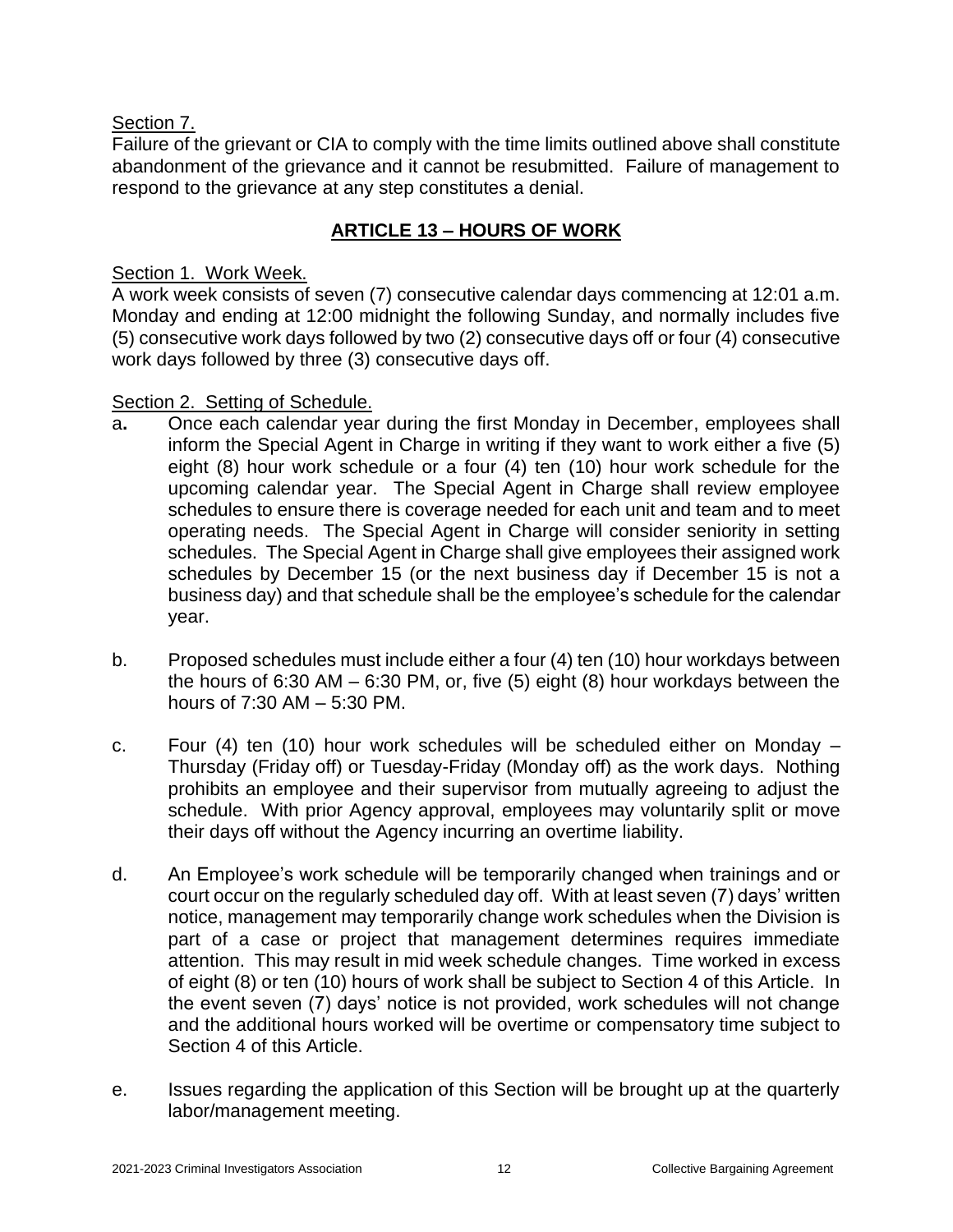### Section 3. Hours Worked.

- a. Employees will be compensated at their regular rate of compensation for all hours worked between zero (0) and forty (40) hours during a work week.
- b. The normal workday shall consist of eight (8) or ten (10) hours with a one (1) hour or thirty (30) minute unpaid lunch period. However, an employee may, with prior management approval, work a consecutive eight (8) or ten (10) hours without taking an unpaid lunch period. Time worked in excess of eight (8) or ten (10) hours of work shall be subject to Section 4 of this Article. Management's decision shall not be subject to the grievance procedure.
- c. Subject to operating needs, a rest period of fifteen (15) minutes shall be permitted for all employees during each half shift and shall be considered on duty time.

## Section 4. Overtime.

Except where there is a voluntary agreement between the Special Agent in Charge for an employee requested work schedule change, overtime shall be defined as time worked in excess of eight (8) hours or ten (10) hours in a workday or forty (40) hours in a workweek.

No overtime liability will accrue when a set schedule is changed due to an emergency. Emergency for this purpose is defined as circumstances requiring immediate action by one or more investigators. "Emergency" does not include circumstances for which there was advance notice.

Compensation for each overtime hour accrues at the rate of one and one-half  $(1 \frac{1}{2})$  times the equivalent of the employee's hourly rate. Hourly rates are based on employee's regular rate of pay. For purposes of computing overtime, hours worked shall include all paid leave with the exception of sick leave. However, paid sick leave used shall be counted toward any overtime calculation in instances where the employee is mandated to work on a regularly scheduled day off during the same work week in which sick leave has been taken.

Employees must receive prior approval to work overtime hours from their immediate supervisors. When the latter are not available, employees should contact and receive advance approval from the Special Agent in Charge or designees. If none of the management identified above are available and the situation requires employees to incur overtime, employees must notify management as soon as possible thereafter.

# Section 5. Election of Cash/Compensatory Time Off.

Employees required to work overtime will be able to elect payment in the form of cash or compensatory time off (up to the maximum accrual amount). However, whenever a federally funded program provides for overtime funding for the overtime worked, such compensation will be limited only to that form of payment. In instances where voluntary overtime is offered, the Employer can designate in advance the form of payment (cash or comp).

When the form of payment for overtime is cash, it will occur no later than the first  $(1<sup>st</sup>)$  of the second (2nd) month following the calendar month in which the overtime was worked.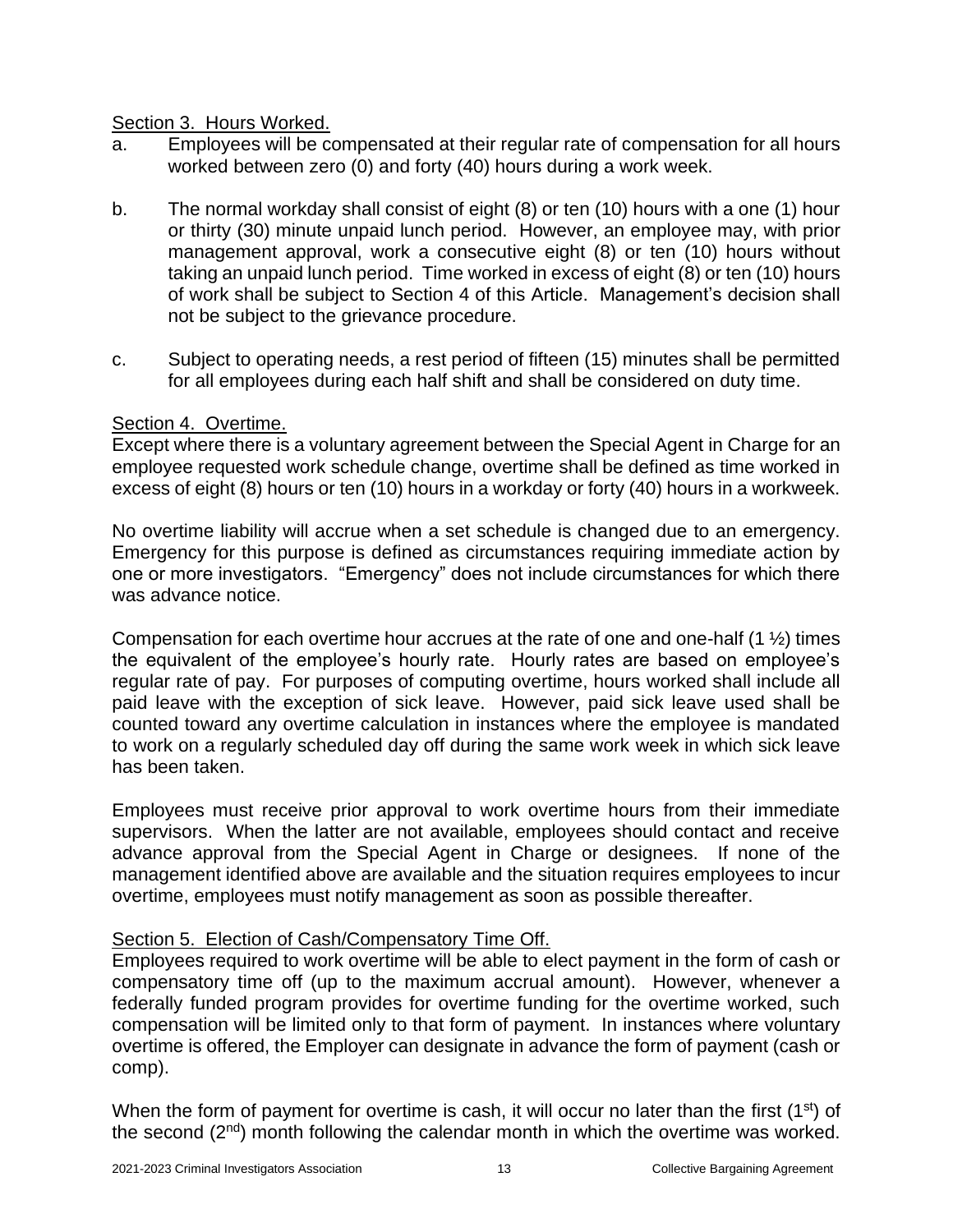No application of this Article shall be interpreted to provide for compensation for overtime at a rate exceeding time and one-half  $(1 \frac{1}{2})$  or to effect "pyramiding" of overtime and callback penalty payments.

There shall be a maximum accumulation of one hundred and sixty (160) hours of compensatory leave at any one time in lieu of overtime pay for each employee. An employee whose compensatory leave balance exceeds the accumulation limitation will automatically have such hours paid in cash.

Up to sixty (60) hours of compensatory time may be paid off annually at the option of the Employer, except that under no circumstances can the agency reduce the accumulated amount below twenty (20) hours.

The usage of compensatory leave shall be governed by the Fair Labor Standards Act but will require a reasonable notice of not less than seven (7) days. Compensatory leave may be used with less than seven (7) days notice at a time mutually agreeable with the employee and the employee's supervisor.

In the case of conflict between two (2) or more employees, the employee first requesting the time will be given preference.

#### Section 6. Regulating Overtime.

The Employer has the sole discretion to regulate the use of overtime. Employees may, after working forty (40) hours during a work week, request to take the remainder of the work week (or any portion thereof) off. Requests to stop work shall be made to the employees' immediate supervisors, however, the Employer has the sole discretion to approve or disapprove the employee's request.

### Section 7. Standby.

Management can require employees to be on standby status. Employees are on standby status when they are required by management to remain available at home, or while in travel status to remain available at their motel or other particular offsite location or to remain near their landline telephones until called to duty or until relieved by management. While on standby status, compensation accrues at the same rate as hours worked.

#### Section 8. On-Call.

On-call status requires employees to carry an electronic pager or cell phone provided by the Employer. On-call status is not considered hours worked and is not compensable. Pagers or cell phones must be with employees at all times. Employees should notify their immediate supervisors when they will not be able to have their pagers or cell phones with them during non-working hours. If the employer requires assistance while employees are off-duty, it will page or call the employees. No disciplinary action will be taken against employees for not responding to a page or call.

REV: 2019,2021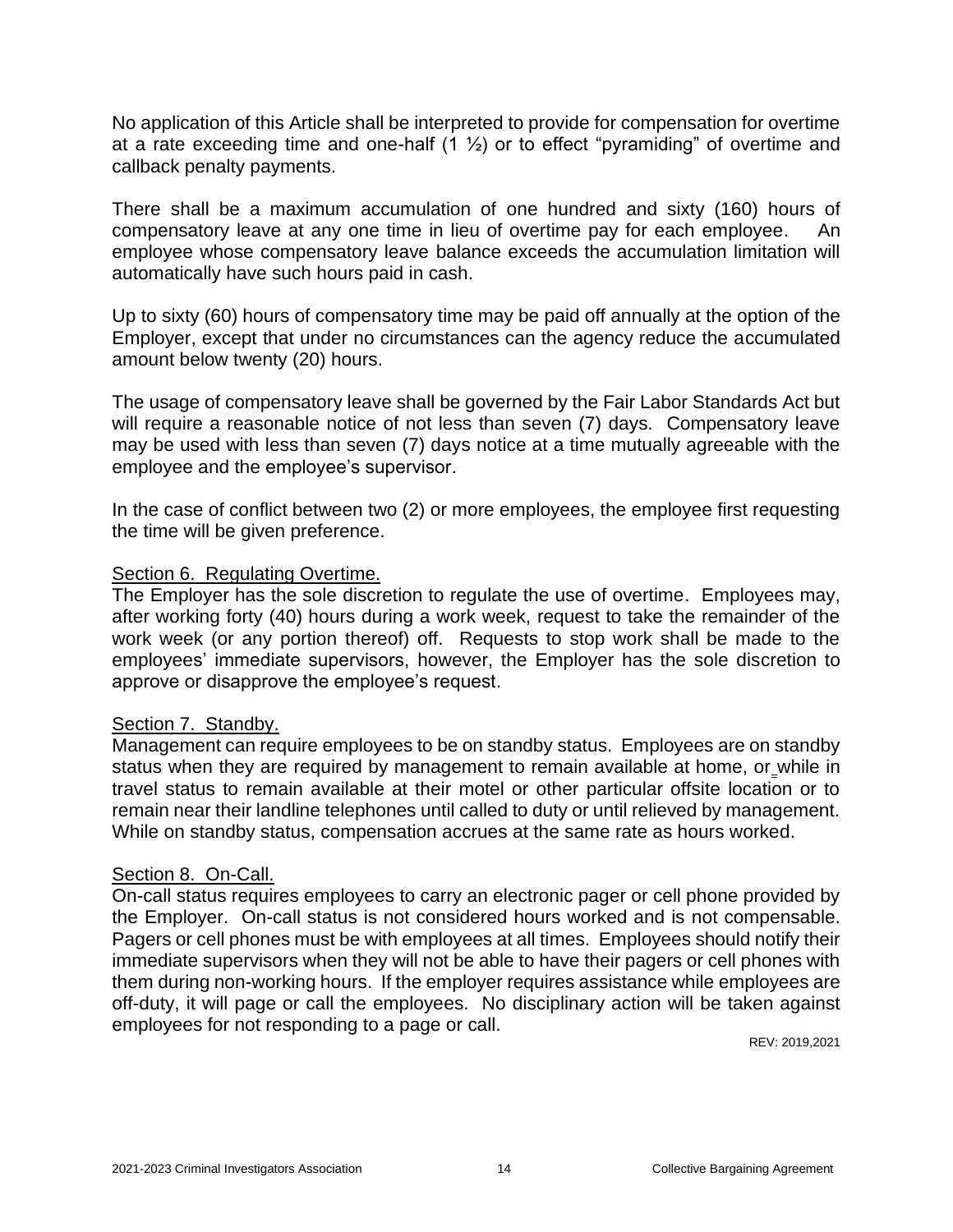# **ARTICLE 14 – SALARY ADMINISTRATION**

#### <span id="page-16-0"></span>Section 1.

- a. All employees shall be paid no later than the first  $(1<sup>st</sup>)$  day of the month. If a payday occurs on Monday through Friday, payroll checks shall be released to employees on that day. When payday falls on a Saturday, Sunday or banking holiday, employee paychecks shall be made available after 8:00 a.m. on the last working day of the preceding month. When an employee is not scheduled to work on the payday, the paycheck may be released before payday if the paycheck is available and the employee has completed a request for release of payroll check, on the condition that the employee may not cash or deposit the check before the normal release time. All checks released early under this Article shall be accompanied by written notice from the Department as to the normal release time and date for that employee. The release day for December paychecks dated January 1 shall be the first (1<sup>st</sup>) working day in January to avoid the risk of December's paychecks being included in the previous year's earning for tax purposes.
- b. Employees shall be paid no less than the minimum rate of pay for their classification upon appointment to a position in the Department.
- c. Release of sixty percent (60%) of an employee's earned gross wages before the employee's designated payday shall be authorized subject to approval of the Department in emergency cases upon receipt of a written request from the employee that describes the emergency. An emergency situation shall be defined as an unusual, unforeseen event or condition that requires immediate financial attention by an employee.

#### Section 2. Salary Increase.

- a. New hires will be given a salary eligibility date of July 1. If a new employee starts work before January 1, he/she will be eligible for consideration for a salary increase the following July 1. Employees who start work January 1 or later will not be eligible for consideration for a salary increase the following July 1.
- b. Employees shall be granted an annual step increase on their eligibility date if the employee is not at the top of the salary range of the employee's classification, and provided the employee's performance has not been deficient.

### Section 3. Salary on Lateral Transfer.

An employee's salary eligibility date shall remain the same when transferring from one position to another within the bargaining unit which has the same salary range.

## Section 4. Effect of Break In Service.

When an employee separates from state service and subsequently returns to state service with the Department's Criminal Justice Division within a two (2) year period, except as a temporary employee, the employee's previous recognized service date shall be adjusted by the amount of break in service and in accordance with Section 2a above.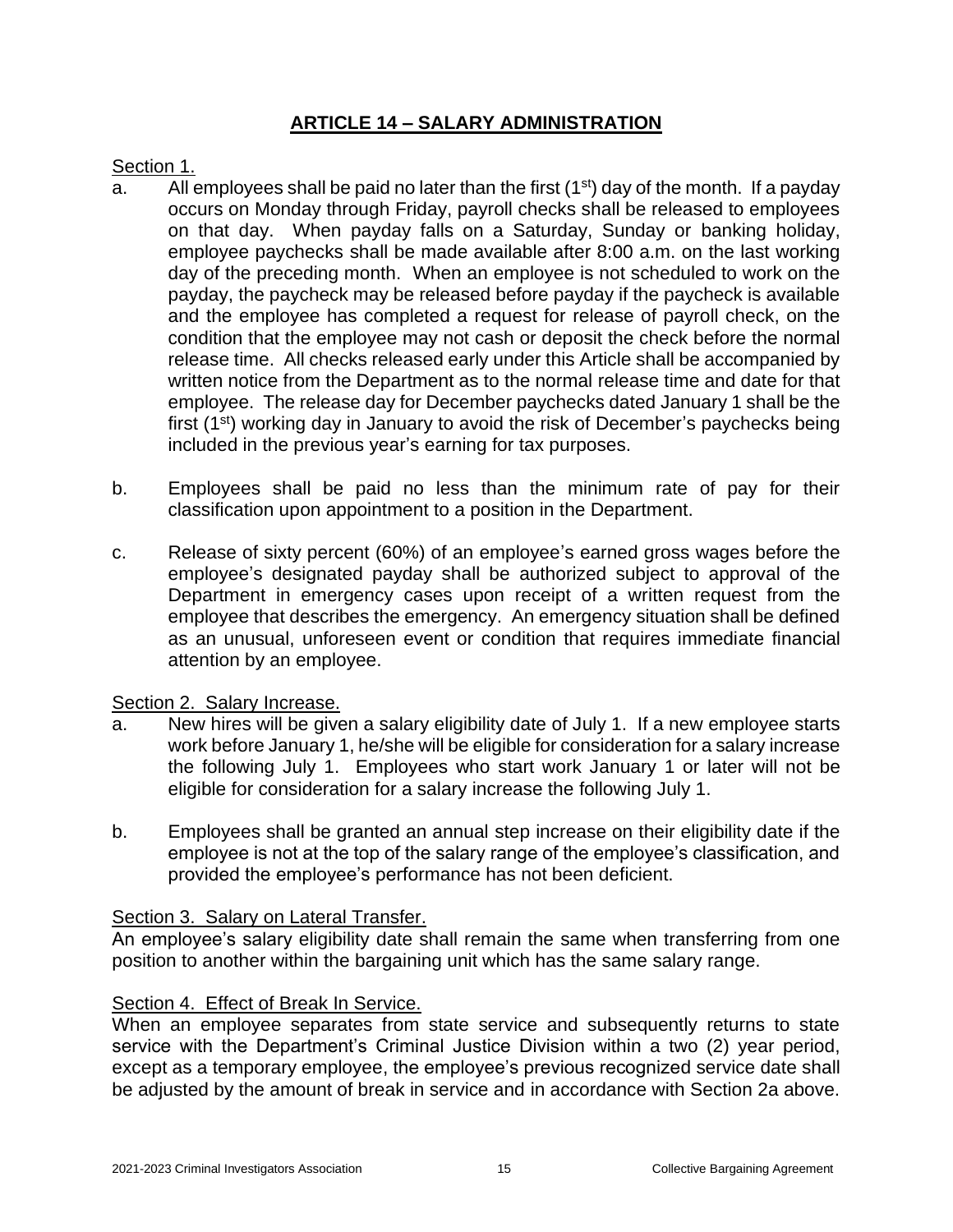## Section 5. Rate of Pay on Appointment from Layoff List.

When an employee is appointed from a layoff list to a position in the same class in which the employee was previously employed, the employee shall be paid at the same salary step at which such employee was being paid at the time of layoff.

REV: 2021

# **ARTICLE 15 – SALARIES**

## <span id="page-17-0"></span>Section 1.

Effective December 1, 2021 or on the first (1<sup>st</sup>) of the month following receipt of an interest arbitration award, whichever is later, all pay rates will be increased by two and five tenths percent (2.5%) but not less than eighty-five dollars (\$85.00) per month (prorated for parttime employees).

Effective December 1, 2022, or first  $(1<sup>st</sup>)$  of the month following receipt of an interest arbitration award, whichever is later, all pay rates will be increased by three and one tenth percent (3.1%) but not less than one hundred dollars (\$100.00) per month (prorated for part-time employees).

## Section 2. Educational Incentive Differential.

Employees with a Bachelor's degree from an accredited university shall receive a one percent (1%) education incentive added to their base pay.

## Section 3. Firearms Instructor Differential.

The Agency shall pay no more than two (2) bargaining unit employees a monthly differential equal to two percent (2%) of their base pay to serve as a Firearms Instructor. To be eligible for the differential the following conditions shall be met: 1) the Agency must assign the employee in writing; 2) the employee must possess an Agency approved firearms certification, and, 3) the employee must be qualified to train other employees on the weapons being used.

# Section 4. Evidence Technician Differential.

The Agency shall pay no more than two (2) bargaining unit employees a monthly differential equal to two percent (2%) of their base pay to perform duties that involve the maintenance and custody of evidence in the Agency's evidence room. This differential shall become effective the first  $(1<sup>st</sup>)$  of the month following the signing of the Agreement. To be eligible for the differential the Agency must assign the employee in writing. This section shall not prevent and the Association will not object to the transitioning of evidence technician work outside of the bargaining unit.

### Section 5. Bilingual Pay.

a. The Agency shall pay no more than two (2) bargaining unit employees a monthly differential equal to five percent (5%) of their straight time base pay to perform bilingual duties. The assignment's start/end dates will be communicated during the initial assignment.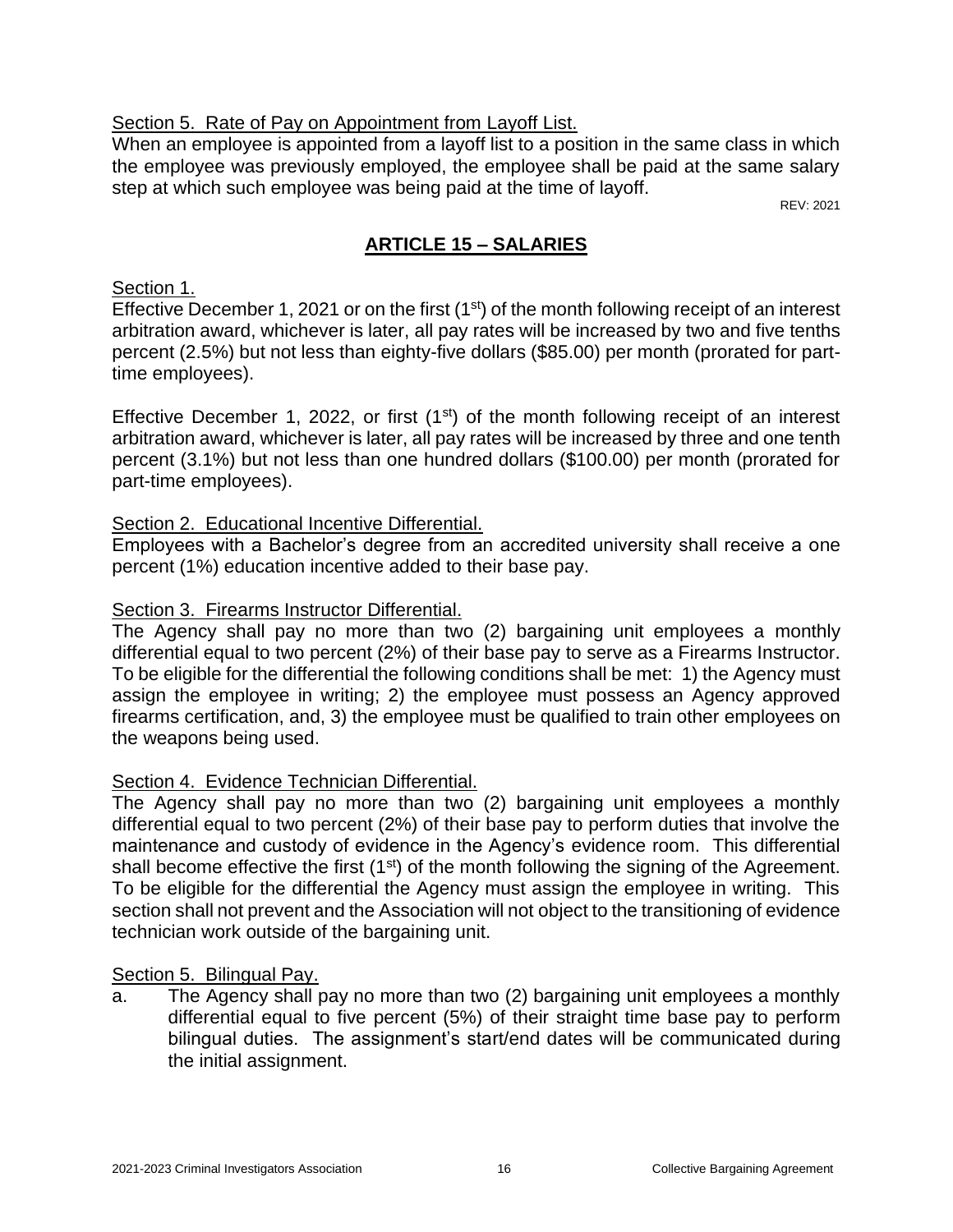- b. Bilingual duties shall include for the employee to read, speak, translate and interpret from English to Spanish and from Spanish to English. Employees will be paid this differential only when bilingual duties are assigned.
- c. Employee's officially assigned bilingual duties must first pass a standardized test to be eligible for the differential. If there is a cost for the test, the Agency will pay the cost of the employee taking the initial test. If the employee does not pass the test and the employee wishes to retake the test, the employee will pay the cost of the test. An employee who does not take the test, or employee who fails the test will not be eligible for the differential.
- d. This differential becomes effective on the first of the month following signing of the new agreement.

### Section 6. Computer Forensics Examiners with Certifications.

The Agency shall pay no more than two (2) bargaining unit employees a monthly differential equal to two percent (2%) of their base pay to serve as Computer Forensics Examiners who hold the Computer Forensics Examiner Certification through the International Association of Computer Investigative Specialists (IACIS).

#### Section 7. High Work Differential.

When an employee is required to perform work more than six (6) feet directly above the ground or water and is required to use personal fall arrest systems, personal full restraint systems or boatswain chairs, the employee shall receive a high work differential Rate: one dollar and fifty cents (\$1.50) per hour.

REV: 2017, 2019, 2021

### **ARTICLE 16 – PERS**

### <span id="page-18-0"></span>Section 1.

Effective February 1, 2019 compensation plan salary rates for PERS participating members were increased by six and ninety five hundredths percent (6.95%). At that time, the Employer will begin paying the six percent (6%) employee contribution required under ORS 238A.330 to the PERS or IAP accounts of such members, on behalf of such members, pursuant to a reduction of those members' compensation under ORS 238A.335(2)(a) and OAR 459-09-0200(3). No member will have an option to receive any part of that six percent (6%) contribution directly, as cash or otherwise. The intent of the Parties is for the contributions described under this Section to qualify for treatment as Employer contributions under Section 414(h)(2) of the Internal Revenue Code. This provision shall not be retroactive in its application or effective prior to February 1, 2019.

#### Section 2.

Nothing in this Agreement shall constitute any waiver of any Party's rights, claims or defenses with respect to PERS litigation arising out of the Legislature's passage of SB1049.

REV: 2017,2019,2021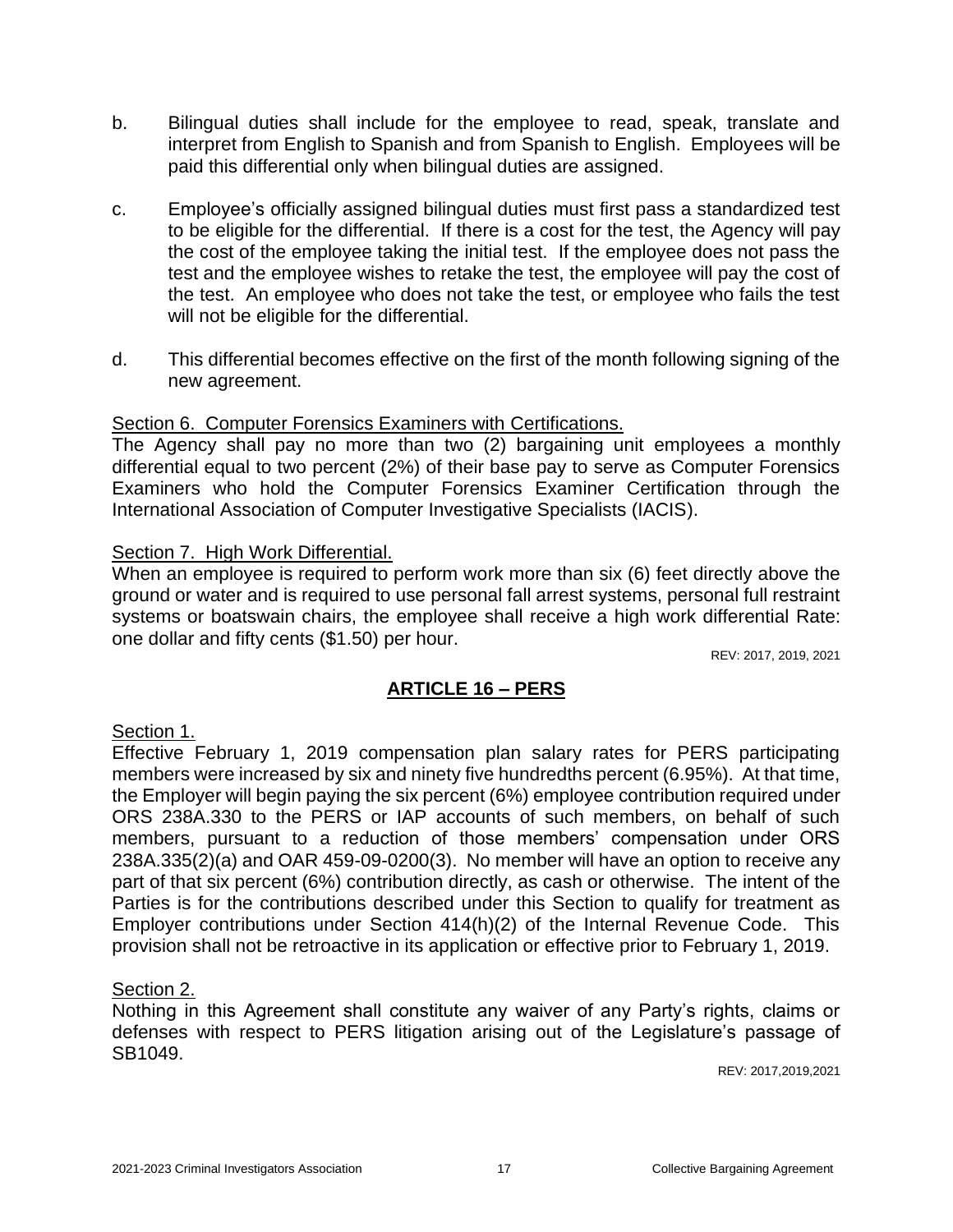# **ARTICLE 17 – INSURANCE BENEFITS**

## <span id="page-19-0"></span>Section 1.

An employer contribution will be made for each eligible employee who has at least eighty (80) paid regular hours in the month unless required by law.

## Section 2.

- a. For Plan Years 2021, 2022 and 2023 the Employer will pay ninety-five percent (95%) and the employee will pay five percent (5%) of the monthly premium rate for PEBB health, vision, dental and basic life insurance benefits.
- b. For employees who enroll in a medical plan that is at least ten percent (10%) lower in cost than the monthly premium rate for the highest cost plan available to the majority of employees, the Employer shall pay ninety-nine percent (99%) of the monthly premium for PEBB health, vision, dental and basic insurance benefits and the employee shall pay one percent (1%).

## Section 3.

Pursuant to ORS 243.025, each eligible employee shall be issued a certificate of insurance in the face amount of \$10,000.00.

REV: 2017,2019,2021

# **ARTICLE 18 – EMPLOYEE ASSISTANCE PROGRAM**

### <span id="page-19-1"></span>Section 1.

Employees shall be entitled to participate in the Department Employee Assistance Program (EAP) as long as available and may use any accrued leave with pay for such participation. When an employee has exhausted all accrued leave with pay, leave without pay may be approved at the discretion of the Attorney General or designee.

### Section 2.

Upon CIA written request to Administrative Services, the Department shall provide the CIA with statistical information provided to management concerning the Department EAP.

# **ARTICLE 19 – WORKING OUT OF CLASSIFICATION**

### <span id="page-19-2"></span>Section 1.

Employees who have been assigned in writing to perform the duties of a position at a higher level classification for more than five (5) consecutive work days or longer, shall be entitled to receive work out-of-classification pay.

### Section 2.

Employees shall be paid five percent (5%) above their current base rate of pay or the first (1st) step of the higher salary range, whichever is greater, for the full period of the assignment.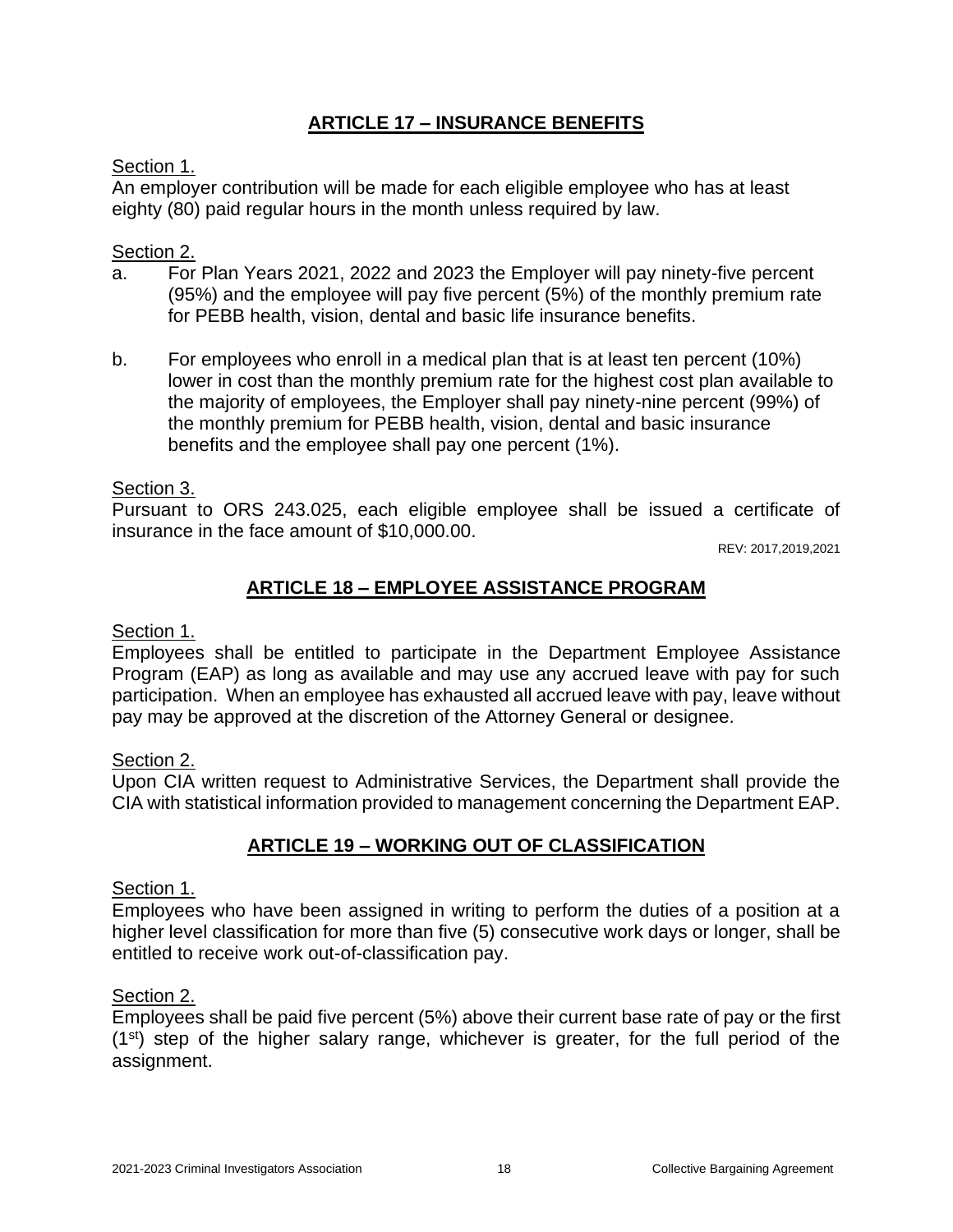## **ARTICLE 20 – TRAVEL, MEALS, LODGING, MILEAGE AND MOVING EXPENSE REIMBURSEMENT**

#### <span id="page-20-1"></span><span id="page-20-0"></span>Section 1. Meals/Lodging/Mileage.

Reimbursements and procedures will be in accordance with Oregon Accounting Manual, Policy No. 40.10.00.PO, and its successors. Changes in this policy will be automatically incorporated into this contract article.

#### Section 2. Credit Cards and Travel Advances.

Reimbursements and procedures will be in accordance with Oregon Accounting Manual, Policy No. 40.20.00.PO, and its successors. Changes in this policy will be automatically incorporated into this contract article.

#### Section 3. Reimbursement.

All reimbursable out-of-pocket expenses incurred by employees shall be paid by the Department within fifteen (15) calendar days from submission of a completed travel expense claim form, including required documentation, to the employee's supervisor.

## **ARTICLE 21 – CALL BACK**

#### <span id="page-20-2"></span>Section 1.

Call back is an occasion where an employee has been released from duty and is called back prior to his/her normal starting time.

#### Section 2.

An employee who is called back to work outside his/her scheduled work hours shall be paid a minimum of the equivalent of three (3) hours pay at the overtime rate of pay at time and one-half (1 ½) computed from when the employee actually begins work. Except for instances where an employee is required to travel directly from home to a worksite different from his/her official worksite, travel time is not included in the call back. After three (3) hours of work, in each call back situation, the employee shall be compensated at the appropriate rate of pay for time worked. For the purposes of determining the accumulation of hours, call back time will be computed at a rate depending on where within the work week the call back hours occur.

# **ARTICLE 22 - PERSONAL LEAVE**

#### <span id="page-20-3"></span>Section 1.

All employees after completion of six (6) full calendar months of service shall be entitled to receive personal leave days in the following manner:

- a. All full-time employees shall be entitled to twenty-four (24) hours of personal leave with pay each fiscal year.
- b. Part-time employees shall be granted such leave in a prorated amount of twenty-four (24) hours based on the same percentage or fraction of month they are hired to work, or as subsequently formally modified, provided it is anticipated that they will work 1,040 hours during the fiscal year.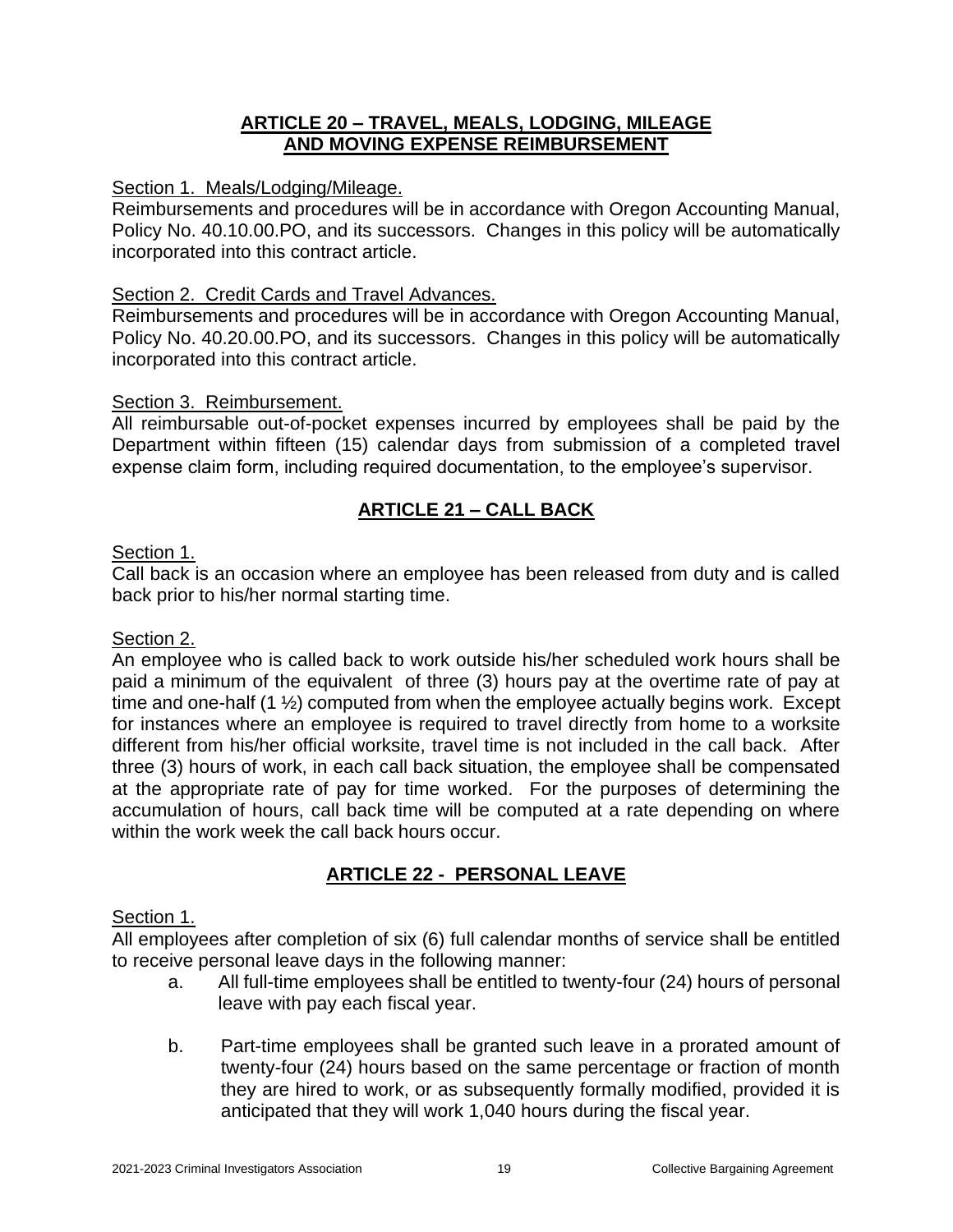## Section 2.

Should any employee fail to work 1,040 hours for the fiscal year, the value of personal leave time used may be recovered from the employee.

### Section 3.

Personal leave shall not be cumulative from year to year, nor is any unused leave compensable in any other manner.

### Section 4.

Such leave may be used by an employee for any purpose he/she desires and may be taken at times mutually agreeable to the Department and the employee.

## **ARTICLE 23 – SICK LEAVE**

#### <span id="page-21-0"></span>Section 1. Eligibility For and Use of Sick Leave.

- a. An employee, upon initial appointment to state service, is eligible to receive and use an advance of ninety-six (96) hours of accrual. Otherwise, an employee may use accrued sick leave with pay on or after the first  $(1<sup>st</sup>)$  of the month following the month of accrual. The accrual may be used for personal or a family member's illness, medical or dental care, injury, or death or any period of absence from employment qualifying as Family or Medical Leave under HRSD Policy 60.000.15, in effect November 8, 1996.
- b. If the absence from employment is qualifying under Family and Medical Leave Policy 60.000.15, "family member" is defined in the applicable leave law. Otherwise, "family member" is defined as spouse and parents thereof; children, including adopted children, and spouses thereof; parents; brothers and sisters and spouses thereof; and any individual related by blood or affinity whose close association with the employee is the equivalent of a family relationship.
- c. Certification of an attending physician or practitioner may be required by the Department. In instances where the Department requires certification by a physician or practitioner of the Department's choosing, the Department shall pay any out-of-pocket costs incurred by the employee.

#### Section 2. Accrual Rate.

- a. A full-time employee shall accrue eight (8) hours of sick leave per month.
- b. A full-time employee on leave without pay or a part-time employee shall accrue sick leave on a pro rata basis.
- c. Actual time in paid status, except for educational leave, shall be included in determining the pro rata accrual of sick leave each month.

### Section 3. Transfer of Sick Leave Hours.

a. When an employee transfers to another position in state service not covered by this Agreement, the employee's unused sick leave accrual shall transfer to the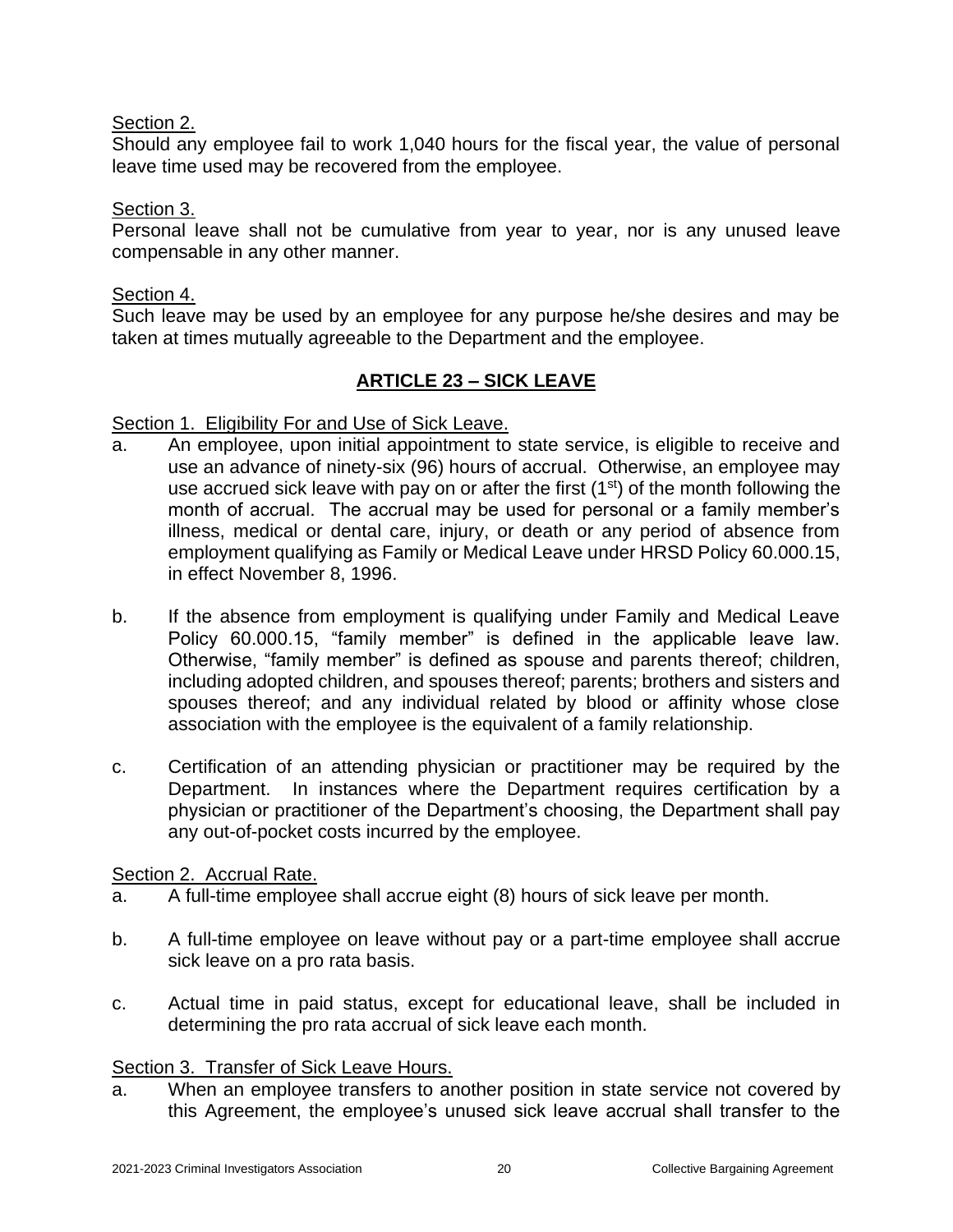gaining agency if allowed by that agency's applicable rules or Collective Bargaining Agreement.

- b. When an employee transfers to a position covered by this Agreement from a position in state service not covered by this Agreement, the employee's unused sick leave accrual shall transfer to the Department.
- c. If the employee came from another public employer within the State of Oregon because its functions were assumed by the Department, the Department, upon appointing the employee without a break of more than fifteen (15) calendar days, shall accept the amount of unused sick leave accrued during the employee's tenure with the public employer as long as the public employer's accrual rate does not exceed the accrual rate of eight (8) hours per month. If the public employer's accrual rate exceeds eight (8) hours per month, the following formulas shall apply:

| 8 Hours                      | X Sick Leave Balance | Maximum Sick    |
|------------------------------|----------------------|-----------------|
| <b>Previous Accrual Rate</b> | at Previous Employer | Leave Assumable |

#### Section 4. Sick Leave Upon Separation.

No compensation for unused sick leave hours shall be allowed upon separation except as provided in the applicable provisions of the Public Employees Retirement Act. Upon separation, if an employee has used sick leave in excess of the amount accrued, the equivalent dollar amount will be deducted from the final paycheck.

### Section 5. Restoration of Sick Leave Upon Rehire.

An employee who separates from state service and returns within two (2) years shall have unused sick leave hours accrued during previous employment restored.

### Section 6. Workers' Compensation Supplement

### a. An employee:

- (a) who has sustained a physical on the job injury compensable under workers' compensation law,
- (b) is eligible for workers compensation time loss payments, and,
- (c) whose attending physician certifies that the employee cannot perform his/her regular assigned duties or modified work will be paid the difference between their straight time pay rate and workers compensation time loss payments for up to ninety (90) calendar days starting from the date of the injury. The Agency Head or designee may, at his/her sole discretion, extend the supplemental workers compensation payment for an additional ninety (90) days. If a claim is denied, any pay given to the employee under this section of the article before denial shall be converted to hours and charged against the employee's accrued sick leave hours or other accrued paid leave if there is no accrued sick leave hours available. The Agency Head or designee decision shall not be subject to the grievance procedure.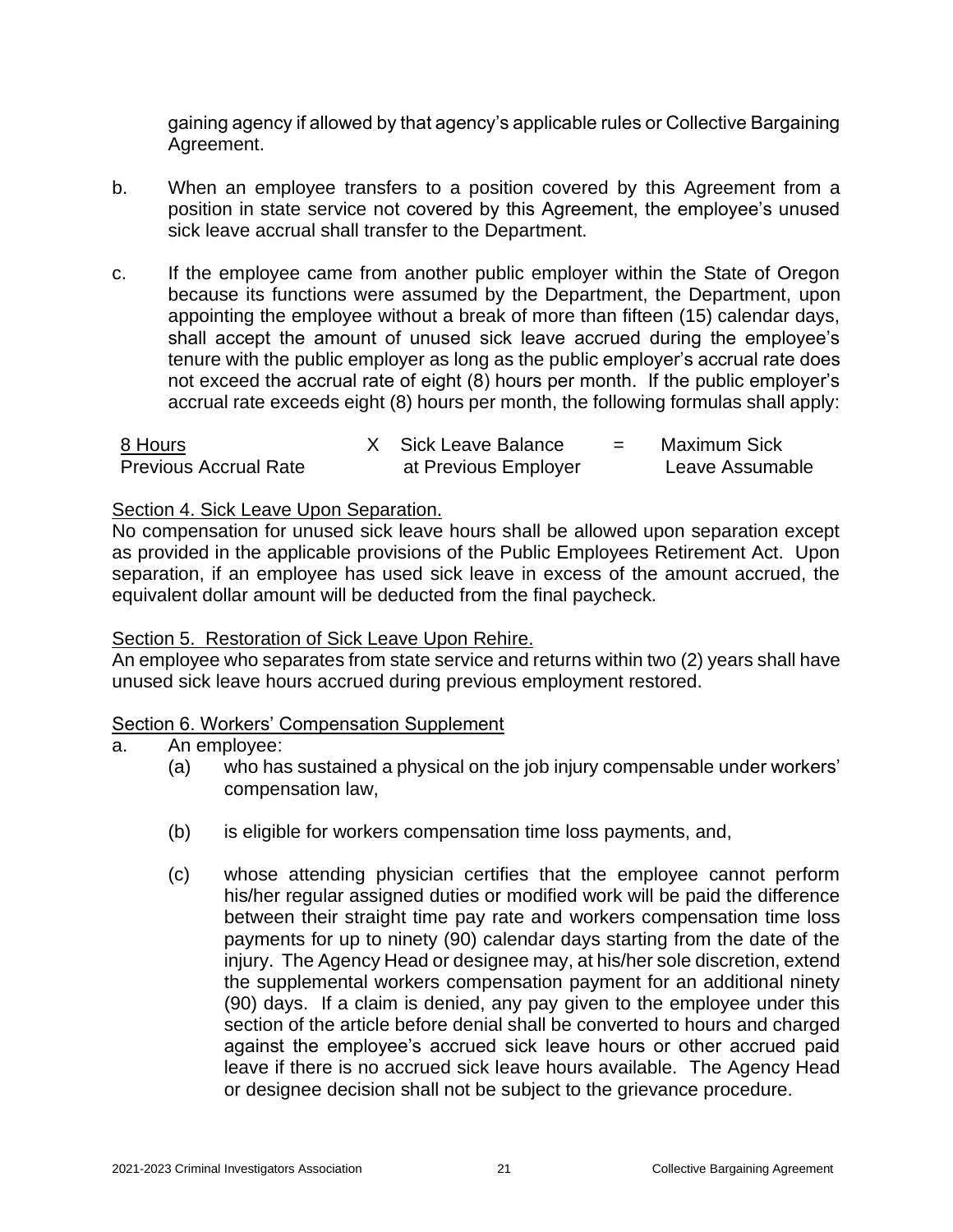After the employee has exhausted his/her supplemental payments under this section, an employee who has sustained an injury compensable under workers compensation, may elect to supplement workers' compensation payments with accrued paid leave, beginning with sick leave and then other paid leave in any sequence, to cover the difference between the workers' compensation payments and the employee's regular salary rate. Once elected, however, the employee must continue to utilize accrued leave by category until such supplement is no longer required or all paid leave has been exhausted.

b. Sick leave without pay may be granted when an employee chooses not to supplement with accrued paid leave, or in instances where all paid leave has been exhausted.

# Section 7. Sick Leave Acquired by Donated Vacation Leave.

The Department will establish and administer a donated leave program that:

- a. Allows any employee who, as a result of extended or catastrophic illness and/or injury to the employee or family member, has exhausted all accumulated leave (sick, vacation, compensatory and personal) and is not receiving workers' compensation benefits or PERS retirement benefits to receive donated leave;
- b. Allows an employee, within the same agency, to voluntarily donate vacation leave in increments of one (1) hour or more to an eligible Department employee's sick leave account, based on the conversion of the donor's salary rate to sick leave hours at the donee's salary rate;
- c. Allows an eligible donee employee to receive up to a maximum of 480 converted hours (60 days) of donated leave per calendar year;
- d. Prohibits the donor from recovering any unused hours from the donee's sick leave account;
- e. Requires documentation, including the donor's signature, and verification of need;
- f. Allows exceptions to the above provisions by approval of the Attorney General or designee.

### **ARTICLE 24 - LEAVE OF ABSENCE WITH PAY**

<span id="page-23-0"></span>The Employer recognizes that certain employee leaves are either directly or indirectly beneficial to the State and therefore qualify as paid leave. Employees shall receive the following paid leave: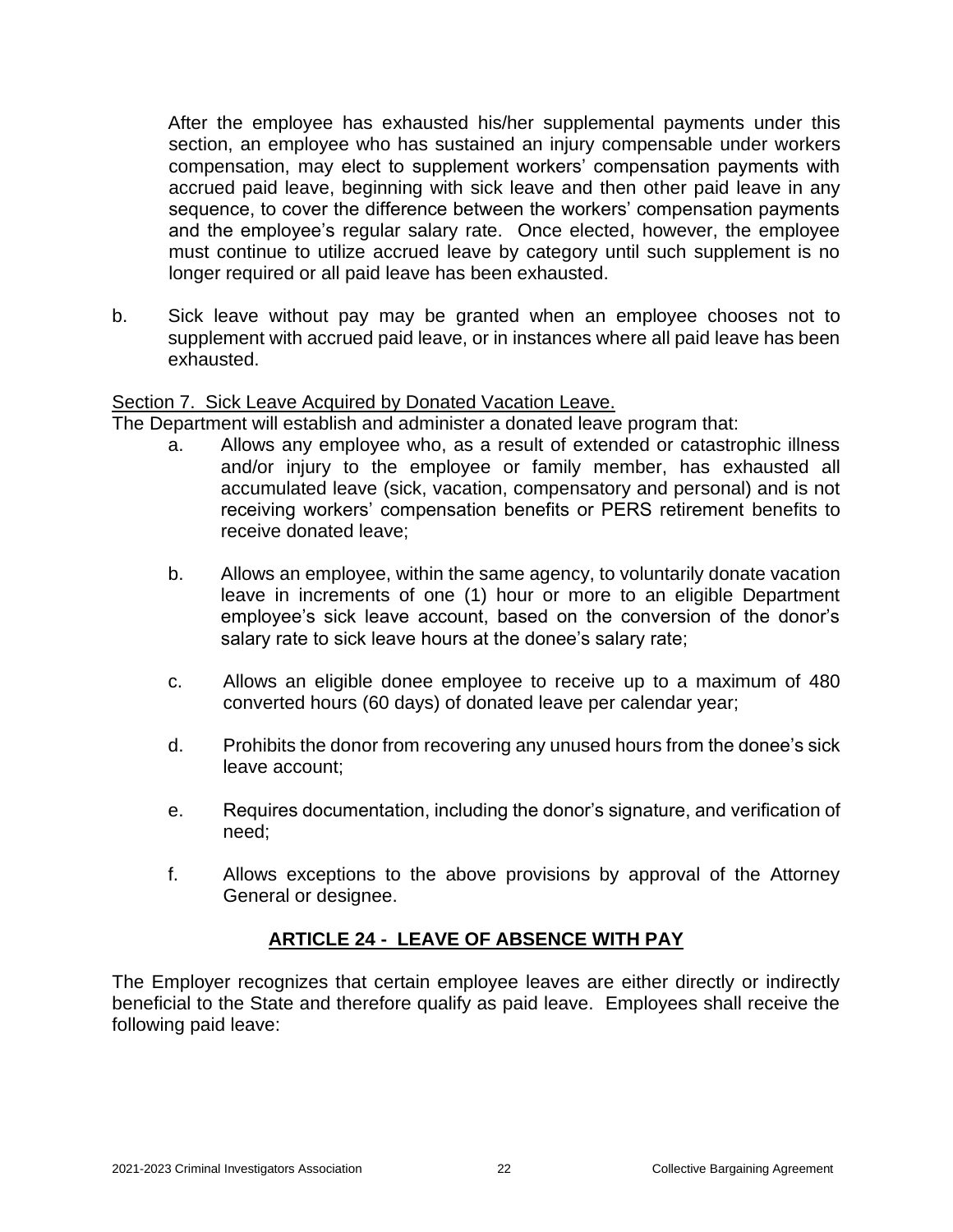## Section 1. Military Training Leave With Pay.

An employee shall be granted military training leave with pay, identified by a copy of the military training orders furnished by the employee, for a period not exceeding fifteen (15) calendar days or eleven (11) work days in any federal training year if the employee:

- a. Has been employed with the State of Oregon or its counties, municipalities or other political subdivisions for six (6) months or more immediately preceding application for military leave, and
- b. Is a member of the National Guard or reserve component of the United States Armed Forces.

### Section 2. World, Pan American, or Olympic Event Training Leave With Pay.

A leave-with-pay loan to participate in official training camps and competitions for World, Pan American, or Olympic events may be granted not to exceed ninety (90) calendar days per calendar year. The conditions under which such a loan may be granted shall be in accordance with ORS 243.325-243.335.

### Section 3. Jury Service Leave with Pay.

An employee shall be granted jury leave upon request. The employee may keep any money paid by the court for jury service.

#### Section 4. Court, Legislative Committee, or Quasi-Judicial Body Witness Leave of Absence With Pay.

An employee shall be granted court, legislative committee, or quasi-judicial body witness leave with pay if such appearance was required by subpoena or other direction by proper authority for matters other than officially assigned duties. The employee may keep any money paid. Money received while performing officially assigned duties shall be Department property unless the appearance was required during off-duty hours.

# Section 5. Search and Rescue Operation Leave With Pay.

Leave with pay not to exceed five (5) work days for each operation shall be granted if requested by a law enforcement agency; the Department of Transportation, Aeronautics Section manager; the United States Forest Service; or any local civil defense organization.

#### Section 6. Job Interview and Testing Leave With Pay.

An employee is entitled to up to two (2) hours leave with pay per instance to take examinations for other state positions or to interview for other state positions, including interviews for transfers, promotions, or voluntary demotions. Time in excess of two (2) hours may be charged to personal leave or to vacation time, or to unpaid leave if no paid leave is available to the employee.

#### Section 7. Preretirement Counseling Leave With Pay.

Leave with pay for an employee to investigate and assemble a retirement program may be granted by the appointing authority, for a period up to three and one-half  $(3 \frac{1}{2})$  days of leave within three (3) years of the chosen retirement date.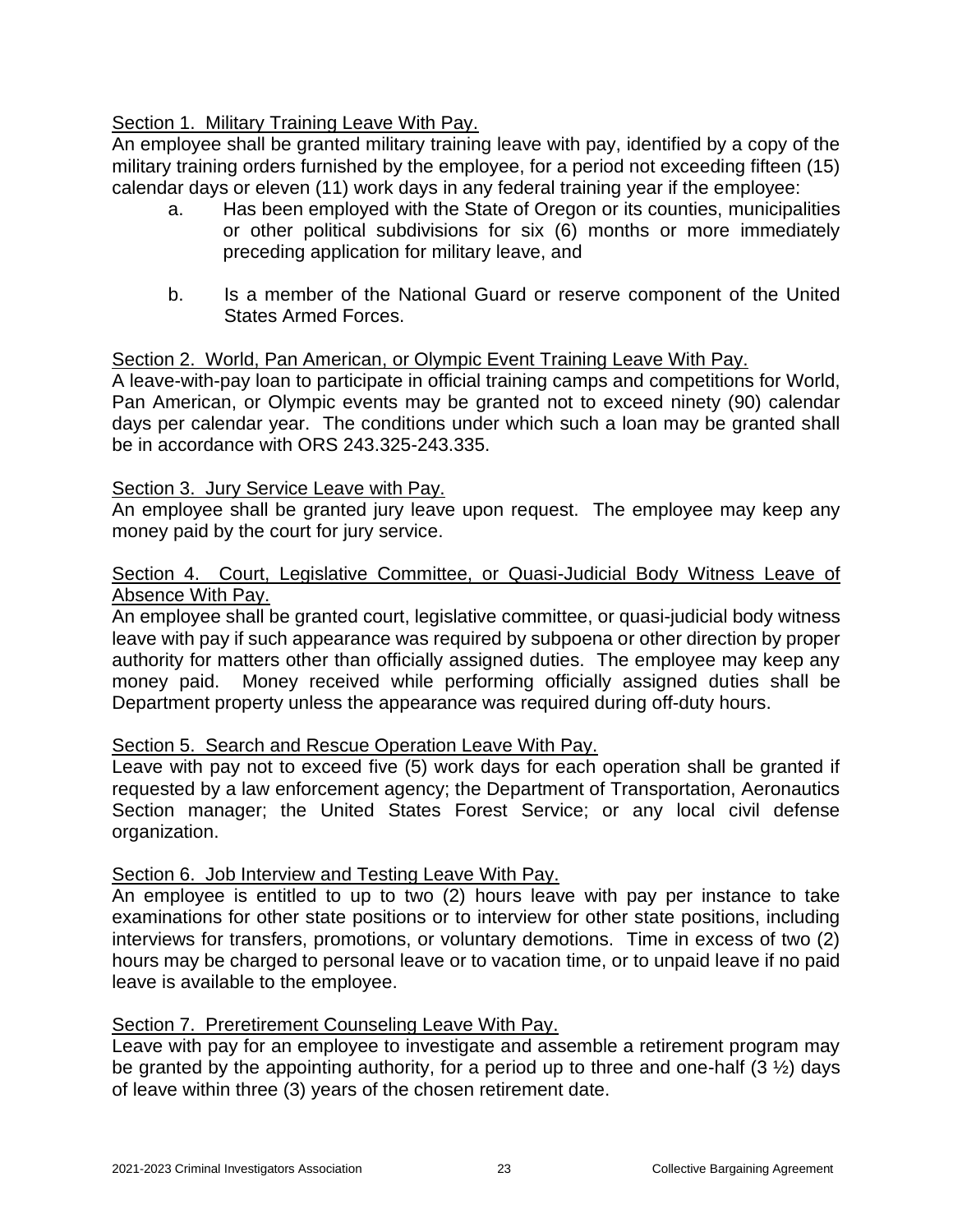## Section 8. Red Cross Disaster Relief Services Leave With Pav.

Leave with pay not to exceed fifteen (15) work days may be granted to an employee to participate in disaster relief services in Oregon. To qualify for such leave, the employee shall be a certified disaster services volunteer of the American Red Cross.

## Section 9. Education Leave With Pay.

The Attorney General may grant education leave with pay for up to one (1) year for education or research projects directly related to the employee's assignment with the Department.

# **ARTICLE 25 – LEAVE OF ABSENCE WITHOUT PAY**

### <span id="page-25-0"></span>Section 1.

An employee shall be entitled to military leave without pay as required by Federal and State law.

## Section 2.

An employee may request and shall be granted leave without pay for the time required to make an appearance as a plaintiff or defendant in a civil or criminal court proceeding that is not connected with the employee's officially assigned duties.

### Section 3.

At the discretion of the Attorney General, an employee may be granted temporary leave of absence without pay for any purpose approved by the Attorney General or designee.

### Section 4.

An employee who has worked for the Department for more than five (5) years may, with the approval of the Department, take up to one (1) year of unpaid leave on sabbatical for any purpose, and upon return shall be entitled to return to the Department in the same classification at the current salary rate for such classification. This provision shall not be construed to prevent the Department from granting leave without pay before five (5) years of Department service. An unpaid leave of absence will not be granted to any employee who is accepting some other position in State government; who is leaving State employment to enter other outside employment; or who does not intend to, nor can reasonably be expected to, return to State employment on or before the expiration of the unpaid leave of absence.

### Section 5.

An employee shall use appropriate accrued leave before using leave without pay except when:

- a. Prohibited by Federal or State law; or
- b. This requirement is waived by the Attorney General or designee, upon specific request of the employee, due to extenuating or unusual circumstances related to the nature of the approved leave purpose.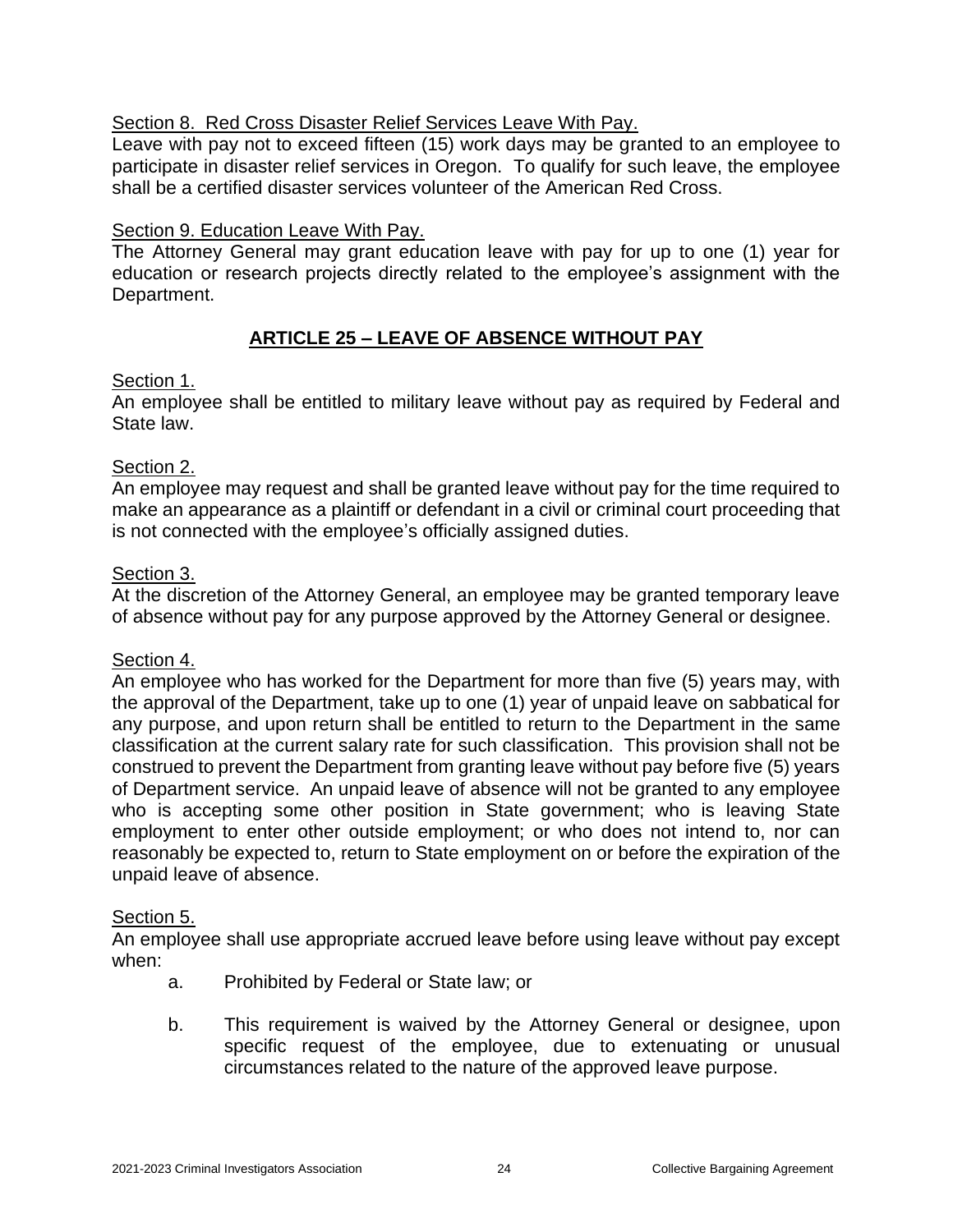Section 6.

During periods of unpaid leaves an employee shall:

- a. Receive such benefits as required by Federal and State laws; and
- b. Not accrue sick leave or vacation leave.

### Section 7.

Leaves of absence up to one (1) year shall not be considered a break in service.

# **ARTICLE 26 – PARENTAL LEAVE**

<span id="page-26-0"></span>A parent shall be granted leave in accordance with State and Federal laws.

# **ARTICLE 27 – VACATION LEAVE**

<span id="page-26-1"></span>Section 1. Vacation Leave Accrual.

a. Vacation leave shall accrue as follows:

| <b>Months Worked</b>                                    | <b>Accrual Rate</b>   |
|---------------------------------------------------------|-----------------------|
| First $(1st)$ month through 60 <sup>th</sup> month      | 10.00 hours per month |
| 61 <sup>st</sup> month through 120 <sup>th</sup> month  | 11.34 hours per month |
| 121 <sup>st</sup> month through 180 <sup>th</sup> month | 13.34 hours per month |
| 181 <sup>st</sup> month through 240 <sup>th</sup> month | 15.34 hours per month |
| After 240 <sup>th</sup> month                           | 17.34 hours per month |
| After 300 <sup>th</sup> month                           | 18.00 hours per month |

- b. An employee, upon initial appointment to state service, is eligible to receive and use an advance of forty (40) hours of accrual.
- c. An employee may take accrued vacation leave on or after the first of the month following the month in which it is accrued, except as and may be further allowed in subsection b above.
- d. A part-time employee, a full-time employee on leave without pay, or an employee beginning work after the first (1st) working day of the month shall accrue vacation leave on a pro rata basis.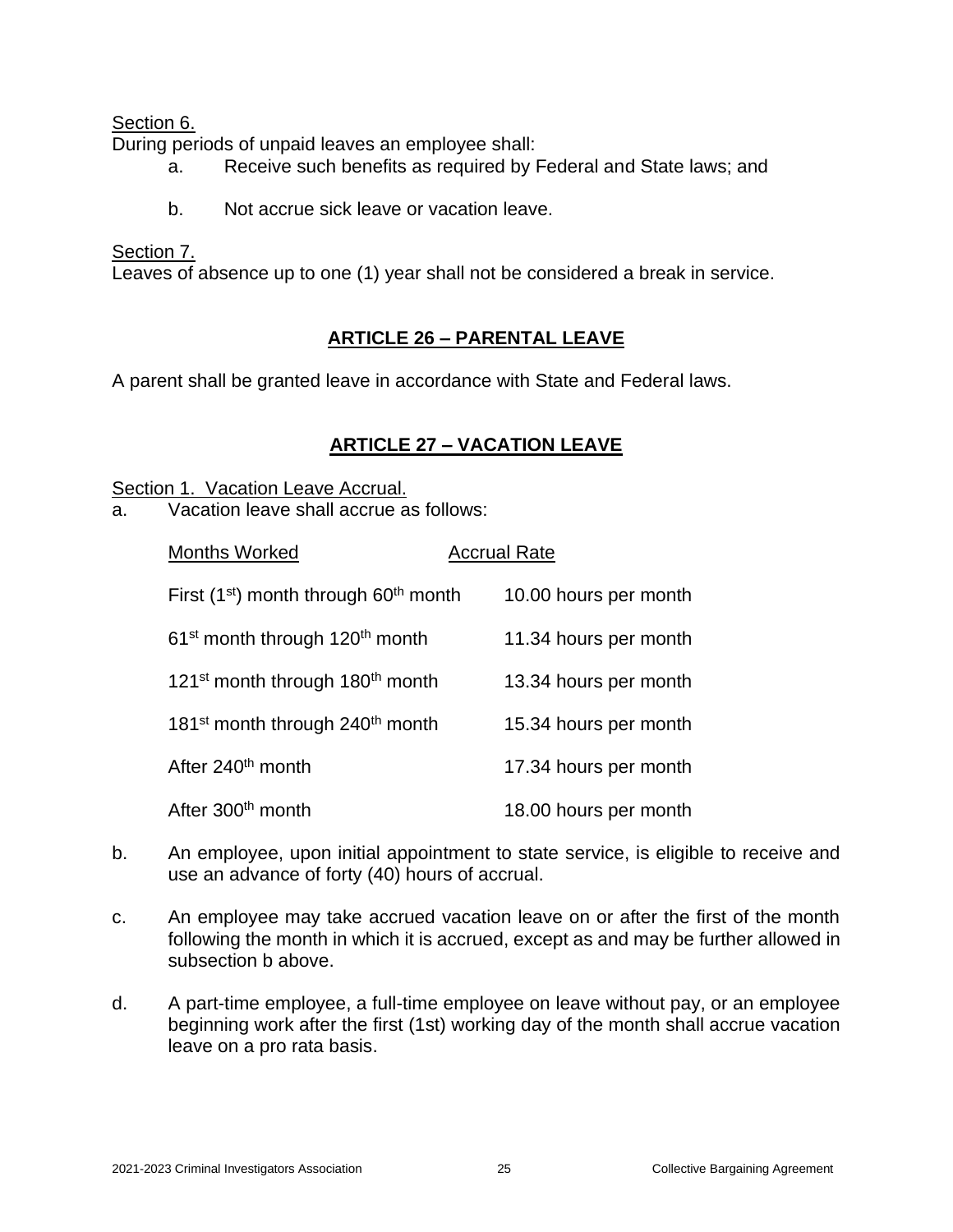## Section 2. Vacation Leave Application.

An employee shall be eligible to use accrued vacation leave for any period of absence from employment qualifying as family or medical leave under HRSD Policy No. 60.000.15, Family and Medical Leave.

## Section 3. Determination of Service for Pro Rata Accrual.

Actual time in paid status, except for educational leave, shall be included in determining the pro rata accrual of vacation each month.

#### Section 4. Determination of Service for Recognized Service Date.

- a. Each employee shall be assigned a recognized service date representing length of service for vacation accrual rate adjusted for breaks in service.
- b. Time spent in the exempt, unclassified, academic unclassified, classified, and management service and time spent on paid leave or on Peace Corps, military, educational, mobility, or job incurred time loss or other qualifying family and medical leaves covered by Policy 60.000.15 without pay shall be considered as time in the state service in determining the recognized service date.

### Section 5. Restoration of Vacation Accrual Rate Upon Rehire.

An employee who separates from state service and returns within two (2) years shall be given credit toward additional vacation accrual rates for service prior to separation.

### Section 6. Accumulation of Vacation Leave.

An employee who has accrued the maximum three hundred fifty (350) vacation leave hours authorized may request use of vacation leave to prevent its loss. An appointing authority, upon determining that granting of vacation leave is not appropriate, may make cash payment for not more than forty (40) hours. Vacation leave for which payment is made shall be cancelled.

#### Section 7. Use of Leave.

Vacation leave may be utilized with prior approval of the designated supervisor at a time mutually acceptable to the Department and the employee and consistent with the operating requirements of the Department, except as otherwise provided by HRSD Policy No. 60.000.15, Family and Medical Leave.

### Section 8. Retention of Vacation Leave Hours Upon Transfer.

Whenever an employee accepts an appointment to a position not covered by this Agreement, any portion of the employee's accrued vacation leave hours not assumed by the gaining agency shall be compensated to the employee in cash by the Department to a maximum of three hundred (300) hours.

## Section 9. Vacation Pay Upon Separation.

An employee who separates after six (6) months of state service shall be paid for not more than three hundred (300) unused vacation leave hours. Any hours beyond the three hundred (300) hour cap not paid under Section 6 shall be lost. Any employee on a military leave of absence without pay may, at the option of the employee, either be paid for unused vacation leave hours or retain them on the agency leave records.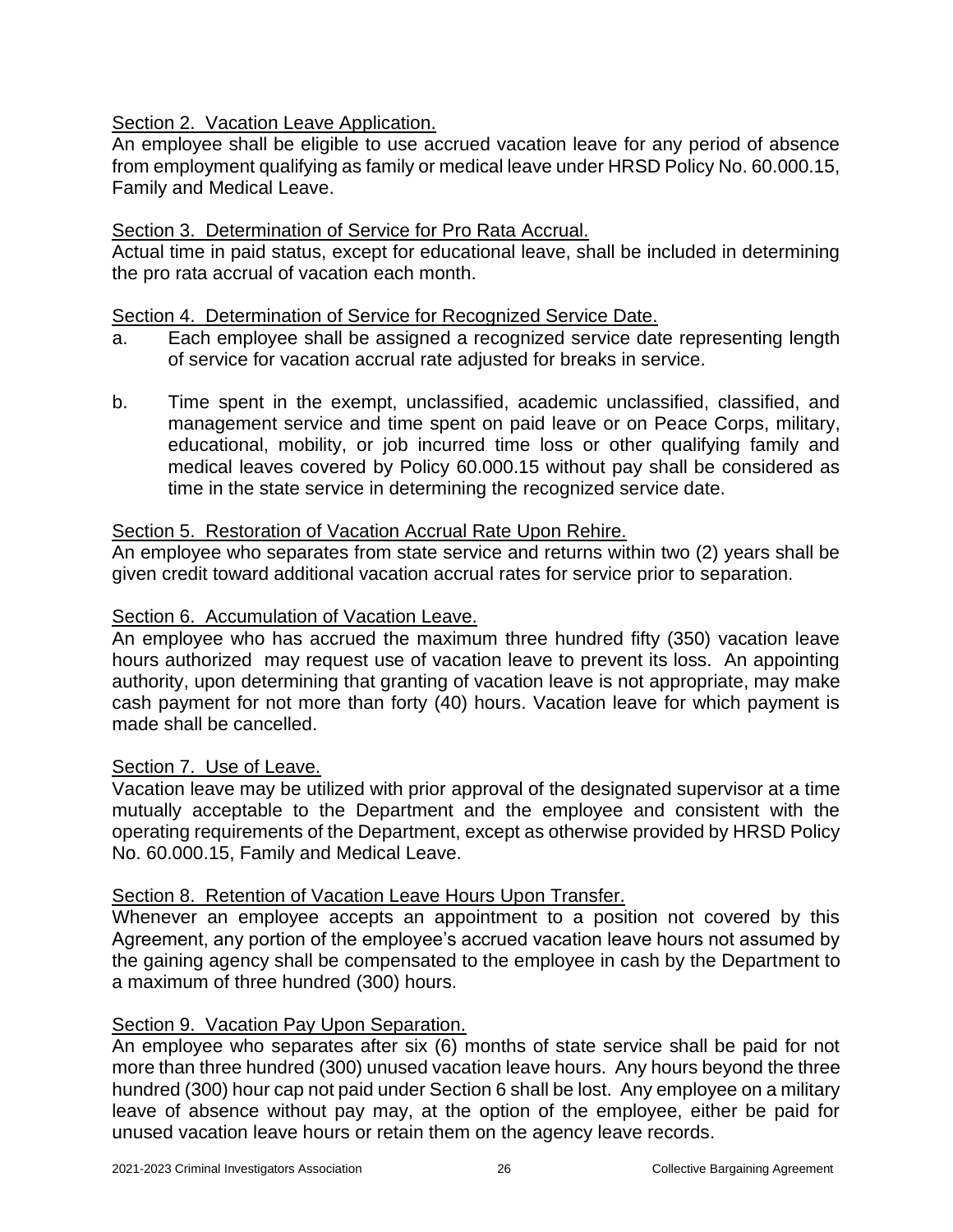Upon separation, if an employee has used vacation leave in excess of the amount accrued, the equivalent dollar amount will be deducted from the final paycheck.

#### Section 10. Donation of Vacation Leave.

An employee, having a minimum of six (6) months of state service, may voluntarily donate vacation leave, in increments of one (1) hour or more, to an individual employee for whom a donated leave bank has been established, in accordance with Article 23 – Sick Leave.

#### Section 11.

An employee, may, upon request, cash out accrued vacation hours using the following matrix:

| Years of Service Hours Cash Out |       |
|---------------------------------|-------|
| 20 or more                      | 60    |
| $15-19$                         | $45*$ |
| $0 - 14$                        | 40    |
|                                 |       |

- (a) Effective January 1, 2022, hours available for cash out for employees in the 15-19 years in service range will change to fifty (50) hours.
- (b) In order to qualify, employees with 0-4 years of services must have sixty (60) hours remaining after the sell back. Vacation that has been pre-approved will be considered when the request is made in order to determine if they will maintain the minimum vacation balance requirement.
- (c) Requests to cash out accrued vacation hours must be submitted to the Division Administrator for review and approval.
- (d) Requests must be submitted in writing and can be requested once at any time during the calendar year.
- (e) Any approved payment shall automatically reduce the employee's accrued vacation leave balance by the amount of hours cashed out.
- (f) Payment shall be at the employee's straight time rate of pay.
- (g) If the employee's request is received before the fifteenth  $(15<sup>th</sup>)$  of the month, payment shall be in the next monthly paycheck. If request is received after the fifteenth  $(15<sup>th</sup>)$  of the month, payment shall be made in the employee's paycheck one (1) full month after receipt of the request.
- (h) Employees on unprotected leave without pay at the time the payment is requested are not eligible to cash out accrued vacation hours.

REV: 2019, 2021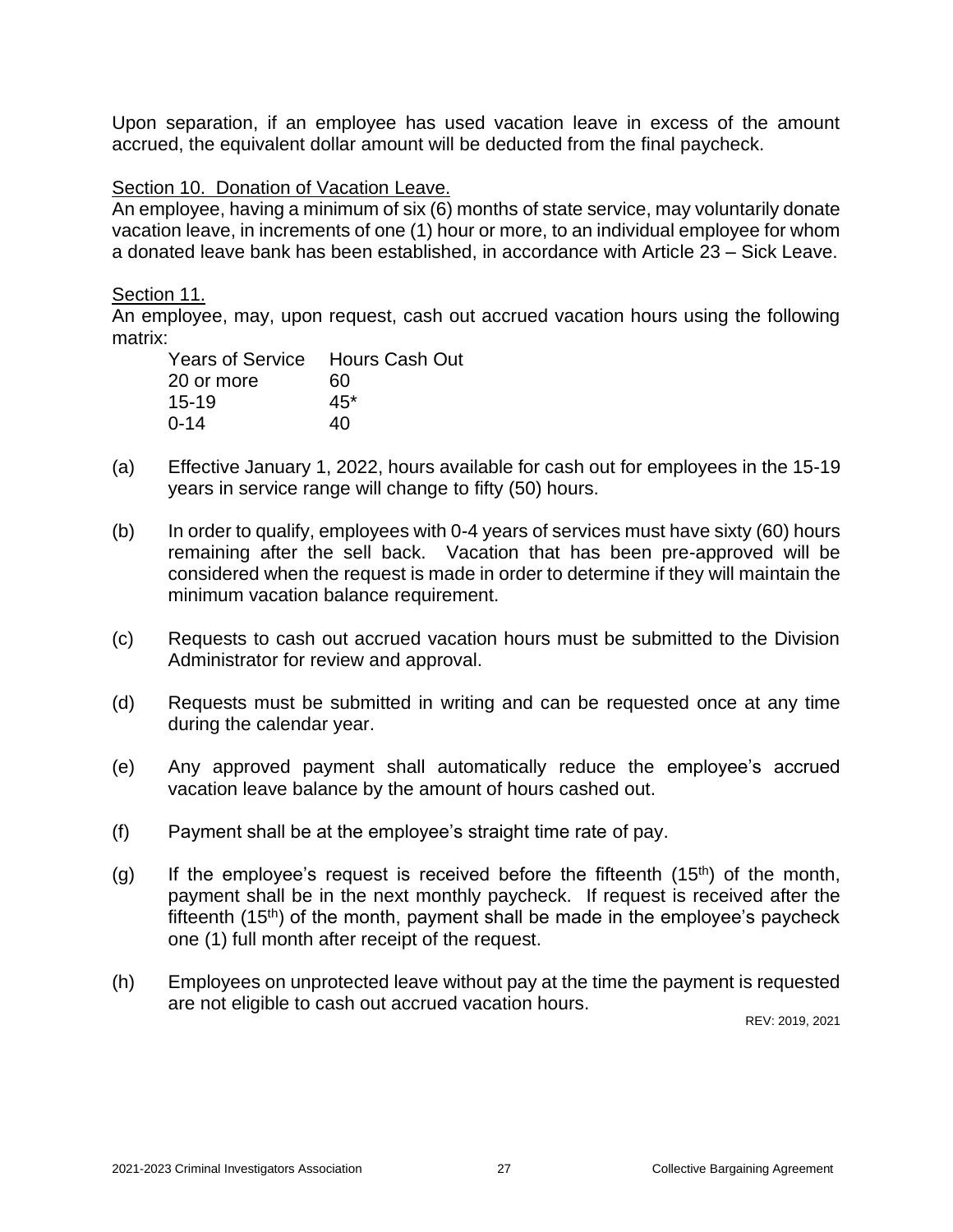# **ARTICLE 28 – HOLIDAYS**

<span id="page-29-0"></span>Employees shall receive the following legal compensable holidays:

Section 1. Legal Holidays. The following are legal compensable holidays:

- a. New Year's day on January 1;
- b. Martin Luther King's Birthday on the third Monday in January;
- c. President's Day on the third Monday in February;
- c. Memorial Day on the last Monday in May;
- d. Juneteenth on June 19;
- e. Independence Day on July 4;
- f. Labor Day on the first Monday in September;
- g. Veterans Day on November 11;
- h. Thanksgiving Day on the fourth Thursday in November;
- i. The Friday after Thanksgiving;
- j. Christmas Day on December 25;
- k. Every day appointed by the Governor as a holiday;
- l. Every day appointed by the President of the United States as a day of mourning, rejoicing, or other special observance only when the Governor also appoints that day as a holiday.

### Section 2. Application of Holiday Pay.

- a. A full-time employee shall be granted eight (8) hours time off with pay for each legal holiday. A full-time employee on leave without pay shall be granted time off with pay on a pro-rata basis for each legal holiday.
- b. A part-time employee shall be granted time off with pay on a pro-rata basis for each legal holiday.

### Section 3.

A holiday which occurs during vacation or sick leave shall not be charged against such leave.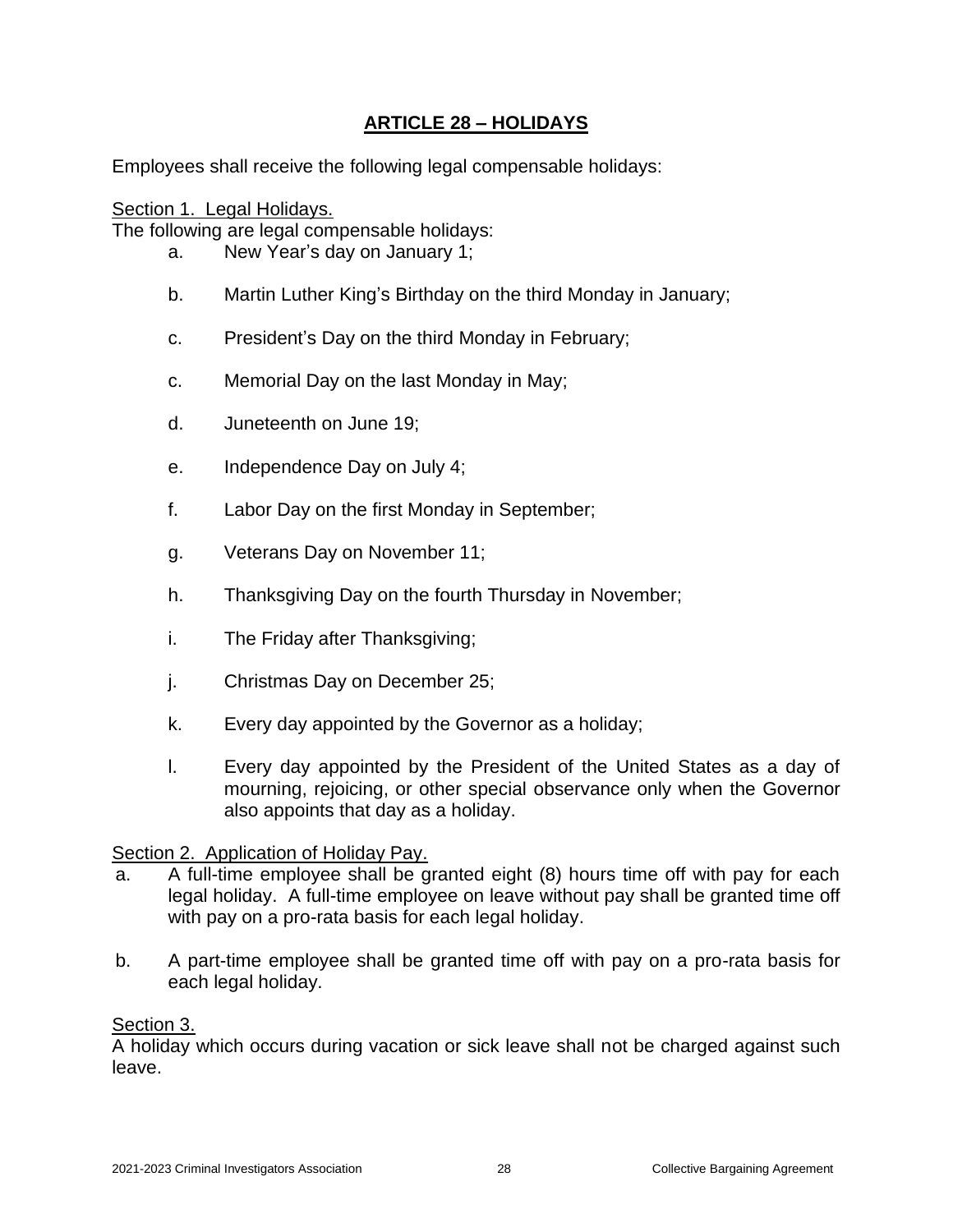## Section 4.

Whenever a holiday falls on Sunday, the following Monday shall be recognized as a holiday, and whenever a holiday falls on Saturday, the preceding Friday shall be recognized as a holiday. However, a day appointed by the Governor as a holiday or a day appointed by the President of the United States as a day of mourning, rejoicing or other special observance, which day the Governor also appoints as a holiday, shall be observed on the day appointed.

## Section 5.

When a designated holiday falls on an employee's regularly scheduled day off, other than Saturday or Sunday, the employee shall have the choice of receiving an alternate eight (8) hours of compensatory straight time or straight-time pay. Part-time employees will receive a prorated amount of compensatory time or straight-time pay.

### Section 6.

When a holiday occurs on what would normally be the first (1<sup>st</sup>) or last workday of the pay period, an employee who is hired on the first  $(1<sup>st</sup>)$  workday or who separates on the last workday shall receive pay for the holiday.

## Section 7.

In addition to the holidays specified in this Article, full-time employees shall receive eight (8) hours of paid leave. Part-time employees shall receive a prorated share of eight (8) hours of paid leave. Employees may request the option of using this paid leave on any workday during the calendar year. Approved usage of this leave shall be taken in a single block of time and granted on a basis which shall preclude the closure of state facilities.

# Section 8.

- a. An employee required to work on a holiday shall be compensated at time and onehalf  $(1 \frac{1}{2})$  in addition to pay for the holiday. The Department shall choose to pay for this work in cash or compensatory time. Compensatory time may be saved.
- b. Notwithstanding section 2 of this article, an employee may request to work on a holiday listed in section 1 of this article. This request shall be accompanied by a written outline of tasks that will be accomplished and anticipated work product. This request must be made no later than ten (10) calendar days before the anticipated holiday. If approved and worked, the employee will be paid eight (8) hours at the straight time rate of pay. The employee will also accrue eight (8) hours of compensatory time off which must be designated and approved by management at the time it is requested. The final decision of Agency management shall not be subject to the grievance procedure.

REV: 2021

# **ARTICLE 29 – LABOR/MANAGEMENT COMMITTEE**

### <span id="page-30-0"></span>Section 1.

To facilitate communication between the parties, a joint labor/management committee shall be established.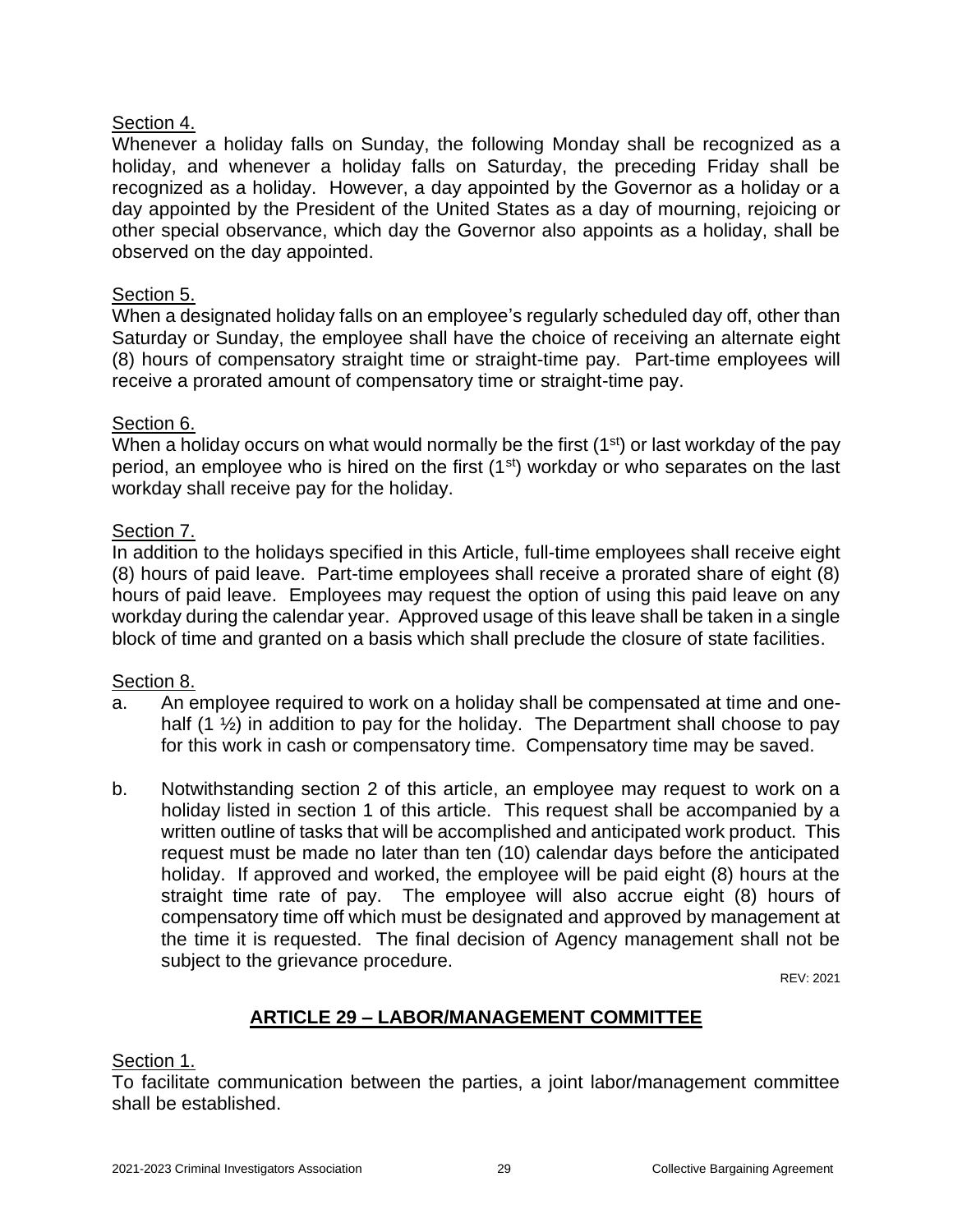# Section 2.

The Department committee shall be composed of two (2) employee members appointed by the CIA and two (2) members of management, unless mutually agreed otherwise.

### Section 3.

The committee shall meet when necessary, but not more than three (3) hours per meeting or more than once each calendar quarter. The first meeting shall be ninety (90) days after the parties have executed a labor Agreement. Subsequent meetings shall be established by mutual agreement of the parties to this Agreement.

### Section 4.

The committee shall prepare a written agenda ten (10) days in advance of any scheduled meeting.

## Section 5.

Department employees appointed to the committee shall be paid during time spent in committee meetings. Approved time spent in meetings shall not be charged to leave credits.

## Section 6.

The committee shall meet and confer on issues relating to the operations of the Department. The committee shall not have the authority to negotiate on mandatory subjects of bargaining. The committee shall have no power to contravene any provision of this Agreement or to enter into any agreements binding on the parties to this Agreement.

# **ARTICLE 30 – SAFETY AND HEALTH**

# <span id="page-31-0"></span>Section 1.

The Department will abide by standards of safety and health in accordance with the Oregon Safe Employment Act (ORS 654.001 to 654.295 and 654.991).

### Section 2.

The Department shall comply with the provisions of OAR 437-127, Medical Services and First Aid.

### Section 3.

If an employee claims that an assigned job, vehicle or equipment is unsafe under Oregon Safe Employment Act standards and for that reason refuses to do the job or use the vehicle or equipment, the employee shall immediately give specific reason(s) in writing to his/her immediate supervisor. The immediate supervisor will request an immediate determination by the Department safety officer or designee, or, if none is available, by OR-OSHA of the Department of Consumer and Business Services as to whether the job, vehicle or equipment is safe or unsafe.

### Section 4.

Pending determination provided for in Section 3, the employee shall be given another vehicle or equipment or other work. If no work is available the employee shall be sent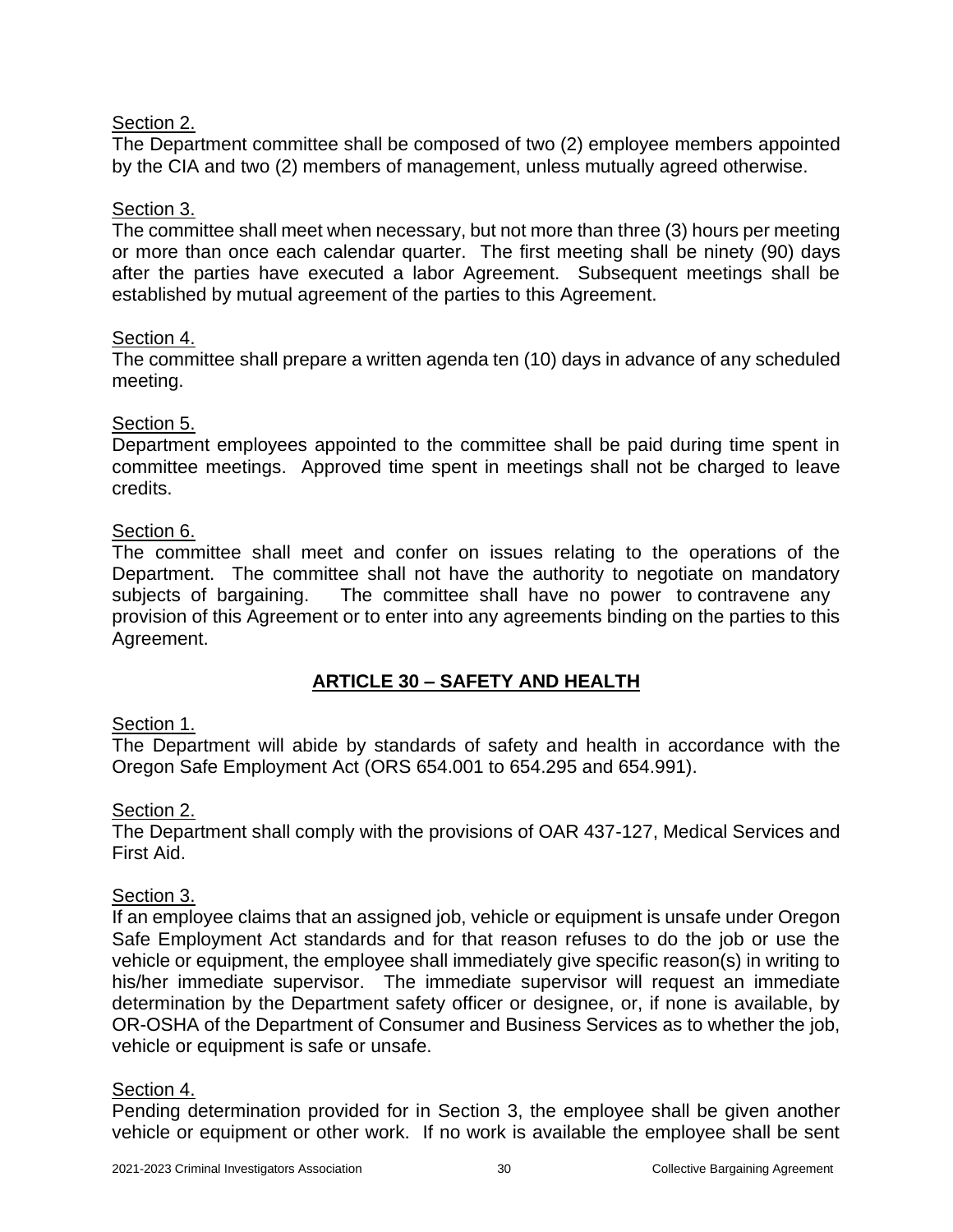home. Time lost by the employee as a result of refusal to perform work on the grounds that it is unsafe under Oregon Safe Employment Act standards shall be paid by the Department if the employee's claim is upheld by the Department safety officer or designee or the Department of Consumer and Business Services.

# **ARTICLE 31 – INCLEMENT CONDITIONS**

## <span id="page-32-0"></span>Section 1.

When in the judgment of the Department, weather conditions require the closure of the work location after an employee reports to work, the employee shall not be required to use accrued leave for the remainder of the work day.

## Section 2.

The Department may notify employees not to report to work because of inclement weather or hazardous conditions. In such cases the Department will use radio or television announcements to attempt to notify employees of the closure prior to their leaving home. The Department shall notify all employees of its radio or television selection by posting that notice on Department bulletin boards.

### Section 3.

If the Department gives notice of closure of a work location before the beginning of a work day and an employee is not otherwise approved to be on pre-scheduled leave or authorized to report to a different work location, the employee may elect to use accrued leave or leave without pay for the day of the closure.

### Section 4.

If local conditions in the vicinity of the employee's residence make travel to the work location hazardous, the employee shall notify the employee's supervisor that the employee is unable to report or will be late in reporting for work. The employee may elect to use accrued leave or leave without pay during the period that the employee's work is curtailed due to the hazardous conditions, unless the employee arranges with the employee's immediate supervisor to perform his or her work assignment in another way, such as working at home, working at another state office or performing work at another time.

# **ARTICLE 32 – GENERAL PROVISIONS**

# <span id="page-32-1"></span>Section 1. Cellular Phones.

If the Department allows CIA members to use cellular phones in the performance of their job-related duties, the Department shall either provide the cellular phone or reimburse the reasonable and necessary costs associated with job-related personal cellular phone usage.

# Section 2. Safety Equipment.

The Department shall provide each CIA member with: one (1) firearm, one (1) holster to carry the employee's firearm, three (3) ammunition clips, one (1) set of handcuffs, a Mag flashlight, a pager (employee option), an appropriate raid jacket and badge. With a reasonable amount of time, law enforcement lights (front and rear) and sirens will be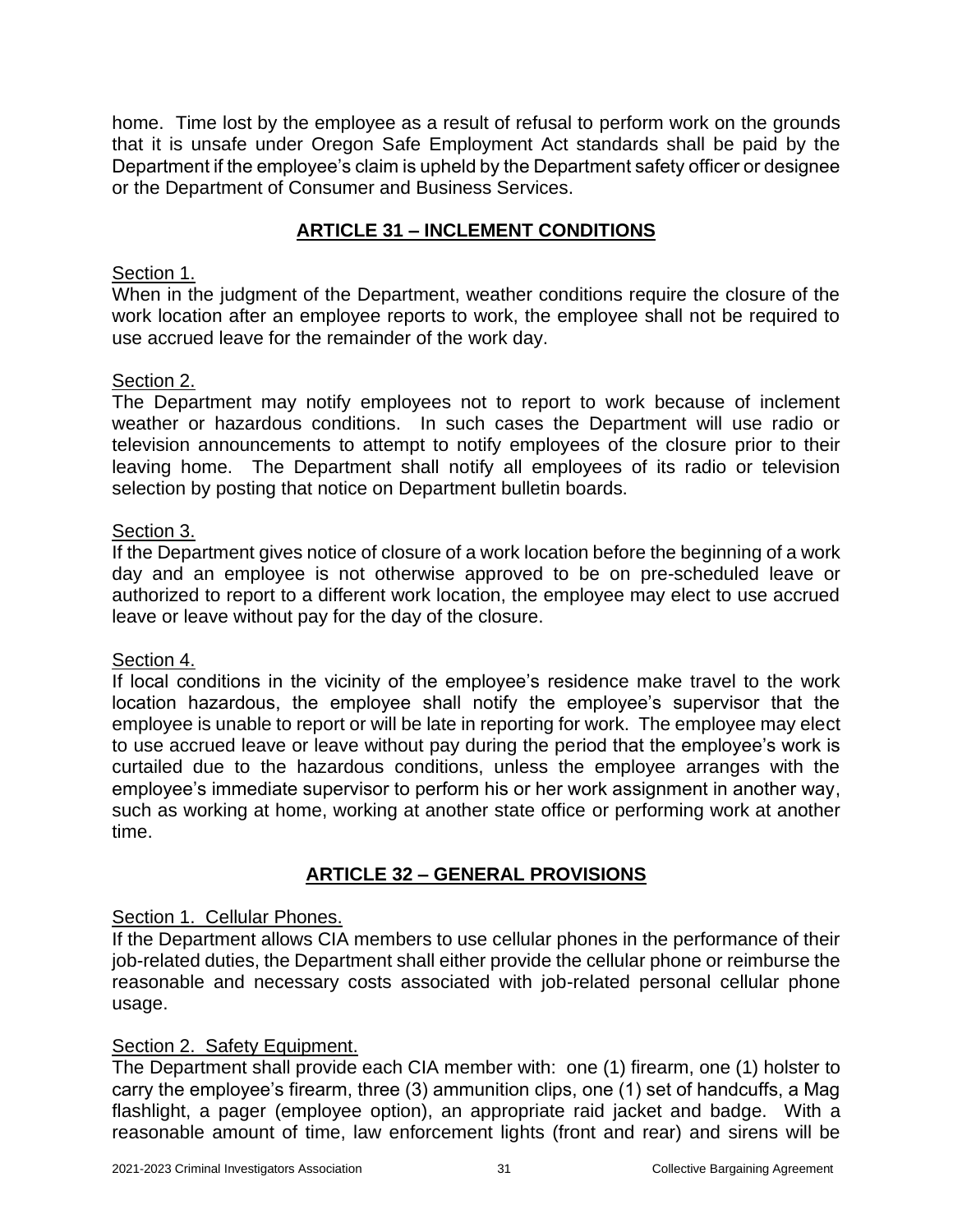installed on all newly assigned undercover vehicles. In addition, the Department will provide each employee with a ballistic protective vest (Threat level IIIA) which will be replaced according to the manufacturer's recommended replacement schedules. The Department further agrees to secure, on a temporary basis, any web gear required for DPSST academy training.

## Section 3. Professional Memberships.

With mutual agreement between the employee and the Special Agent in Charge, the Department shall pay an amount to cover membership in up to two (2) job-related professional organizations.

# **ARTICLE 33 – NO STRIKE OR LOCKOUT**

## <span id="page-33-0"></span>Section 1.

The Department agrees that during the term of this Agreement, the Department shall not cause or permit any lockout of employees from their work.

# Section 2.

During the term of this Agreement, the CIA shall neither cause nor counsel the members of the bargaining unit to strike, walk out, slowdown, or commit other acts of work stoppage.

# **ARTICLE 34 – COMPLETE AGREEMENT/PAST PRACTICES**

# <span id="page-33-1"></span>Section 1. Complete Agreement.

Pursuant to their statutory obligations to bargain in good faith, the Employer and the CIA have met in full and free discussion concerning matters in "employment relations" as defined by ORS 243.650(7). This Agreement incorporates the sole and complete agreement between the Employer and the CIA resulting from these negotiations. The CIA agrees that the Employer has no further obligation during the term of this Agreement to bargain wages, hours, or working conditions except as specified below.

### Section 2. Past Practices.

The parties recognize the Employer's full right to direct the work force and to issue rules, regulations and procedures and that these rights are diminished only by the law and this Agreement, including interpretative decisions which may evolve pursuant to the proper exercise of authority given by the law or this Agreement.

- a. The Employer is not limited, confined, or restricted by past practice, rule, custom, or regulation in making changes in policies, procedures, rules, and regulations to carry out the mission of the Department. The Department will make every effort to provide the CIA President with changes in Department of Administrative Services, Department and Criminal Justice Division policies, procedures, rules and regulations.
- b. However, this Article shall not be interpreted to restrict the CIA's right to bargain the impact of mandatory subjects of bargaining or the impact of permissive subjects of bargaining where the Employer is compelled to negotiate over the matter by State law, or by law, bargain the decision. In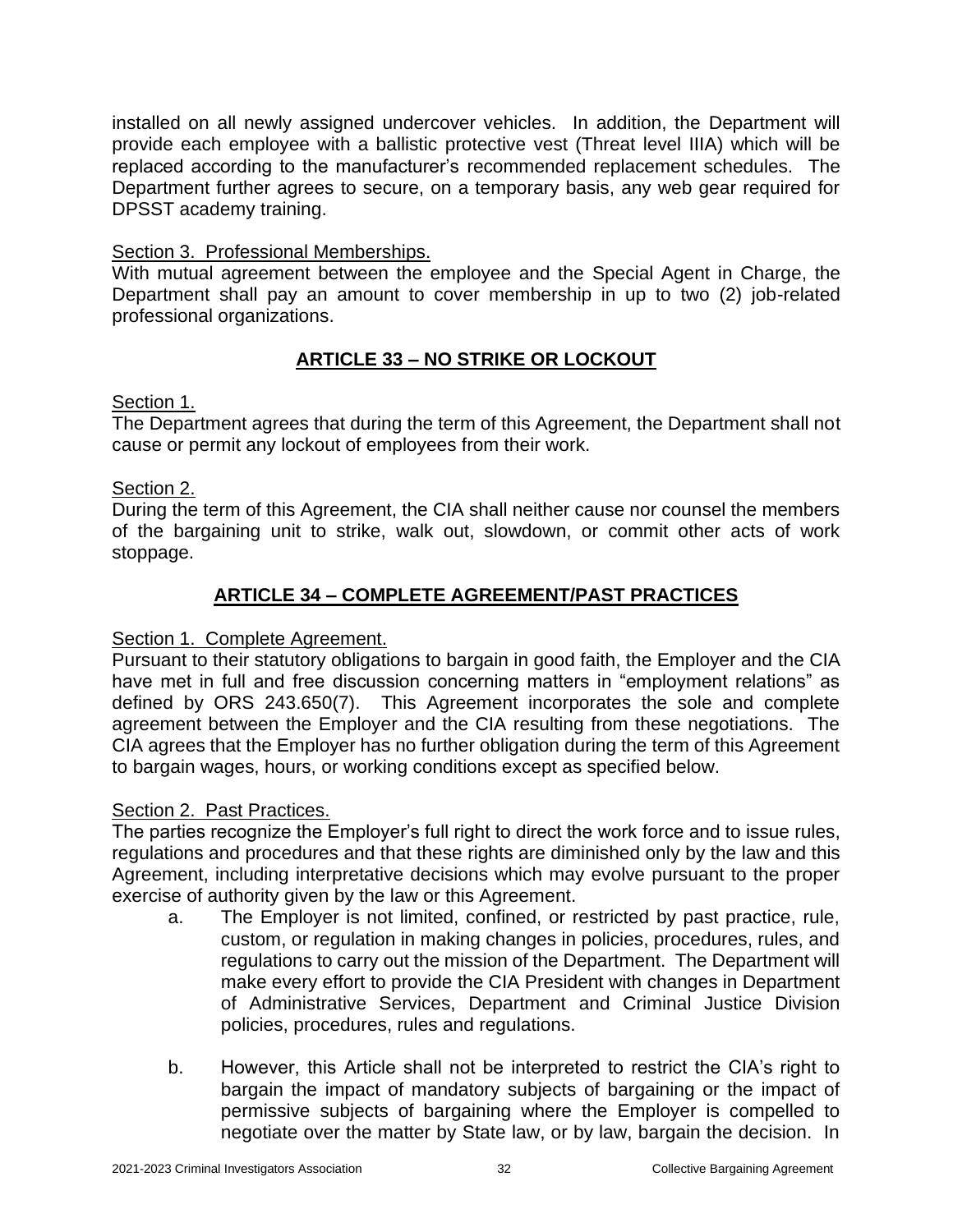the case of disagreement between the parties, the Employment Relations Board shall make the decision under this sub-section as to whether the Employer is compelled to negotiate under State law.

# **ARTICLE 35 – SEVERABILITY**

<span id="page-34-0"></span>In the event that any Provision of this Agreement is at any time declared invalid by a court of competent jurisdiction, declared invalid by final Employment Relations Board (ERB) order, made illegal through enactment of Federal or State law or through government regulations having the full force and effect of law, such action shall not invalidate the entire Agreement, it being the express intent of the Parties hereto that all other Provisions not invalidated shall remain in full force and effect. The invalidated Provision shall be subject to renegotiation upon request by either Party. Such renegotiation shall be conducted in accordance with ORS 243.650 *et. seq*.

# **ARTICLE 36 – LIMITED DURATION EMPLOYEES**

### <span id="page-34-1"></span>Section 1.

Any limited duration employee hired to perform CIA bargaining unit work will be covered by the Collective Bargaining Agreement.

### Section 2.

Whenever a limited duration assignment ends, any resulting layoff will be on the basis of inverse seniority from the classification affected.

# **ARTICLE 37 – RECOUPMENT OF OVERPAYMENTS**

### <span id="page-34-2"></span>Section 1.

- a. The Department will provide written notice to the employee and the CIA of an overpayment to the employee within ten (10) calendar days from the date of discovery. This notice shall include the specifics of the overpayment;
- b. Overpayments of \$150 or less of an employee's monthly adjusted base salary will be recovered in one (1) lump sum;
- c. For overpayments of more than \$150, the employee and the Department shall make written arrangements for the return of the overpayment in monthly amounts not to exceed \$150 of the employee's monthly adjusted base salary through automatic payroll deduction;
- d. Nothing in this Article shall preclude a written agreement between the employee and the department for immediate and full restitution of the overpayment, so long as the employee agrees in writing to such restitution;
- e. If an employee leaves the Department prior to full recovery of the overpayment, the balance owing shall be deducted from the employee's final paycheck.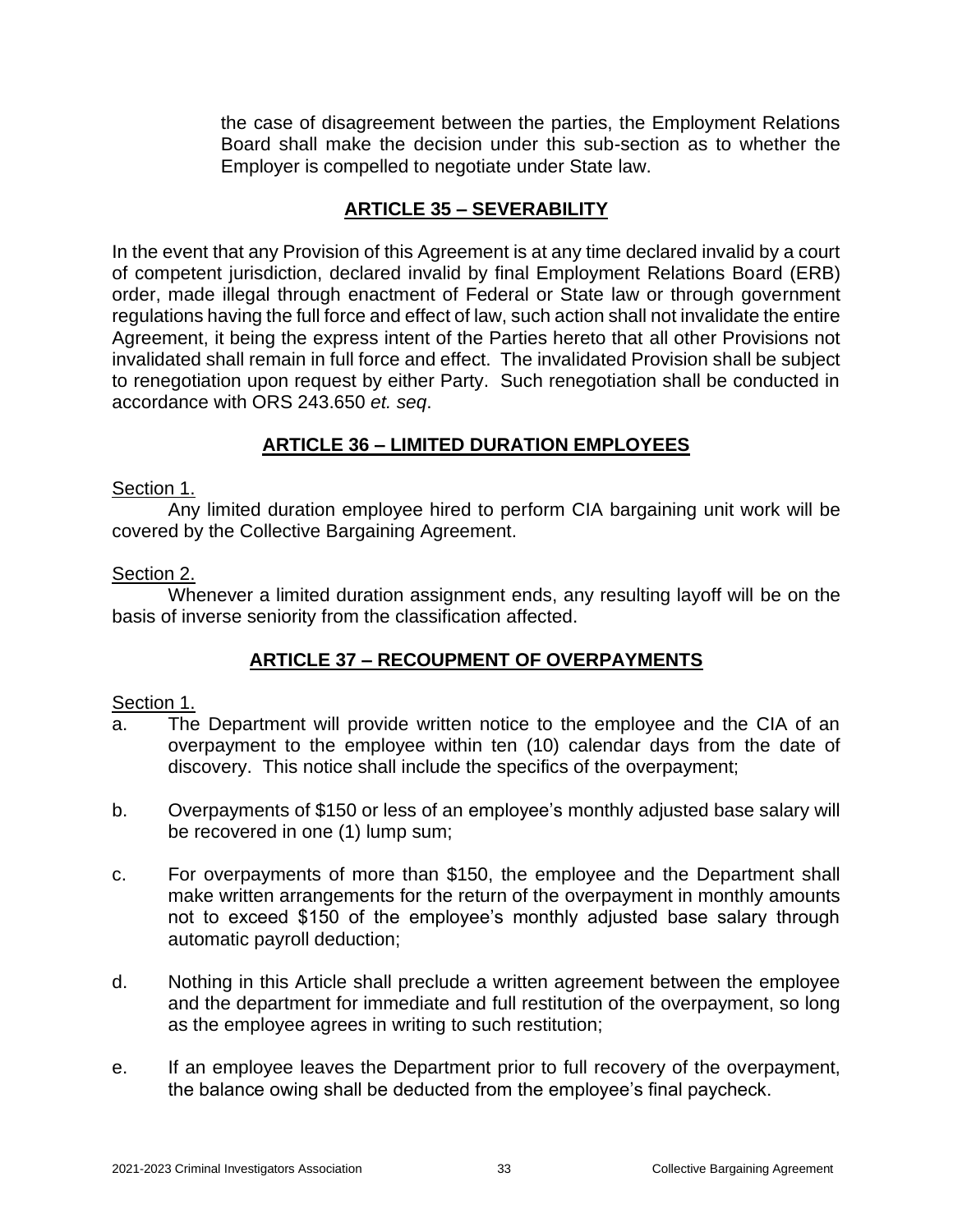f. As soon as practicable prior to the initiation of automatic payroll deductions related to recoupment, a copy of any written agreement shall be provided to the employee and the CIA.

#### Section 2.

This Article does not waive the Department's right to pursue other legal procedures and processes to recoup an overpayment made to an employee.

## **ARTICLE 38 – LEGAL FEES**

### <span id="page-35-0"></span>Section 1.

The State agrees to reimburse an Association member for the reasonable, usual and customary legal fees charged by an attorney as a direct result of criminal charges or a grand jury appearance or an inquest appearance against the Association member arising out of the Association member's use of force in the proper performance of his or her duty as an employee for the State of Oregon. The State's obligation of reimbursement is subject to the following:

After the initial meeting between the Association member and the attorney, the Association shall arrange for the attorney to provide the State, at no cost to the State, a preliminary estimate of the anticipated legal fees, costs and expenses. This preliminary estimate shall be directed to the Chief Counsel for the Criminal Justice Division, the Deputy Attorney General, and the Association.

#### Section 2.

Before becoming obligated under this Article, the State shall be presented with a sworn affidavit by the attorney listing an hourly breakdown of the time spent and a brief description of the purpose of such time. If the State in its discretion feels the charges exceed the reasonable, usual and customary fees normally charged, the parties shall submit the matter to the Oregon State Bar (OSB) Fee Arbitration Program for resolution. The decision of the OSB fee arbitrator or arbitration panel shall be final and binding as to the State's obligation under this Article. Under no circumstances shall the provisions of this Article give rise to a claim of any sort against the State by the attorney retained or selected by the Association member.

### Section 3.

Reimbursement will not be made in those instances where:

- a. The Association member is convicted by verdict or plea, or pleads no contest to any criminal charges arising out of the use of force incident; or
- b. The Department sustains any disciplinary charge(s) on the basis of the Association member's use of force which formed any part of the basis for the possible criminal liability and the Department's disciplinary action is upheld in all or part on grievance appeal, if any, of the discipline;
- c. The State shall have no obligation to reimburse an Association member, the Association or counsel for the Association for costs or legal fees in any instance where the Association member or the Association elect to have counsel for the Association represent the Association member involved in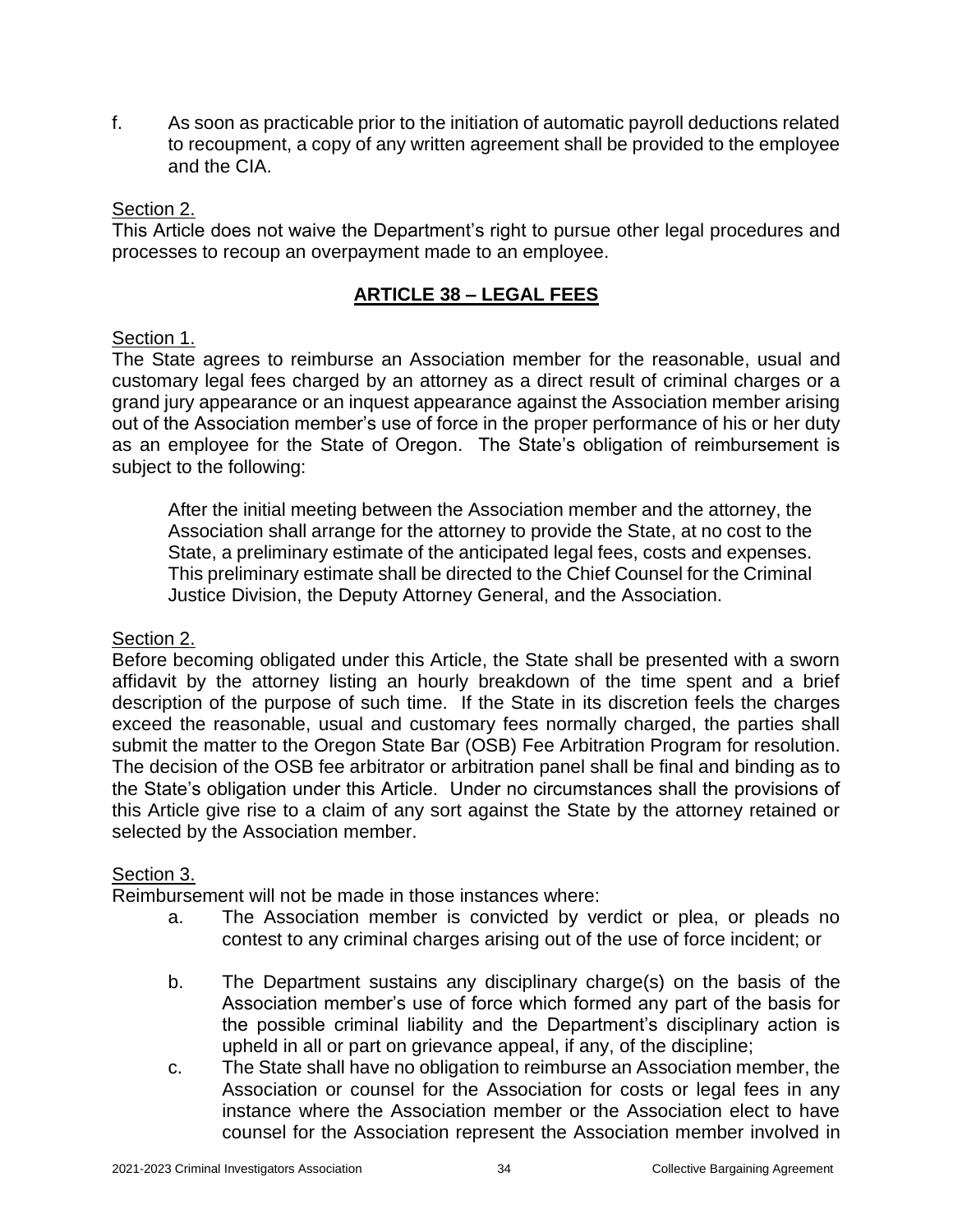the incident at any stage of the criminal proceeding, including, but not limited to, any grand jury proceeding.

#### Section 4.

Any reimbursement required by the State under this article shall be made only at the conclusion of all criminal and disciplinary proceedings against the Association member relating to or arising out of the use of force incident and are subject to the following monetary maximums:

- Legal fees relating to a grand jury investigation and/or appearance: \$5,000.
- Legal fees relating to defending criminal charges at trial, or inquest: \$10,000

# **ARTICLE 39 – TERM OF AGREEMENT**

#### <span id="page-36-0"></span>Section 1.

This Agreement shall be effective as of the date of signing, except where stated specifically otherwise in the Agreement, and shall remain in full force and effect until June 30, 2023.

#### Section 2. Successor Negotiations.

If either the State of Oregon or the CIA desire to modify the Agreement, the requesting party shall notify the other party, in writing, no less than one hundred fifty (150) days prior to termination of this Agreement. The parties shall commence negotiations for a successor Agreement no earlier than November 1, 2022, and no later than February 1, 2023. During the negotiation process, this Agreement will remain in full force and effect unless modified by mutual agreement of the State of Oregon and CIA.

REV: 2017,2019,2021

# **ARTICLE 40 - ICAC WELLNESS PROGRAM**

#### <span id="page-36-1"></span>Section 1. Responsibilities

- a. The Employer shall follow applicable state procurement laws and regulations in the hiring of a licensed mental health professional to provide services to meet program needs. If allowable by state procurement laws and regulations, the Employer and Association will mutually select the licensed mental health professional.
- b. Basic program services shall include quarterly individual sessions of one (1) hour each and one (1) group session of at least (2) hours every six (6) months.
- c. If the licensed mental health professional makes recommendations to promote wellness through a program or task force change, the Employer and Association will meet to discuss the recommendations.
- d. The Employer shall bear all costs for the administration of the basic program services.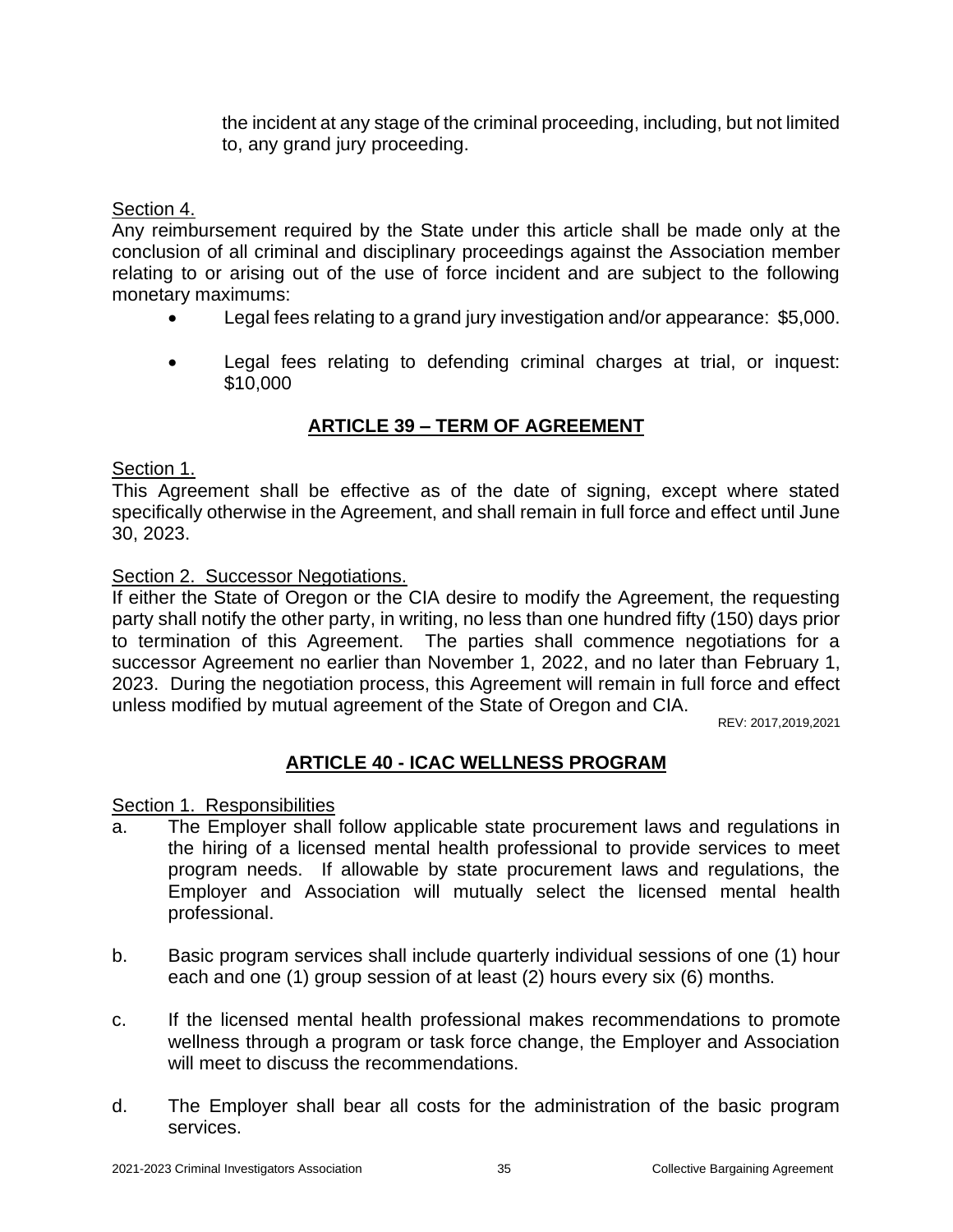- e. Employees shall neither be billed for nor required to use accrued leave to participate in basic program services.
- f. Employees shall use the basic program services during regular working hours without the Employer incurring any overtime liability. Employees may choose, subject to prior supervisory approval, to use the basic program services outside regular working hours so long as schedules are 'flexed' and there is no Employer overtime liability.
- g. Each employee shall be responsible for scheduling his/her own individual sessions with the licensed mental health provider. ICAC staff will work together with the provider to schedule group sessions in a timely manner to meet basic program requirements.

### Section 2. Required Employee Participation

- a. Without exception, ongoing participation in the basic program shall be required of all employees assigned to the ICAC program one half time or more. Mandatory participation shall consist of attending one (1) individual session each quarter and one (1) group session of at least two (2) hours every year. If an employee does not attend a scheduled individual session, he/she shall reschedule the session as soon as possible. An employee must have a reasonable excuse to miss one (1) group session every year.
- b. Participation in the basic program shall be defined as attendance at all sessions.
- c. An employee who does not meet the mandatory requirements of the ICAC wellness program may: 1) be disciplined pursuant to Article 11 (Discipline/Discharge) of the agreement, or 2) be reassigned to a vacant position not in the ICAC program if such a vacant position is available for which the employee is qualified to performed assigned duties. The Agency's decision to impose discipline less than dismissal [versus reassign] is not subject to the grievance procedure. A decision to terminate may be grieved by the Association.

### Section 3. Confidentiality

- a. Any agreement between the Employer and the licensed professional mental health provider shall include the following:
	- 1. Employer payment for services under the ICAC wellness program does not establish any privileged relationship between the Employer and licensed professional mental health provider.
	- 2. Except for subsection 3 of this section, the only information the Employer is entitled to receive from the licensed professional mental health provider regarding services rendered to employees is verification of participation in the basic program services. The licensed professional mental health provider shall furnish this information to the CAC program supervisor on a quarterly basis.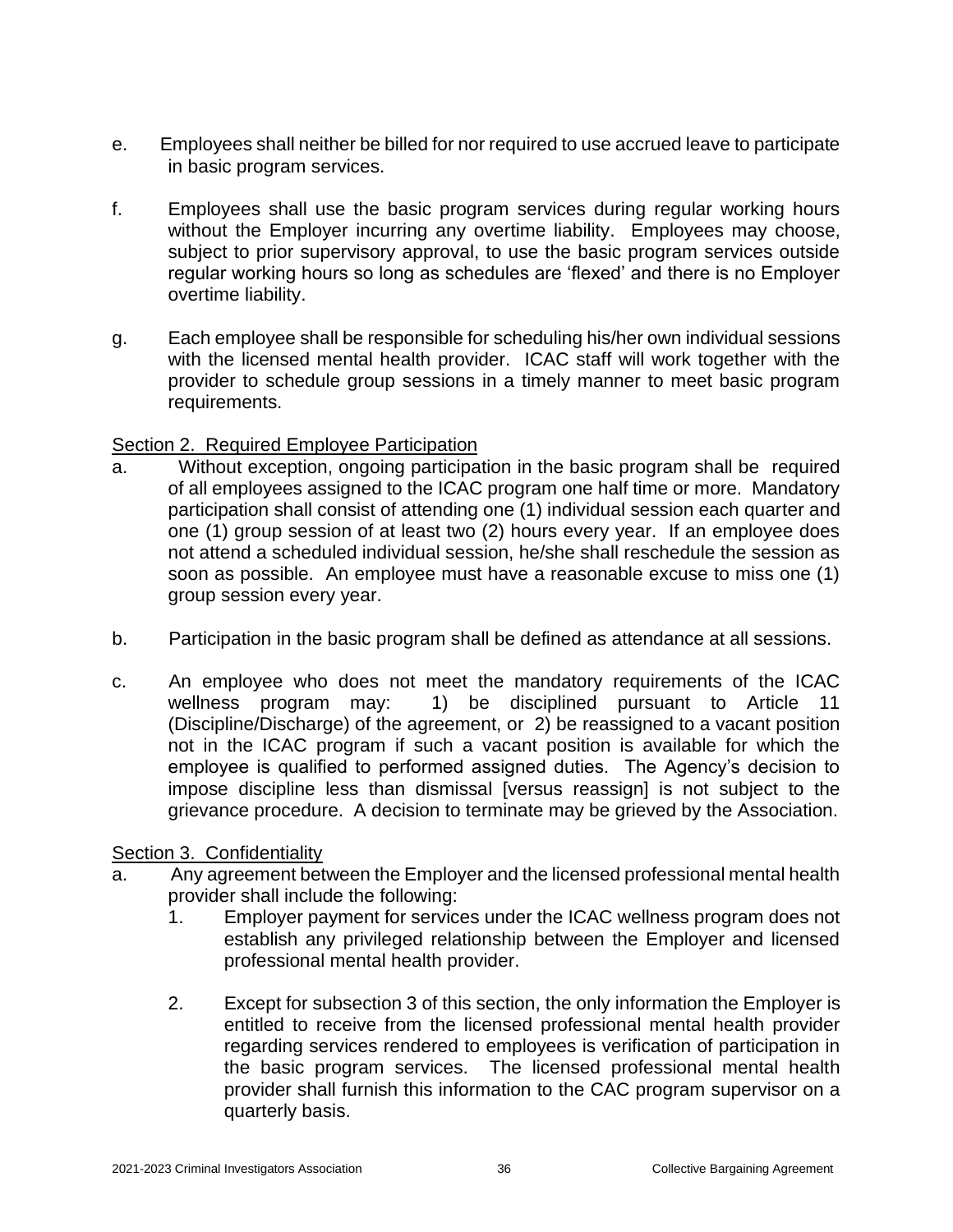- 3. If in the professional judgment of the licensed professional mental health provider, the employee states he/she has already committed a crime involving physical injury or reveals that he/she plans to commit a crime involving physical injury which poses a threat to the physical safety or life of him/herself or others, the provider shall immediately notify the Chief Counsel of the Agency's Criminal Justice Division.
- 4. The Employer and licensed professional mental health provider shall follow HIPPA law and regulations regarding patient confidentiality.

### Section 4. Extended Program Services

- a. Extended program services shall include any services provided beyond the basic program services as defined in this article.
- b. Employees may seek or the licensed mental health provider may recommend extended program services to an employee. The licensed mental health provider and the employee may make arrangements for extended program services which shall be paid separately from the basic program services. (i.e. private insurance or through workers' compensation). The Employer shall not be required to pay for any extended program services.

# **ARTICLE 41 - BEREAVEMENT LEAVE**

#### <span id="page-38-0"></span>Section 1.

An employee who misses work because of a death of a member of their immediate family, or their spouse's or domestic partner's immediate family, shall be entitled to use forty (40) hours each calendar year without loss of pay or benefits. If additional bereavement time is needed, the employee may request to use accrued sick leave hours.

### Section 2.

Paid bereavement leave shall run concurrently with OFLA when applicable. The Agency shall notify the employee when OFLA is running concurrently with bereavement leave.

# **ARTICLE 42 – VACANCIES**

<span id="page-38-1"></span>Investigator vacancies the Agency chooses to fill will be posted on the Agency's intranet or otherwise communicated to current Criminal Justice Division employees. Interested employees can submit a memorandum of interest to the Agency before the deadline identified in the announcement in lieu of a formal application.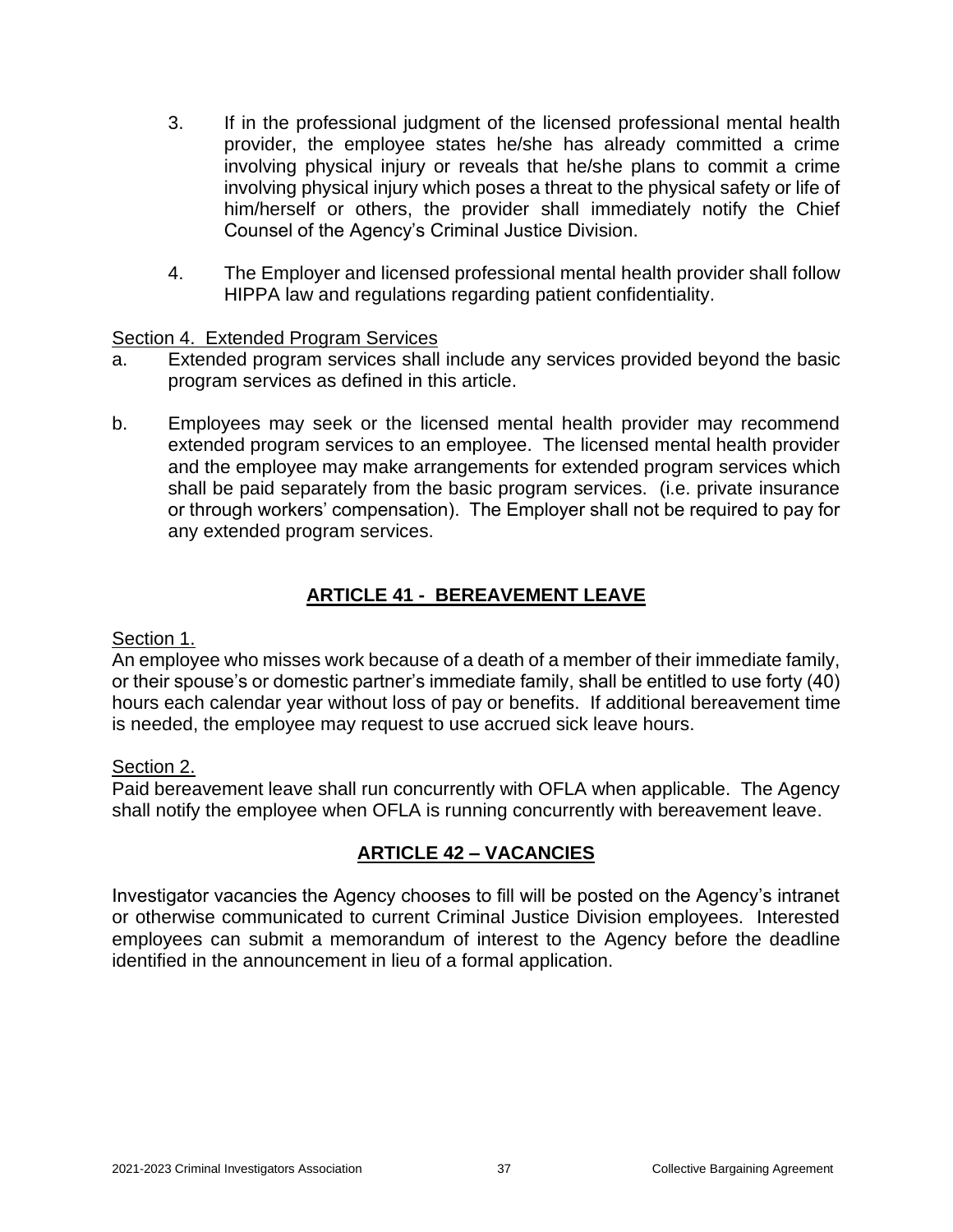#### <span id="page-39-0"></span>**LETTER OF AGREEMENT – ARTICLE 17 INSURANCE BENEFITS PEBB PROJECTED FUNDING COMPOSITE RATE AND COLA**

This Letter of Agreement is between the State of Oregon, acting through its Department of Administrative Services (DAS) (Employer) on behalf of the Oregon Department of Justice (Agency) and the Criminal Investigators Association (Association).

If the Collective Bargaining Agreement provides for a COLA with an effective date in the second year of a biennium, and the difference in the projected increase in the PEBB composite rate for the following calendar year falls below three-point four percent (3.4%), then the COLA will be moved up by one (1) full month for each month it is sufficiently funded by the savings.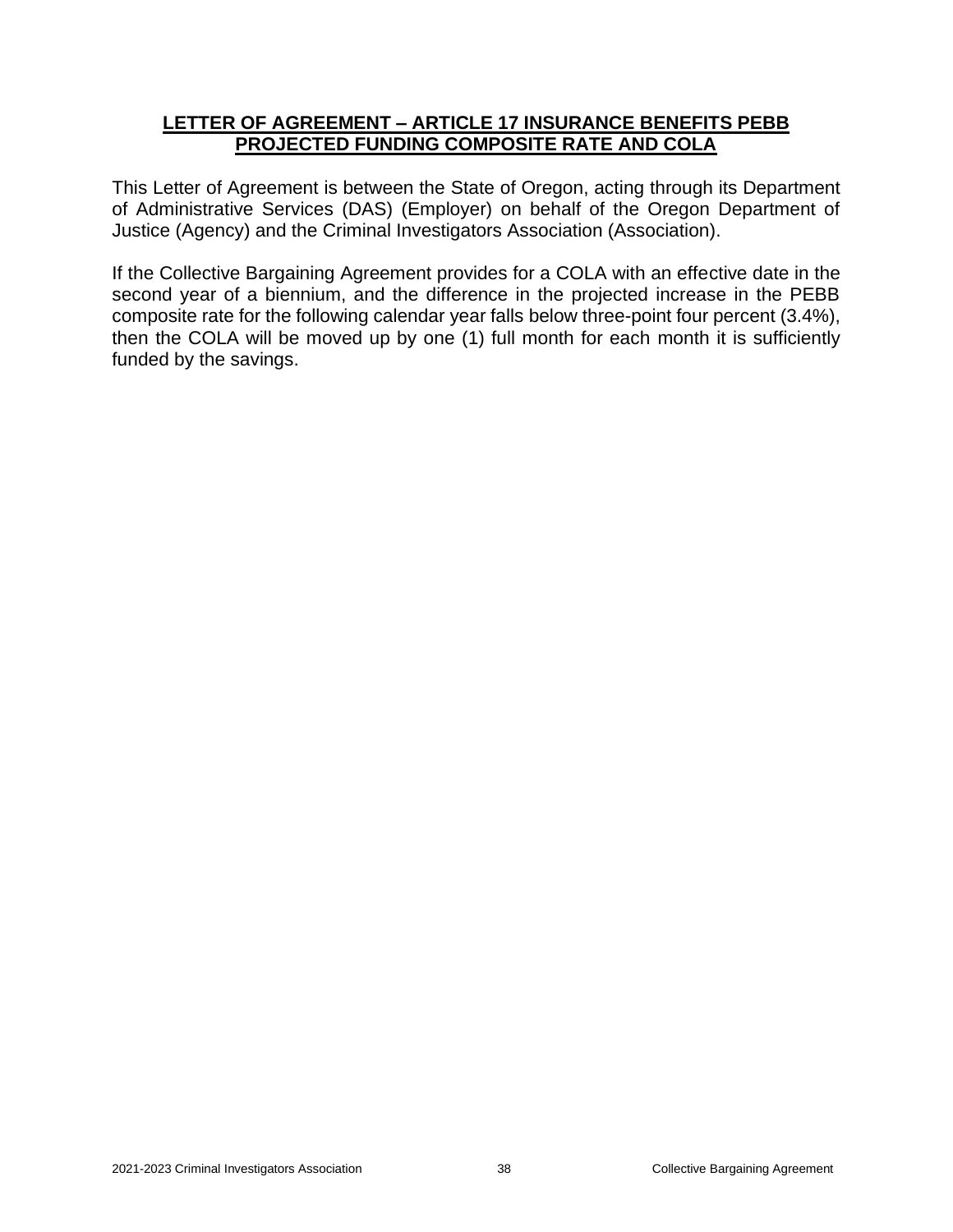#### **LETTER OF AGREEMENT – ESSENTIAL WORKER INCLEMENT WEATHER/HAZARDOUS CONDITIONS PAY**

<span id="page-40-0"></span>This Letter of Agreement is between the State of Oregon, acting through its Department of Administrative Services (DAS) (Employer) on behalf of the Oregon Department of Justice (Agency) and the Criminal Investigators Association (Association).

The Parties agree to the following:

When a situation exists that would otherwise allow an employee to access Inclement Weather/Hazardous Conditions Leave, but an employee is required to report to work in person, the employee shall be paid a differential of one dollar (\$1.00) per hour for actual hours worked.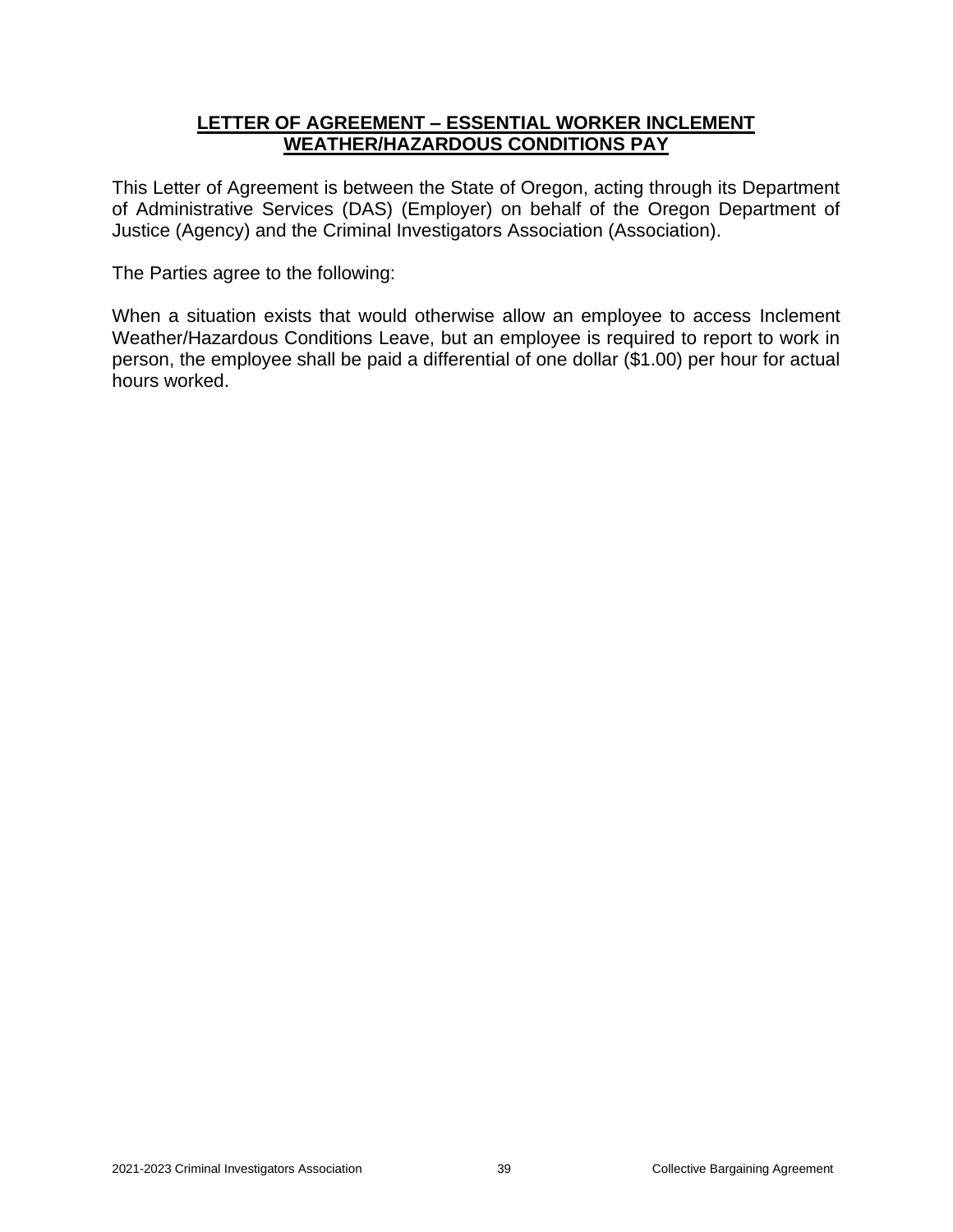# **LETTER OF AGREEMENT – PANDEMIC RECOGNITION PAY**

<span id="page-41-0"></span>This Letter of Agreement is between the State of Oregon, acting through its Department of Administrative Services (DAS) (Employer) on behalf of the Oregon Department of Justice (Agency) and the Criminal Investigators Association (Association).

In recognition employees were asked to take greater personal risks during the COVID-19 pandemic by being required to show up to work in person while some employees were able to work remotely, the Parties agree to the following:

Employees designated as frontline workers between March 2020 and June 2021 will receive a one-time payment based on the following criteria:

- 1) Frontline worker definition: A frontline worker is someone who has a job that puts the individual at higher risk for contracting COVID-19 because of:
	- Regular close contact with others outside of their household (less than six feet); and
	- Routine (more than 15 minutes per person(s)) close contact with others outside of their household; and
	- They cannot perform their job duties from home or another setting that limits the close or routine contact with others outside of their household.
- 2) Payments will be made as follows:
	- a. Frontline workers who worked between four hundred and eighty (480) non-telecommuting hours to one thousand and thirty-nine (1, 039) non-telecommuting hours will receive a one-time payment of one thousand fifty dollars (\$1050). Regular hours count towards the non-telecommuting hours.
	- b. Frontline workers who worked one thousand forty (1040) nontelecommuting hours or more will receive a one-time payment of one thousand five hundred fifty dollars (\$1550). Regular hours count towards the non-telecommuting hours.
	- c. In addition to qualifying for one (1) of the above two (2) payments, recognition will be provided to frontline workers who worked two hundred (200) or more overtime hours during this period with an additional one-time payment of five hundred seventy-five dollars (\$575).
- **3)** Payments issued through this Letter of Agreement will be considered wages for tax purposes and are PERS subject.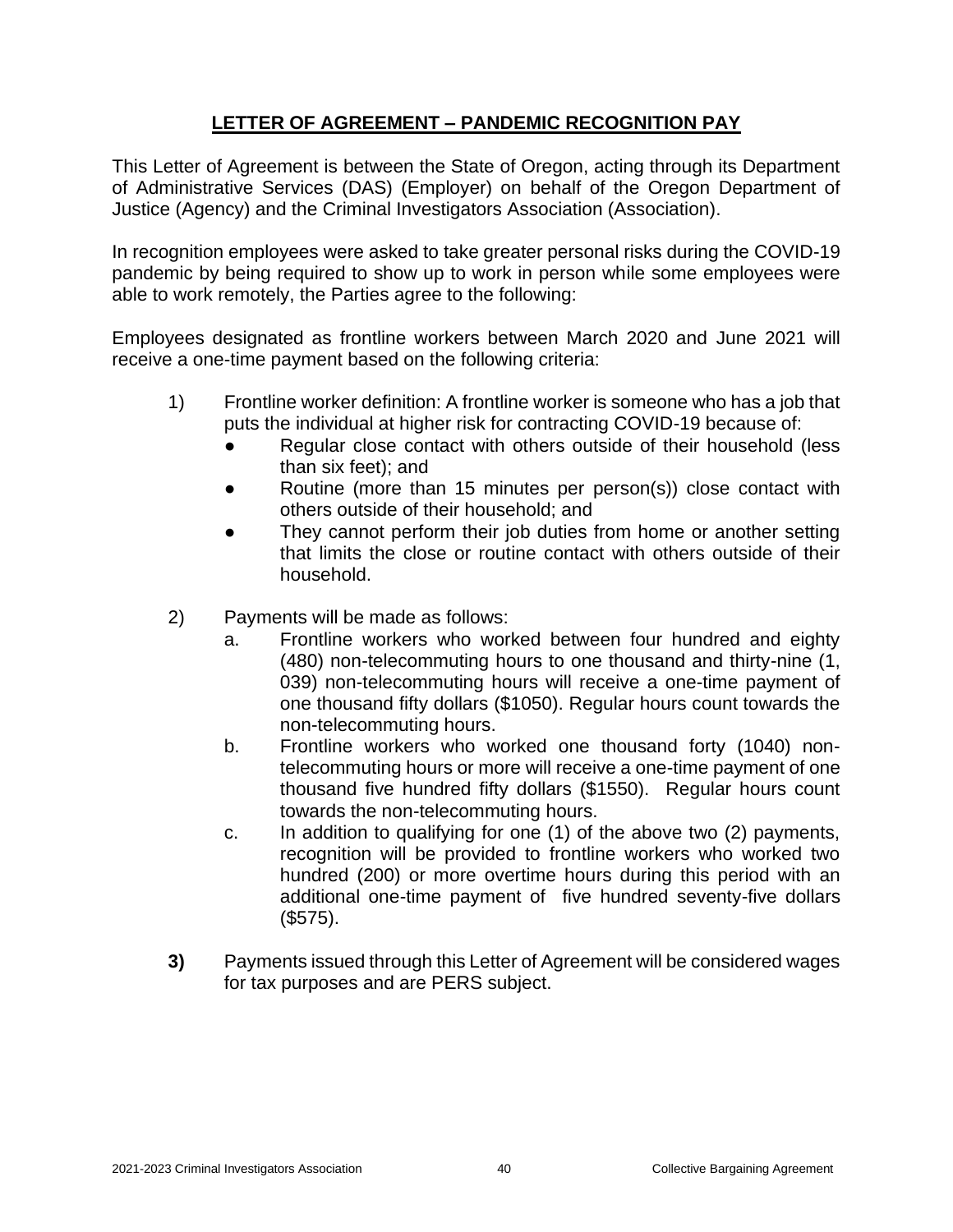# **LETTER OF AGREEMENT - NATURAL DISASTER LEAVE**

<span id="page-42-0"></span>This Letter of Agreement is between the State of Oregon, acting through its Department of Administrative Services (DAS) (Employer) on behalf of the Oregon Department of Justice (Agency) and the Criminal Investigators Association (Association).

This Letter of Agreement shall supersede any conflicting provisions in the collective bargaining agreements for the duration of the Letter of Agreement.

We recognize that State of Oregon employees provide essential services and benefits to Oregonians every day. Their work is often the last or only option for support when Oregonians are faced with an emergency.

- 1. An employee who, due to a natural disaster, has:
	- a. Lost their home (primary residence)
	- b. Lost use of their primary residence (deemed uninhabitable), or
	- c. Lost access to their primary residence,

shall be eligible for a maximum of eighty (80) hours of paid administrative leave, prorated for part-time employees. This leave will be available for intermittent use.

2. Employees who have used the eighty (80) hours of paid administrative leave identified in #1 may request donated leave. Donated leave received will not exceed the amount needed to cover the absence. Donators may donate their vacation or compensatory leave.

This Letter of Agreement will sunset on June 30, 2023, unless extended by mutual agreement.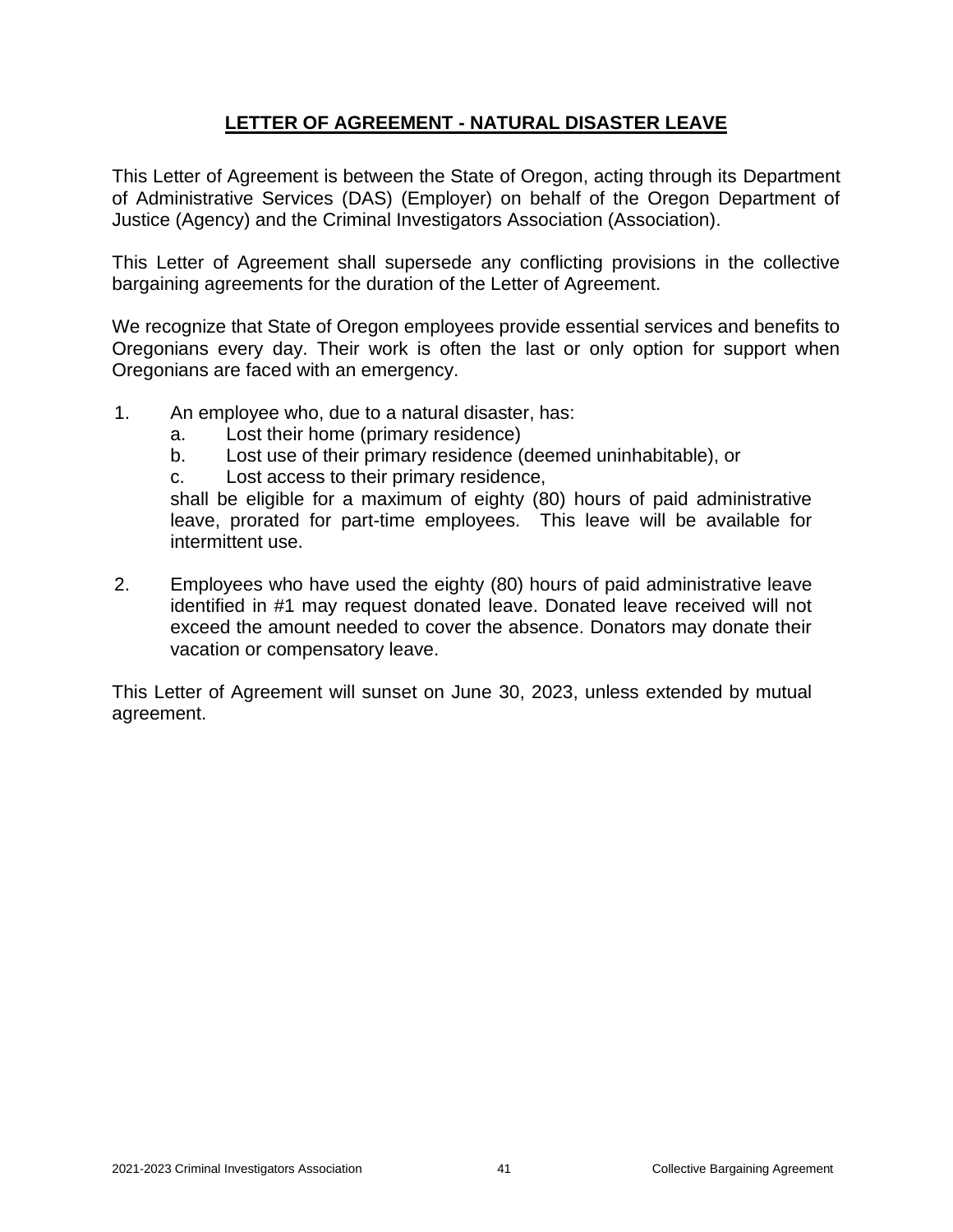# <span id="page-43-0"></span>**APPENDIX A – CIA COMPENSATION PLAN & SALARY RATES**

| <b>CLASSIFICATION TITLE</b>     | <b>SALARY</b><br><b>RANGE</b> |
|---------------------------------|-------------------------------|
| Criminal Investigator           | 30                            |
| Criminal Financial Investigator | 30                            |

| SALARY SCHEDULE AS OF JULY 1, 2021 |           |             |        |        |        |        |        |             |        |        |         |         |
|------------------------------------|-----------|-------------|--------|--------|--------|--------|--------|-------------|--------|--------|---------|---------|
| Salary                             | Pav/Range |             |        |        |        |        |        |             |        |        |         |         |
| Range                              | Option    | <b>Step</b> | Step 2 | Step 3 | Step 4 | Step 5 | Step 6 | <b>Step</b> | Step 8 | Step 9 | Step 10 | Step 11 |
| 30                                 | AP        | 6005        | 6317   | 6632   | 6959   | 7305   | 7677   | 8061        | 8466   | 8891   | 9336    | 9804    |

| SALARY SCHEDULE AS OF DECEMBER 1, 2021 |                     |             |        |        |        |        |        |      |        |        |         |         |
|----------------------------------------|---------------------|-------------|--------|--------|--------|--------|--------|------|--------|--------|---------|---------|
| Salary<br><u>Range</u>                 | Pav/Range<br>Option | <b>Step</b> | Step 2 | Step 3 | Step 4 | Step 5 | Step 6 | Step | Step 8 | Step 9 | Step 10 | Step 11 |
| 30                                     | AP                  | 6155        | 6475   | 6798   | 7133   | 7488   | 7869   | 8263 | 8678   | 9113   | 9569    | 10049   |

| SALARY SCHEDULE AS OF DECEMBER 1, 2022 |           |             |        |        |        |        |        |      |        |        |         |         |
|----------------------------------------|-----------|-------------|--------|--------|--------|--------|--------|------|--------|--------|---------|---------|
| Salary                                 | Pav/Range |             |        |        |        |        |        |      |        |        |         |         |
| <u>Range</u>                           | Option    | <b>Step</b> | Step 2 | Step 3 | Step 4 | Step 5 | Step 6 | Step | Step 8 | Step 9 | Step 10 | Step 11 |
| 30                                     | AP        | 6346        | 6676   | 7009   | 7354   | 7720   | 8113   | 8519 | 8947   | 9396   | 9866    | 10361   |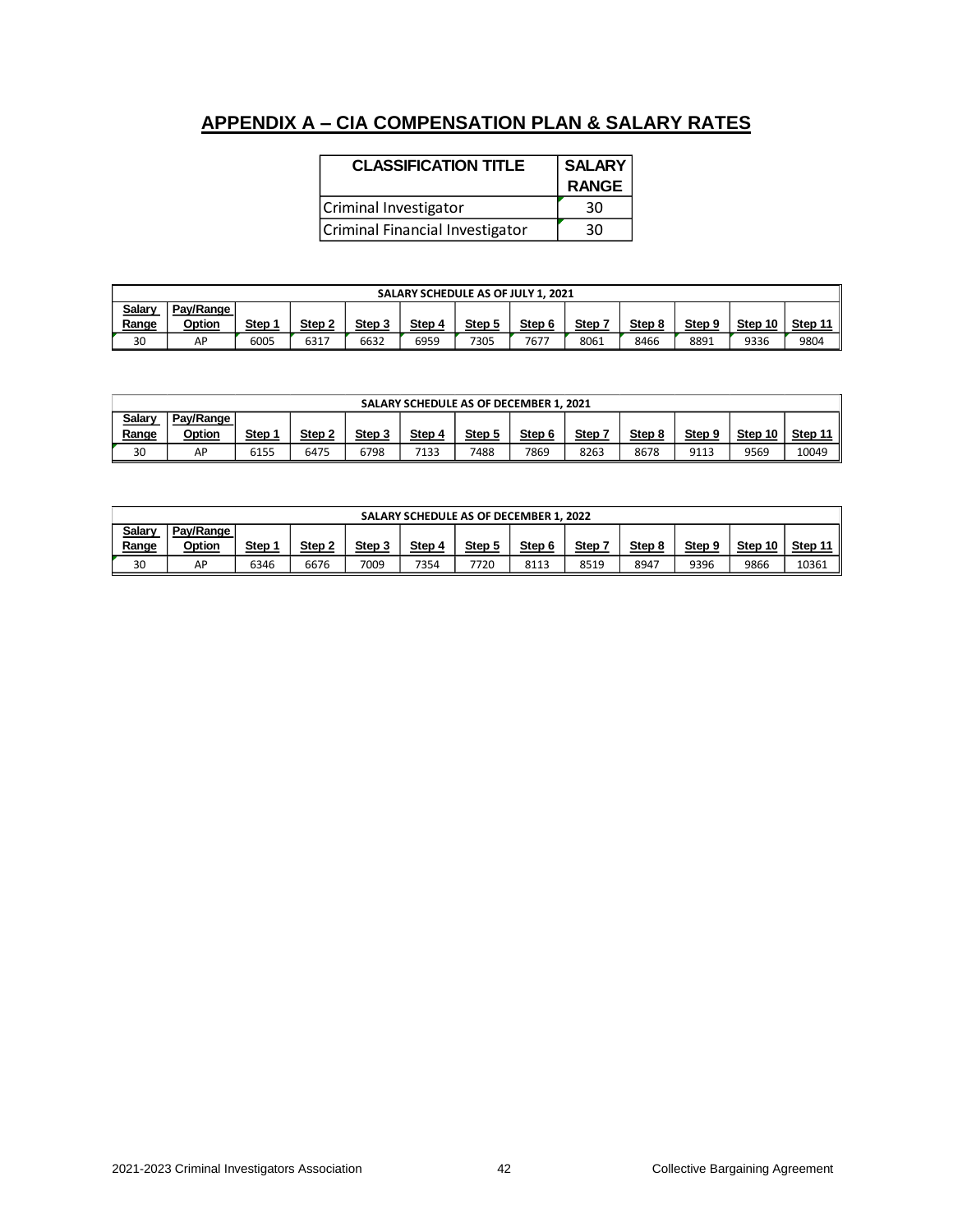#### **SIGNATURE PAGE**

Signed this 11 day of October , 2021, at Salem, Oregon.

<span id="page-44-0"></span>FOR THE STATE OF OREGON:

Katy Coba, Director Department of Administrative Services

Madilyn & E.h.

Madilyn Zike, Chief Human Resources Officer Department of Administrative Services

Debbie Pillsbury-Harvey, State Labor Relations Mgr. Department of Administrative Services

Mill, J

Michael Slauson, Chief Counsel Criminal Justice Division, Department of Justice

teshann Tatta

Stephanie Tuttle, Deputy Chief Counsel Criminal Justice Division, Department of Justice

Jick Austria

Richard Austria, Special Agency-in-Charge Criminal Justice Division, Department of Justice

Chris Osterhoudt

Chris Osterhoudt, Senior HR Business Partner Department of Justice HR

FOR THE CRIMINAL INVESTIGATORS **ASSOCIATION:** 

**Todd Gray**,

Page K. McBeth

Page McBeth, Bargaining Team Member

Mark Williamson, Bargaining Team Member